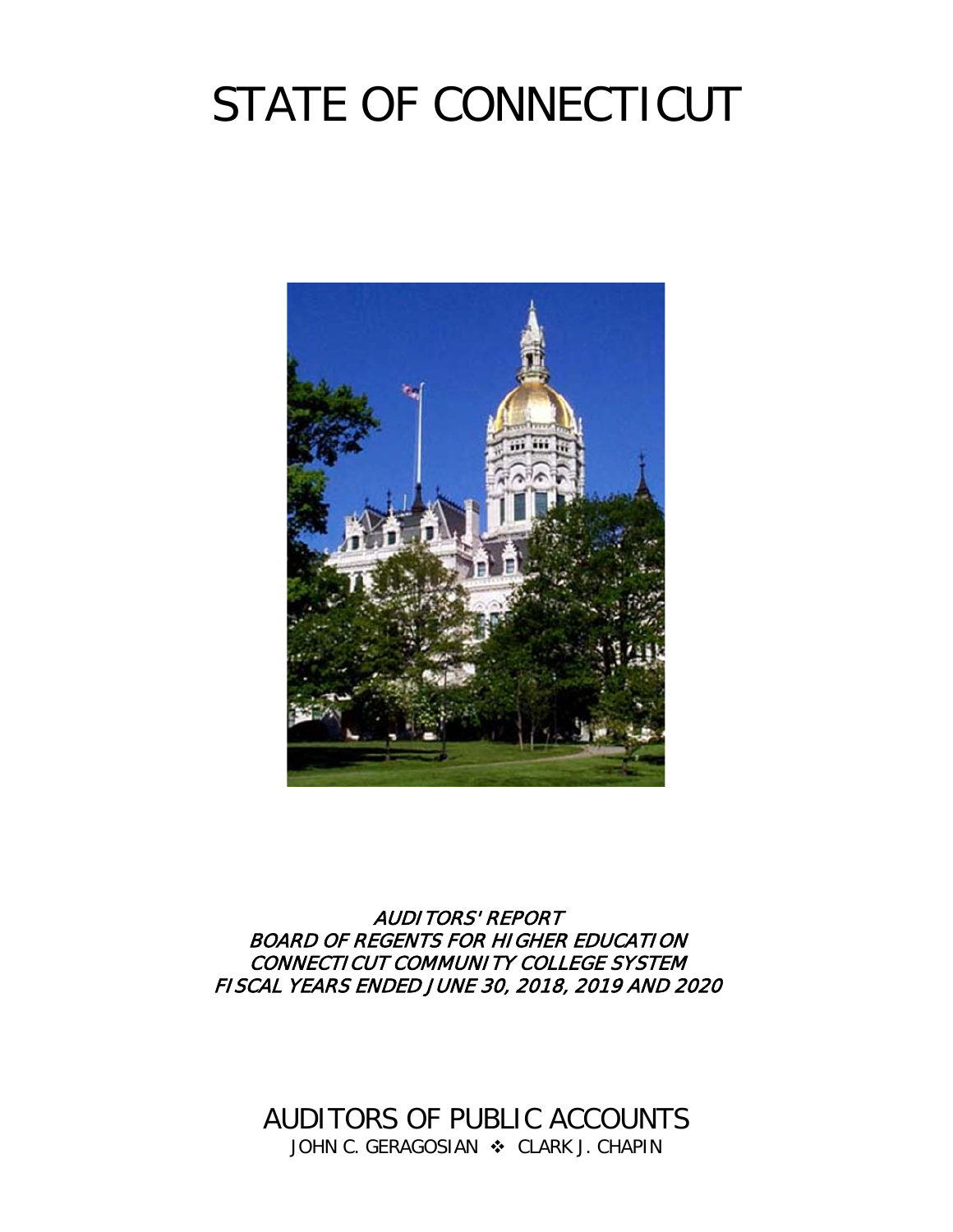| Controls over Information Technology Domain Administrative Accounts 10       |  |
|------------------------------------------------------------------------------|--|
|                                                                              |  |
|                                                                              |  |
|                                                                              |  |
|                                                                              |  |
|                                                                              |  |
|                                                                              |  |
| Evidence of Services Provided by Adjunct Faculty and Noncredit Lecturers  19 |  |
|                                                                              |  |
|                                                                              |  |
|                                                                              |  |
|                                                                              |  |
|                                                                              |  |
|                                                                              |  |
|                                                                              |  |
|                                                                              |  |
|                                                                              |  |
|                                                                              |  |
|                                                                              |  |
|                                                                              |  |
|                                                                              |  |
|                                                                              |  |
|                                                                              |  |
|                                                                              |  |
|                                                                              |  |
|                                                                              |  |
|                                                                              |  |
|                                                                              |  |
|                                                                              |  |
|                                                                              |  |
|                                                                              |  |
|                                                                              |  |
|                                                                              |  |
|                                                                              |  |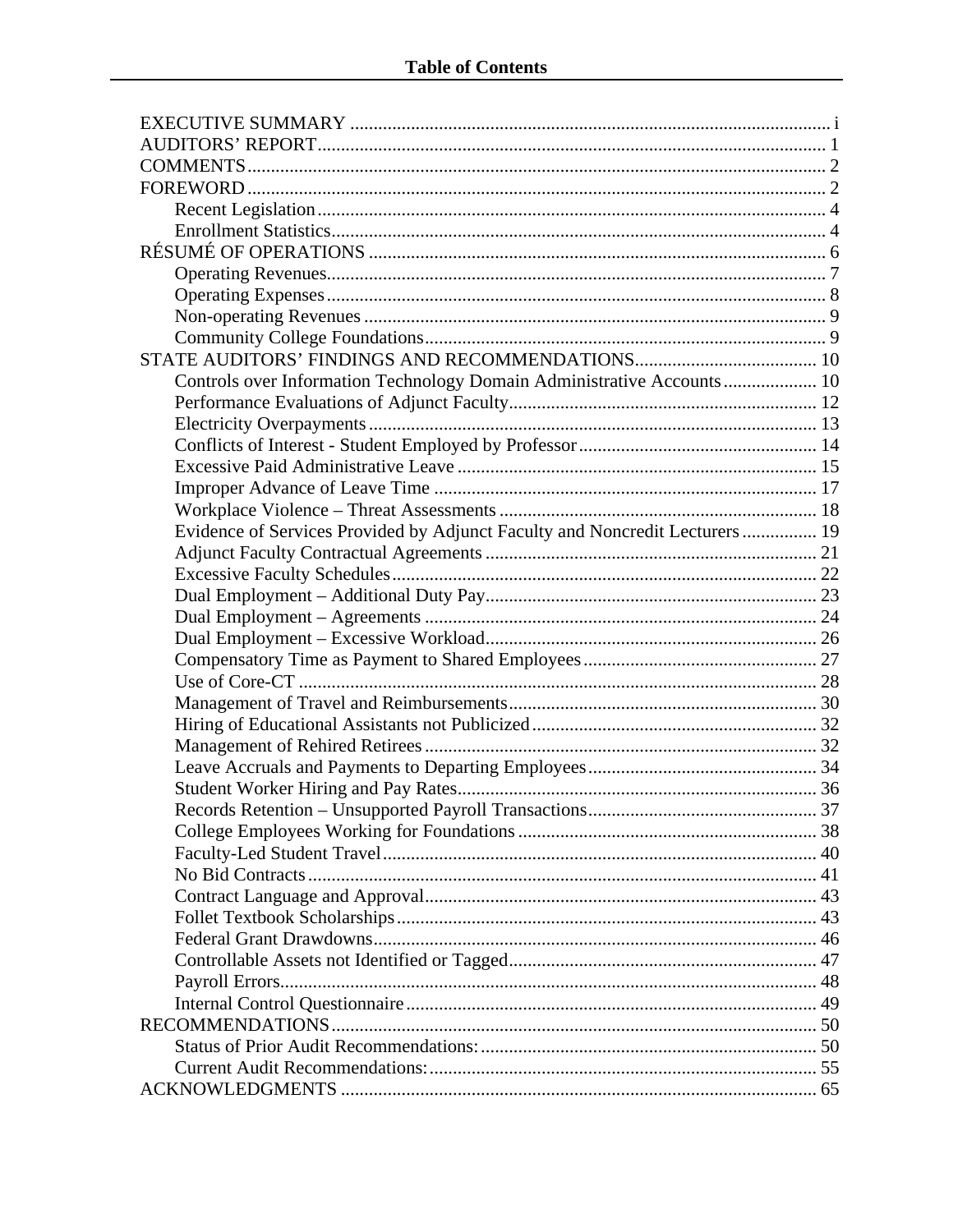## **March 16, 2022**

## **EXECUTIVE SUMMARY**

In accordance with the provisions of Section 2-90 of the Connecticut General Statutes, we have audited certain operations of the Connecticut Community College System for the fiscal years ended June 30, 2018, 2019, and 2020. Our audit identified internal control deficiencies; instances of noncompliance with laws, regulations, and policies; and the need for changes in management practices that warrant the attention of management.

The significant findings and recommendations are presented below:

| Page 10 | Asnuntuck Community College did not fully investigate the unauthorized activities of<br>two information technology employees. Asnuntuck should ensure it can trace system<br>activity to a specific individual. Asnuntuck should consider reviewing how employees<br>created the identified generic domain administrative accounts and what systems the<br>employees may have accessed. The Board of Regents for Higher Education information<br>technology security investigations should review which systems and files employees<br>accessed and determine whether employees compromised confidential or sensitive<br>information. (Recommendation 1.) |
|---------|-----------------------------------------------------------------------------------------------------------------------------------------------------------------------------------------------------------------------------------------------------------------------------------------------------------------------------------------------------------------------------------------------------------------------------------------------------------------------------------------------------------------------------------------------------------------------------------------------------------------------------------------------------------|
| Page 12 | Community colleges limit adjunct faculty evaluations to self-appraisal, instructional<br>observation, and student ratings but do not include performance outside of class. The<br>Board of Regents for Higher Education should ensure that all community colleges are<br>performing evaluations of adjunct faculty which take into consideration all aspects of in<br>class and out-of-class performance in accordance with the collective bargaining<br>agreement. (Recommendation 2.)                                                                                                                                                                   |
| Page 13 | Manchester Community College did not sufficiently review electricity bills and<br>overpaid by \$74,943. The college did not notice that the utility company charged more<br>than the negotiated energy supply rate for two of its meters. The college also did not<br>notice that the utility billed for two disconnected meters and an erroneous meter. As a<br>result of our inquiries, the utility company refunded the \$74,943. Manchester<br>Community College should review electricity invoices before paying them to ensure<br>the vendor charged for accurate services and billed at the negotiated energy supply rate.<br>(Recommendation 3.)  |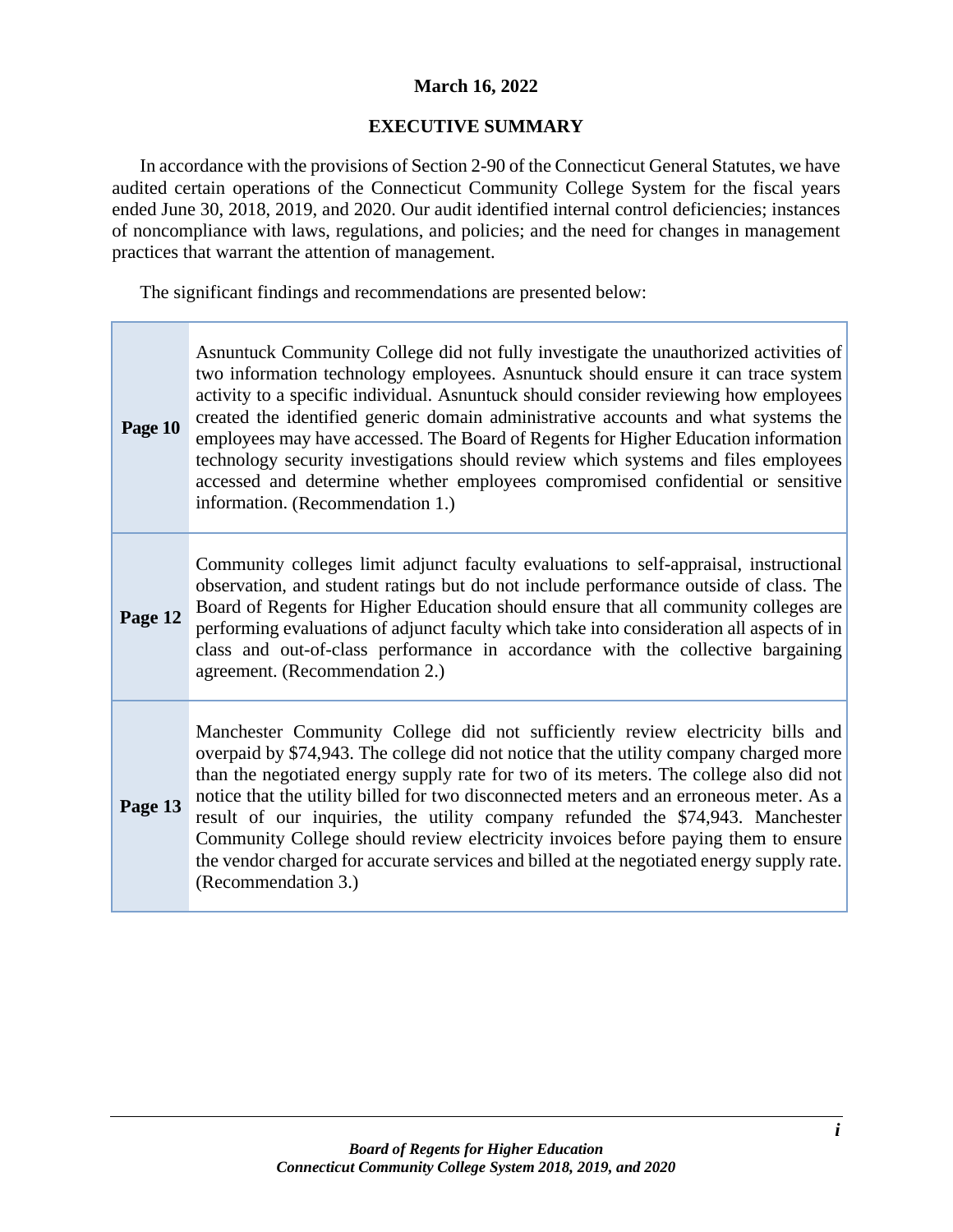**Page 14** We identified an unaddressed conflict of interest in which a Capital Community College student took the child development associate coordinator's course while working at the coordinator's private daycare provider. Additionally, other students completed their mandatory volunteer hours at the same daycare provider. Capital Community College was aware that a professor hired students and had students complete mandatory volunteer hours at her daycare but did not address the resulting conflicts of interest. The board of regents should develop a policy for students working or volunteering at their professors' private businesses. Capital Community College should address the conflict of interest that exists from students working or volunteering at a professor's business. (Recommendation 4.)

The board of regents' bargaining unit agreements do not limit the time an employee can be placed on paid administrative leave. The board of regents paid the 17 employees in our sample \$538,133 during their leaves, which ranged from 79 to 311 days, and subsequently terminated nine of them. Two of the terminated employees we reviewed entered stipulated agreements that kept them on active payroll for six and seven months.

**Page 15** During that time, the employees received an additional \$64,000 and \$57,500 plus benefits, respectively. The board of regents' system office should limit the duration of paid administrative leaves and promptly investigate personnel matters to avoid excessive paid administrative leave costs. The board of regents should obtain Attorney General approval of employee settlement agreements of \$50,000 or more as required by Section 4-40b of the General Statutes. (Recommendation 5.)

**Page 30** Policies and procedures at six of the 12 community colleges and the Board of Regents for Higher Education do not ensure the lowest reasonable cost for employee travel. On seven occasions, a Tunxis Community College employee stayed in hotel rooms that did not appear to have been the lowest rate. Two colleges retroactively approved two employees' travel. We also found that employees did not promptly submit requests for travel reimbursements, with delays ranging from 30 days to ten months. The board of regents should expand its employee travel policies and procedures to ensure the lowest costs to the state. Community colleges should comply with the board of regents' employee travel policies and procedures to ensure that employee travel is necessary and cost-effective. (Recommendation 16.)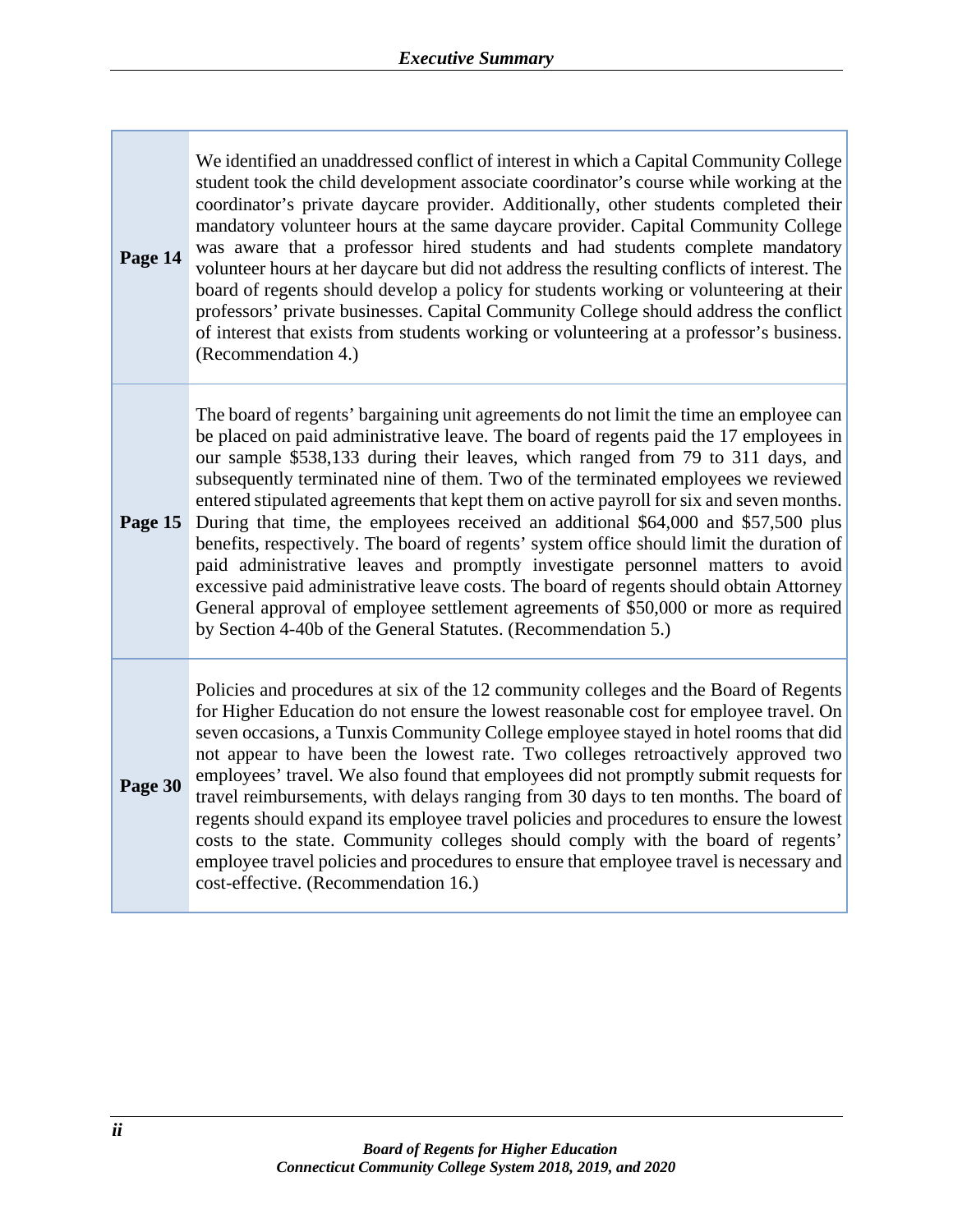## STATE OF CONNECTICUT



AUDITORS OF PUBLIC ACCOUNTS State Capitol JOHN C. GERAGOSIAN 210 Capitol Avenue CLARK J. CHAPIN Hartford, Connecticut 06106-1559

March 16, 2022

#### **AUDITORS' REPORT**

## **BOARD OF REGENTS FOR HIGHER EDUCATION CONNECTICUT COMMUNITY COLLEGE SYSTEM FISCAL YEARS ENDED JUNE 30, 2018, 2019 AND 2020**

We have audited certain operations of the Connecticut Community College System in fulfillment of our duties under Section 2-90 of the Connecticut General Statutes. The scope of our audit included, but was not necessarily limited to, the years ended June 30, 2018, 2019, and 2020. The objectives of our audit were to:

- 1. Evaluate the board's internal controls over significant management and financial functions;
- 2. Evaluate the board's compliance with policies and procedures internal to the department or promulgated by other state agencies, as well as certain legal provisions; and
- 3. Evaluate the effectiveness, economy, and efficiency of certain management practices and operations, including certain financial transactions.

Our methodology included reviewing written policies and procedures, financial records, minutes of meetings, and other pertinent documents; interviewing various personnel of the department; and testing selected transactions. Our testing was not designed to project to a population unless specifically stated. We obtained an understanding of internal controls that we deemed significant within the context of the audit objectives and assessed whether such controls have been properly designed and placed in operation. We tested certain of those controls to obtain evidence regarding the effectiveness of their design and operation. We also obtained an understanding of legal provisions that are significant within the context of the audit objectives, and we assessed the risk that illegal acts, including fraud, and violations of contracts, grant agreements, or other legal provisions could occur. Based on that risk assessment, we designed and performed procedures to provide reasonable assurance of detecting instances of noncompliance significant to those provisions.

We conducted this performance audit in accordance with generally accepted government auditing standards. Those standards require that we plan and perform the audit to obtain sufficient, appropriate evidence to provide a reasonable basis for our findings and conclusions based on our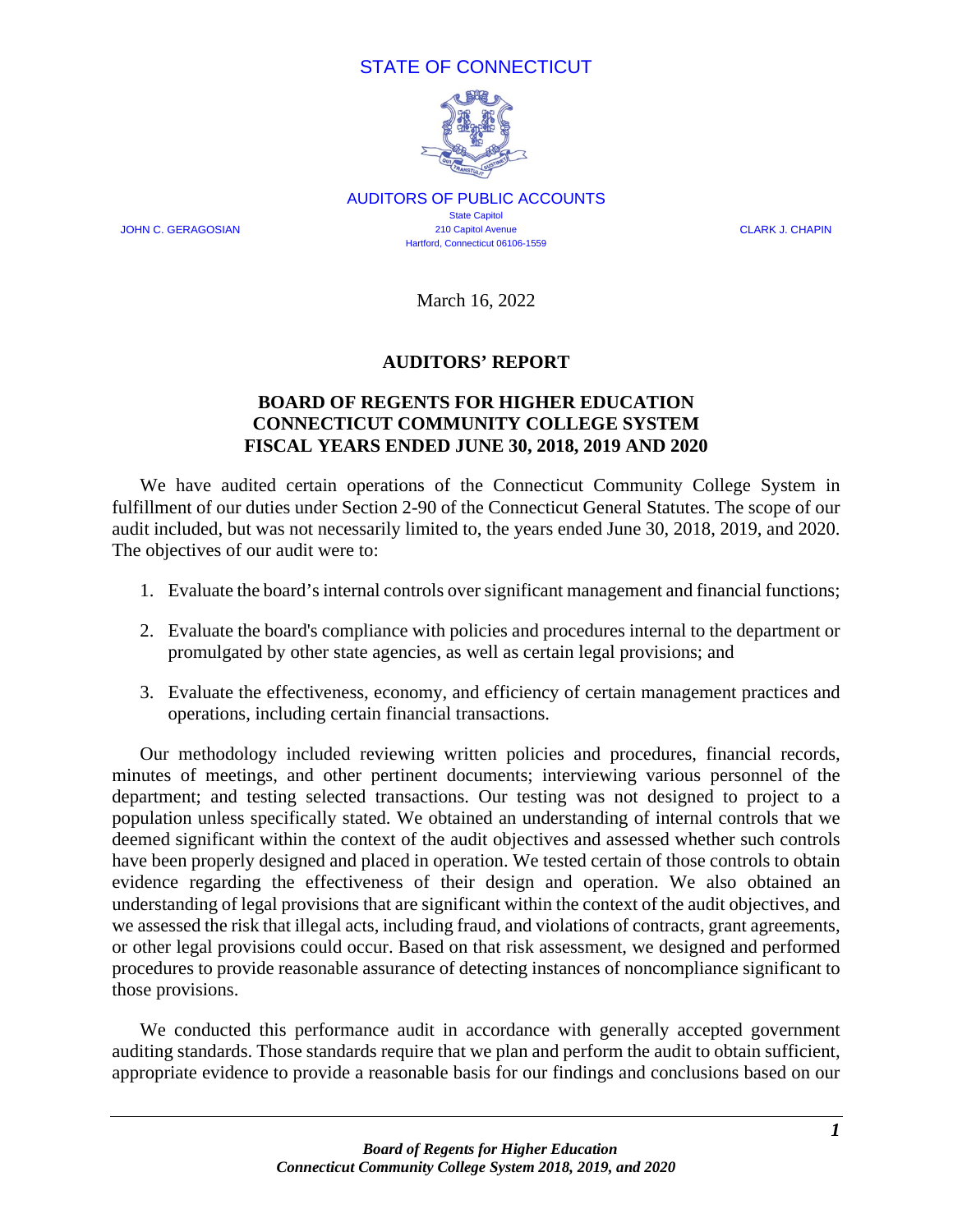audit objectives. We believe that the evidence obtained provides a reasonable basis for our findings and conclusions based on our audit objectives.

The accompanying Résumé of Operations is presented for informational purposes. This information was obtained from various available sources, including but not limited to, the department's management and the state's information systems, and was not subjected to the procedures applied in our audit of the department. For the areas audited, we:

- 1. Identified deficiencies in internal controls;
- 2. Identified apparent non-compliance with laws, regulations, contracts and grant agreements, policies, and procedures; and
- 3. Identified a need for improvements in management practices and procedures that we deemed to be reportable.

The State Auditors' Findings and Recommendations section of this report presents findings arising from our audit of the Connecticut Community College System.

## **COMMENTS**

#### **FOREWORD**

Our audit approach for the Connecticut Community College System consists of examining the entire system by selecting a sample of the 12 system colleges each audit cycle. This report, which covers the fiscal years ended June 30, 2018, 2019, and 2020, represents the results of our examination of the financial records of 12 community colleges (Asnuntuck, Capital, Gateway, Housatonic, Manchester, Middlesex, Naugatuck Valley, Northwestern Connecticut, Norwalk, Quinebaug Valley, Three Rivers, and Tunxis) and the financial records of the Board of Regents for Higher Education.

During the course of our audit, we identified certain system-wide weaknesses in internal controls or compliance with financial-related laws and regulations. In these instances, our corresponding recommendations reflect a system-wide approach to correcting such weaknesses, primarily directed at the Board of Regents for Higher Education. Although some of these areas require college-specific attention, our recommendations are directed towards system management.

The Board of Regents for Higher Education (BOR) governs the Connecticut State Colleges and Universities (CSCU), which encompasses the Connecticut Community College System, the Connecticut State University System, and Charter Oak State College. BOR operates under the provisions of Chapter 185 and 185b of the Connecticut General Statutes. The Connecticut Community College System, a constituent unit of CSCU, operates under the provisions of Chapter 185b, Part I, of the Connecticut General Statutes.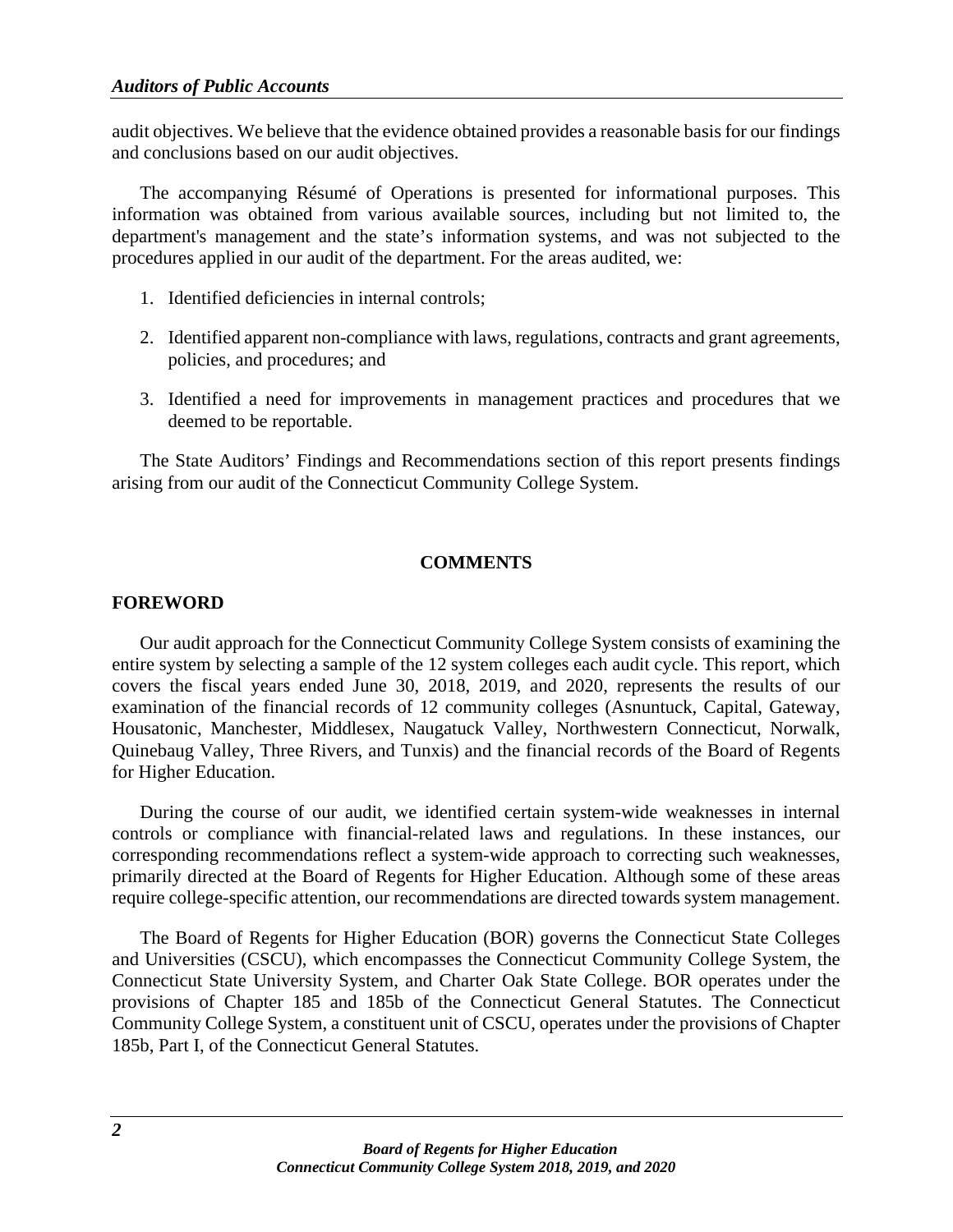| <b>Community College</b>                   | <b>Location</b>   |
|--------------------------------------------|-------------------|
| <b>Asnuntuck Community College</b>         | Enfield           |
| <b>Capital Community College</b>           | Hartford          |
| <b>Gateway Community College</b>           | New Haven         |
| <b>Housatonic Community College</b>        | <b>Bridgeport</b> |
| <b>Manchester Community College</b>        | Manchester        |
| <b>Middlesex Community College</b>         | Middletown        |
| <b>Naugatuck Valley Community College</b>  | Waterbury         |
| Northwestern Connecticut Community College | Winsted           |
| <b>Norwalk Community College</b>           | Norwalk           |
| Quinebaug Valley Community College         | Danielson         |
| Three Rivers Community College             | Norwich           |
| <b>Tunxis Community College</b>            | Farmington        |

Pursuant to Section 10a-72 of the General Statutes, the Connecticut Community College System is comprised of 12 community colleges, geographically dispersed throughout the state.

Section 10a-1a of the General Statutes provides that the Board of Regents for Higher Education consists of 21 members. The Governor appoints nine members, legislative leadership appoints four, students appoint two, and six individuals serve as non-voting, ex-officio members. The board sets statewide tuition and student fee policies; establishes financial aid policies; reviews, licenses, and accredits academic programs; and, in collaboration with institutional stakeholders, conducts searches for and selects campus presidents. Board members receive no compensation for their services, but are entitled to reimbursement for expenses.

The Board of Regents for Higher Education consisted of the following members as of June 30, 2020:

| <b>Appointed Members:</b>                          |                    |
|----------------------------------------------------|--------------------|
| Matt Fleury, Chair                                 | Felice Gray-Kemp   |
| Merle W. Harris, Vice Chair                        | <b>Holly Howry</b> |
| Richard J. Balducci                                | Aviva D. Budd      |
| David R. Jimenez                                   | Naomi Cohen        |
| JoAnn Ryan                                         | Elease E. Wright   |
| Monica Maldonado, Student Advisory Committee Chair |                    |
| Elena Ruiz, Student Advisory Committee Vice Chair  |                    |
|                                                    |                    |

Ex-Officio Members:

David Blitz, Faculty Advisory Committee Chair Dr. Miguel A. Cardona, Education Commissioner Dr. Deidra Gifford, Public Health Commissioner David Lehman, DECD Commissioner Colena Sesanker, Faculty Advisory Committee Vice Chair Kurt Westby, Labor Commissioner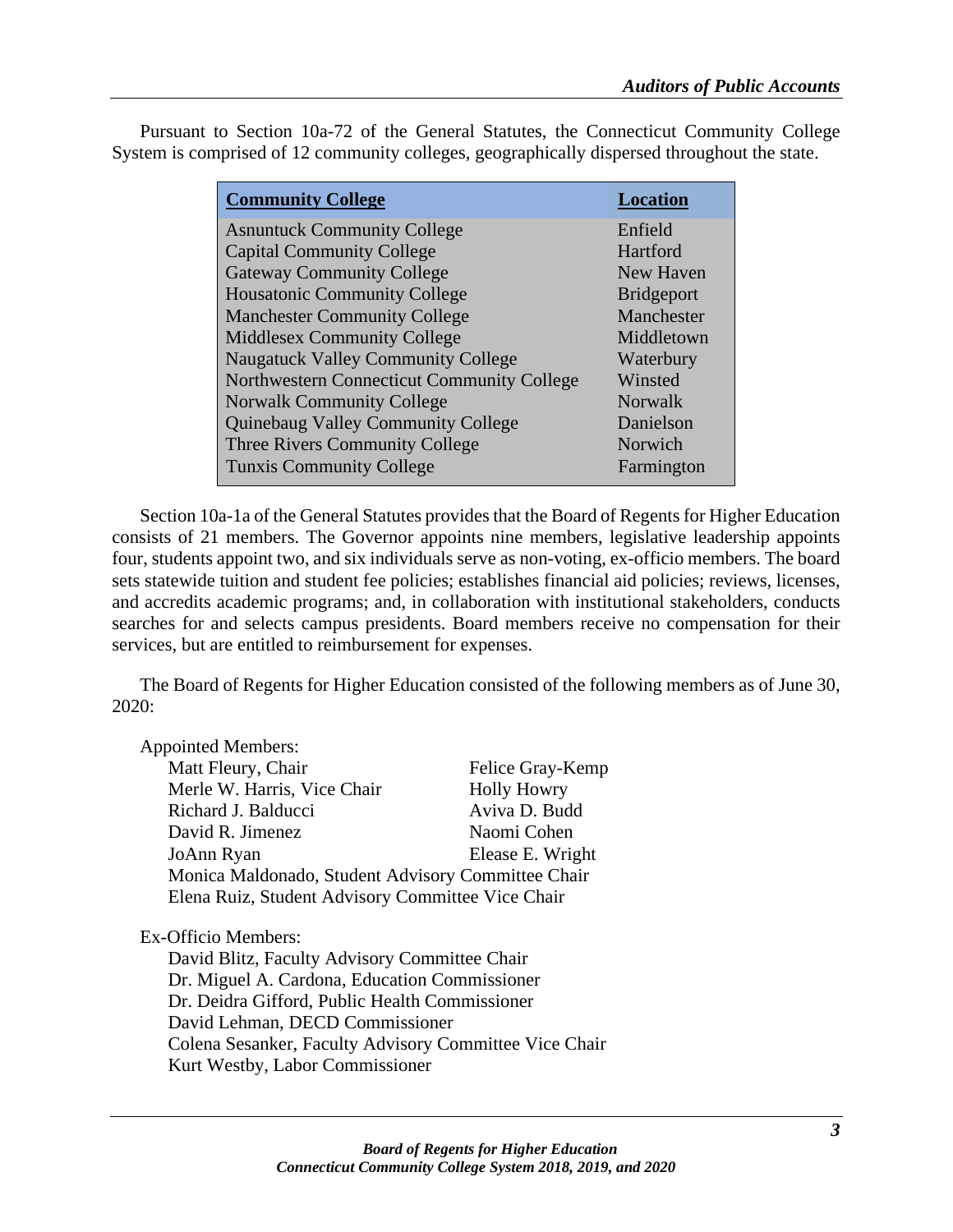Barbara E. Richards, Catherine H. Smith, Dell Cummings, Dianna R. Wentzell, Hector Navarro, Holly Palmer, JoAnn H. Price, Juan Carlos Leal, Lawrence J. DeNardis, Pete Rosa, Raul Pino, Renee D. Coleman-Mitchell, Sage Maier, Scott D. Jackson, Stephen J. Adair, William J. McGurk, William Lugo, and Yvette Meléndez also served on the board of regents during the audited period. There were three vacancies on the board as of June 30, 2020.

Among the duties of the Board of Regents for Higher Education is the appointment of a president of the Connecticut State Colleges and Universities. Mark E. Ojakian served as the president throughout the audited period. Dr. Jane Gates began serving as the interim CSCU president on January 1, 2021. She served in that capacity until the July 2, 2021 appointment of the current president, Terrence Cheng. Mr. Cheng continues to serve in that capacity.

#### **Recent Legislation**

The General Assembly enacted the following notable legislative changes affecting the university during the audited period:

- **Public Act 18-2,** effective April 27, 2018, extended eligibility for institutional financial aid to certain students and honorably discharged veterans who lack legal immigration status, to the extent allowed by federal law, and if they meet certain eligibility criteria.
- **Public Act 19-103,** effective July 1, 2019, required the Board of Regents for Higher Education to establish an advanced manufacturing certificate program in no more than one Connecticut public high school per year beginning on or before January 1, 2020.

#### **Enrollment Statistics**

The average of fall and spring semester total enrollment was 46,929, 46,017, and 43,657 during the 2017-2018 and 2018-2019 and 2019-2020 fiscal years, respectively, compared to an average of 48,575 during the 2016-2017 fiscal year. Average enrollment decreased 3%, 2% and 5% in the 2017-2018 and 2018-2019 and 2019-2020 fiscal years, respectively.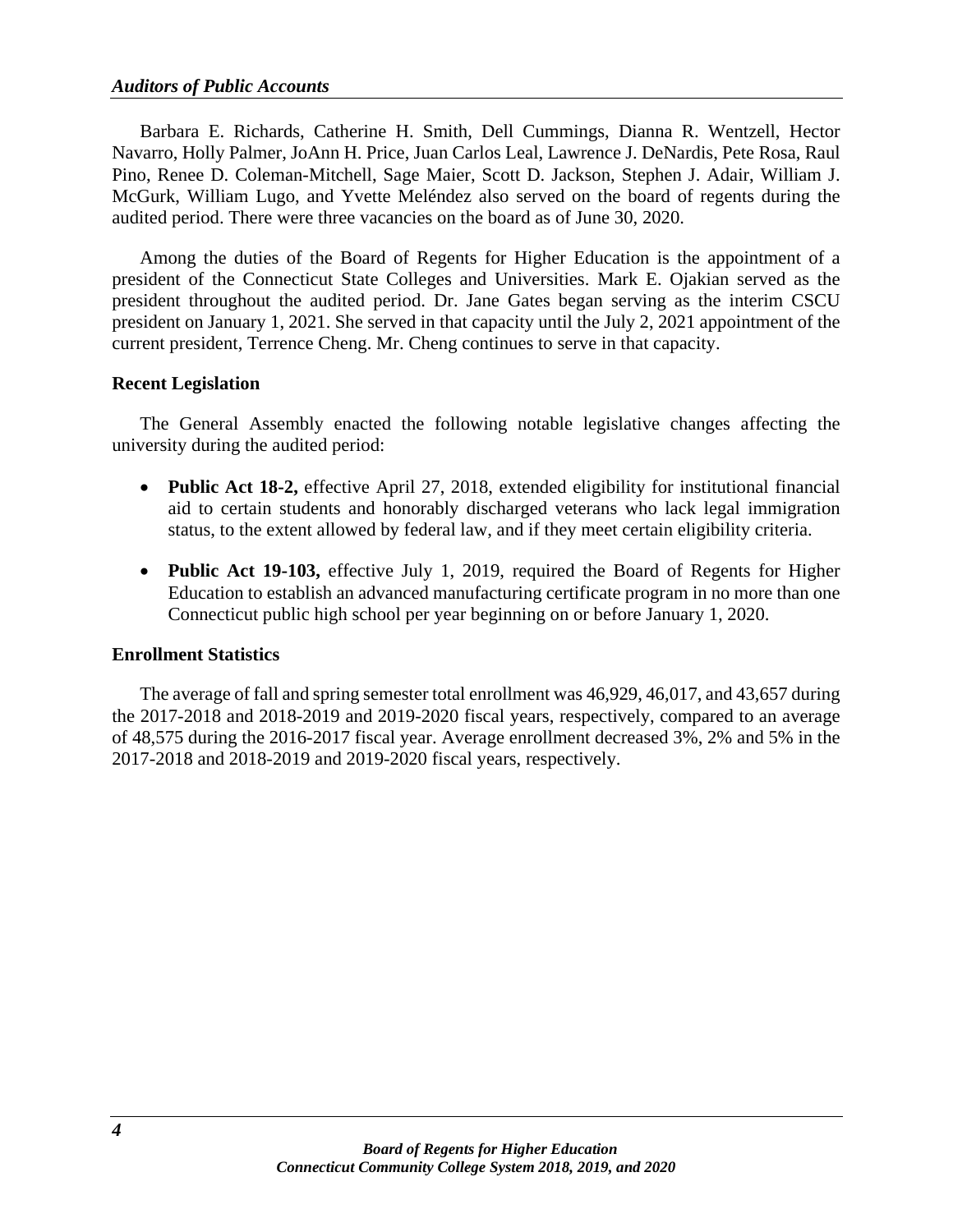|            |                          | <b>Student Enrollment</b>                          |       |
|------------|--------------------------|----------------------------------------------------|-------|
|            | Fall 2017                | 1194<br>676                                        |       |
|            | Spring 2018              | 575<br>1102                                        |       |
| Asnuntuck  | <b>Fall 2018</b>         | 1237<br>621                                        |       |
|            | Spring 2019              | $\overline{492}$<br>$\overline{1263}$              |       |
|            | Fall 2019                | 556<br>1243                                        |       |
|            | Spring 2020              | 1157<br>453                                        |       |
|            | Fall 2017                | 690<br>2592                                        |       |
|            | Spring 2018              | $\overline{576}$<br>2532                           |       |
| Capital    | Fall 2018                | 654<br>2636                                        |       |
|            | Spring 2019              | $\overline{557}$<br>2465                           |       |
|            | <b>Fall 2019</b>         | 2396<br>687                                        |       |
|            | Spring 2020              | 550<br>2324                                        |       |
|            | Fall 2017                | 2179                                               | 4836  |
|            | Spring 2018              | 1728<br>4562                                       |       |
|            | <b>Fall 2018</b>         | 2069                                               | 4947  |
| Gateway    | Spring 2019<br>Fall 2019 | 1679<br>4673<br>$\overline{1915}$                  |       |
|            | Spring 2020              | 1523<br>4627                                       | 4949  |
|            | Fall 2017                | 1729<br>3409                                       |       |
|            | Spring 2018              | <b>1410</b><br>3193                                |       |
|            | Fall 2018                | 1684<br>3328                                       |       |
|            | Spring 2019              | 1289<br>3276                                       |       |
| Housatonic | Fall 2019                | 1529<br>3307                                       |       |
|            | Spring 2020              | $\overline{1215}$<br>2968                          |       |
|            | Fall 2017                | <b>1969</b><br>4352                                |       |
|            | Spring 2018              | 1674<br>3937                                       |       |
|            | Fall 2018                | 2004<br>3999                                       |       |
| Manchester | Spring 2019              | 1571<br>3788                                       |       |
|            | Fall 2019                | 1824<br>3687                                       |       |
|            | Spring 2020              | 1466<br>3507                                       |       |
|            | Fall 2017<br>Spring 2018 | $\overline{995}$<br>1684<br>787                    |       |
| Middlesex  | Fall 2018                | 1620<br>885<br>1662                                |       |
|            | Spring 2019              | 765<br>1607                                        |       |
|            | Fall 2019                | 1576<br>848                                        |       |
|            | Spring 2020              | 1495<br>678                                        |       |
|            | Fall 2017                | 2173<br>4200                                       |       |
|            | Spring 2018              | 1819<br>3954                                       |       |
|            | Fall 2018                | 2181<br>4059                                       |       |
| Naugatuck  | Spring 2019              | 1713<br>4091                                       |       |
|            | Fall 2019                | $\frac{2109}{ }$<br>3995                           |       |
|            | Spring 2020              | 1635<br>3754                                       |       |
|            |                          | 1,000<br>3,000<br>4,000<br>5,000<br>6,000<br>2,000 | 7,000 |
|            |                          | $\Box$ Full-Time<br>$\Box$ Part-Time               |       |

Published enrollment statistics for the Connecticut Community College System are as follows: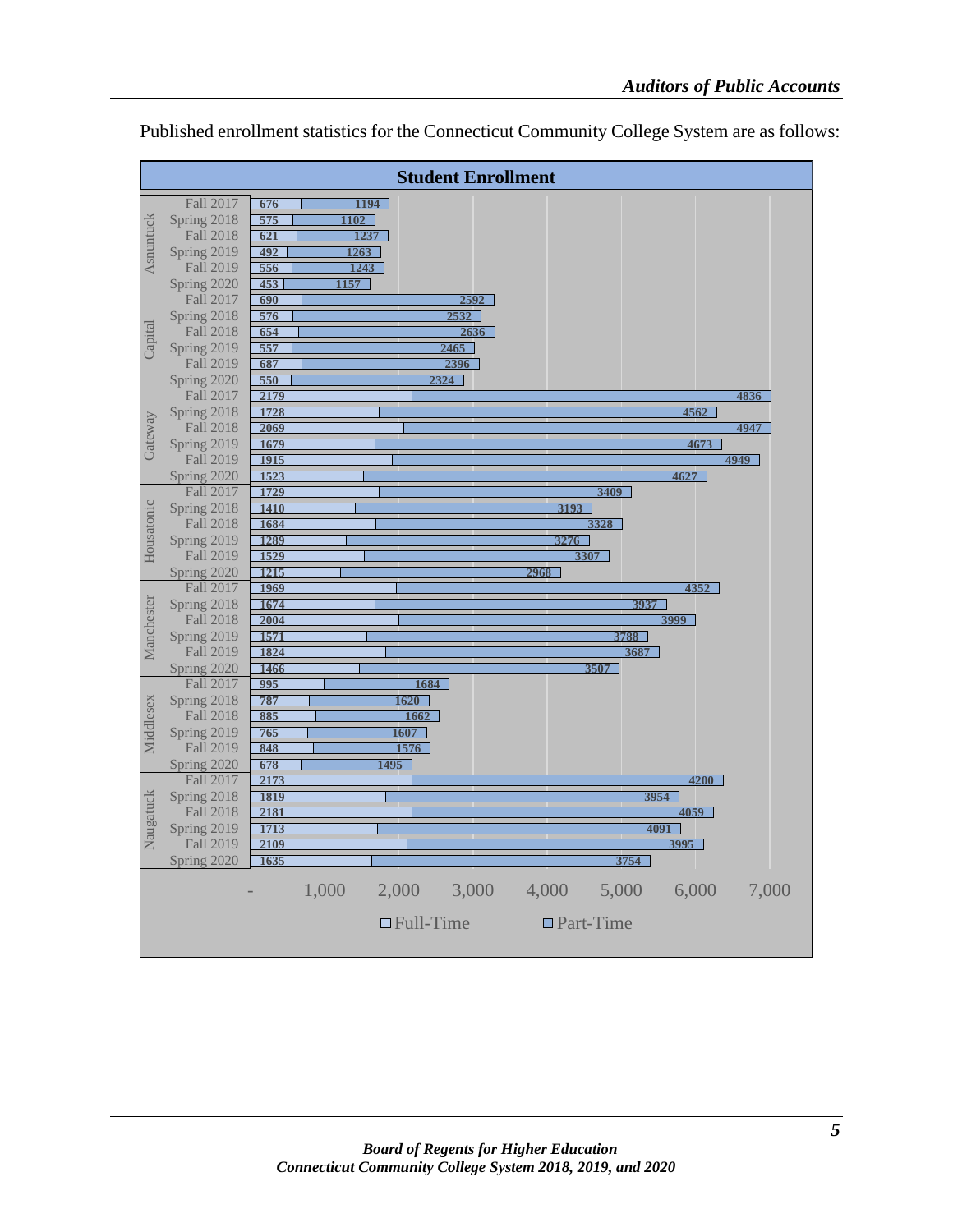|              |                                 | <b>Student Enrollment (Con't.)</b>        |       |       |
|--------------|---------------------------------|-------------------------------------------|-------|-------|
|              |                                 |                                           |       |       |
|              | Fall 2017<br>Spring 2018        | $\overline{920}$<br>375<br>875            |       |       |
|              | <b>Fall 2018</b>                | 299<br>379<br>$\overline{920}$            |       |       |
|              | Spring 2019                     | 329<br>952                                |       |       |
| Northwestern | Fall 2019                       | $\overline{429}$<br>879                   |       |       |
|              | Spring 2020                     | $\overline{327}$<br>1007                  |       |       |
|              | Fall 2017                       | 2054<br>3782                              |       |       |
|              | Spring 2018                     | 1664<br>3592                              |       |       |
|              | <b>Fall 2018</b>                | 1737<br>3676                              |       |       |
| Norwalk      | Spring 2019                     | 1493<br>3524                              |       |       |
|              | Fall 2019                       | 1681<br>3402                              |       |       |
|              | Spring 2020                     | 1412<br>3339                              |       |       |
|              | <b>Fall 2017</b>                | 505<br>1019                               |       |       |
|              | Spring 2018                     | $\overline{415}$<br>917                   |       |       |
| Quinebaug    | <b>Fall 2018</b>                | 477<br>858                                |       |       |
|              | Spring 2019                     | 406<br>957                                |       |       |
|              | <b>Fall 2019</b>                | 504<br>863                                |       |       |
|              | Spring 2020                     | 397<br>813                                |       |       |
|              | <b>Fall 2017</b>                | 1340<br>2847                              |       |       |
| Three Rivers | Spring 2018                     | 1074<br>$\frac{2570}{ }$                  |       |       |
|              | <b>Fall 2018</b>                | 1274<br>2723                              |       |       |
|              | Spring 2019                     | 1021<br>2566                              |       |       |
|              | Fall 2019                       | 1137<br>2608                              |       |       |
|              | Spring 2020                     | 889<br>2453                               |       |       |
|              | Fall 2017                       | 1553<br>2304                              |       |       |
|              | Spring 2018                     | 1204<br>2402<br>1533                      |       |       |
| Tunxis       | <b>Fall 2018</b><br>Spring 2019 | 2369<br><b>1199</b><br>2446               |       |       |
|              | Fall 2019                       | 1476<br>2305                              |       |       |
|              | Spring 2020                     | 1134<br>2285                              |       |       |
|              |                                 |                                           |       |       |
|              |                                 | 5,000<br>1,000<br>2,000<br>3,000<br>4,000 | 6,000 | 7,000 |
|              |                                 | $\Box$ Full-Time<br>$\Box$ Part-Time      |       |       |
|              |                                 |                                           |       |       |
|              |                                 |                                           |       |       |

## **RÉSUMÉ OF OPERATIONS**

During the audited period, appropriations from the state's General Fund and tuition and fees credited to the Regional Community-Technical Colleges' Operating Fund were the primary sources of funding for the community college system.

Operating fund receipts primarily consisted of student tuition and fees. Under the provisions of Section 10a-77(a) of the General Statutes, the Board of Regents for Higher Education set tuition charges for the community colleges. The following summary presents tuition and student fees for full-time students during the audited period. The community colleges charge tuition for part-time students on a prorated basis according to their registered credit hours.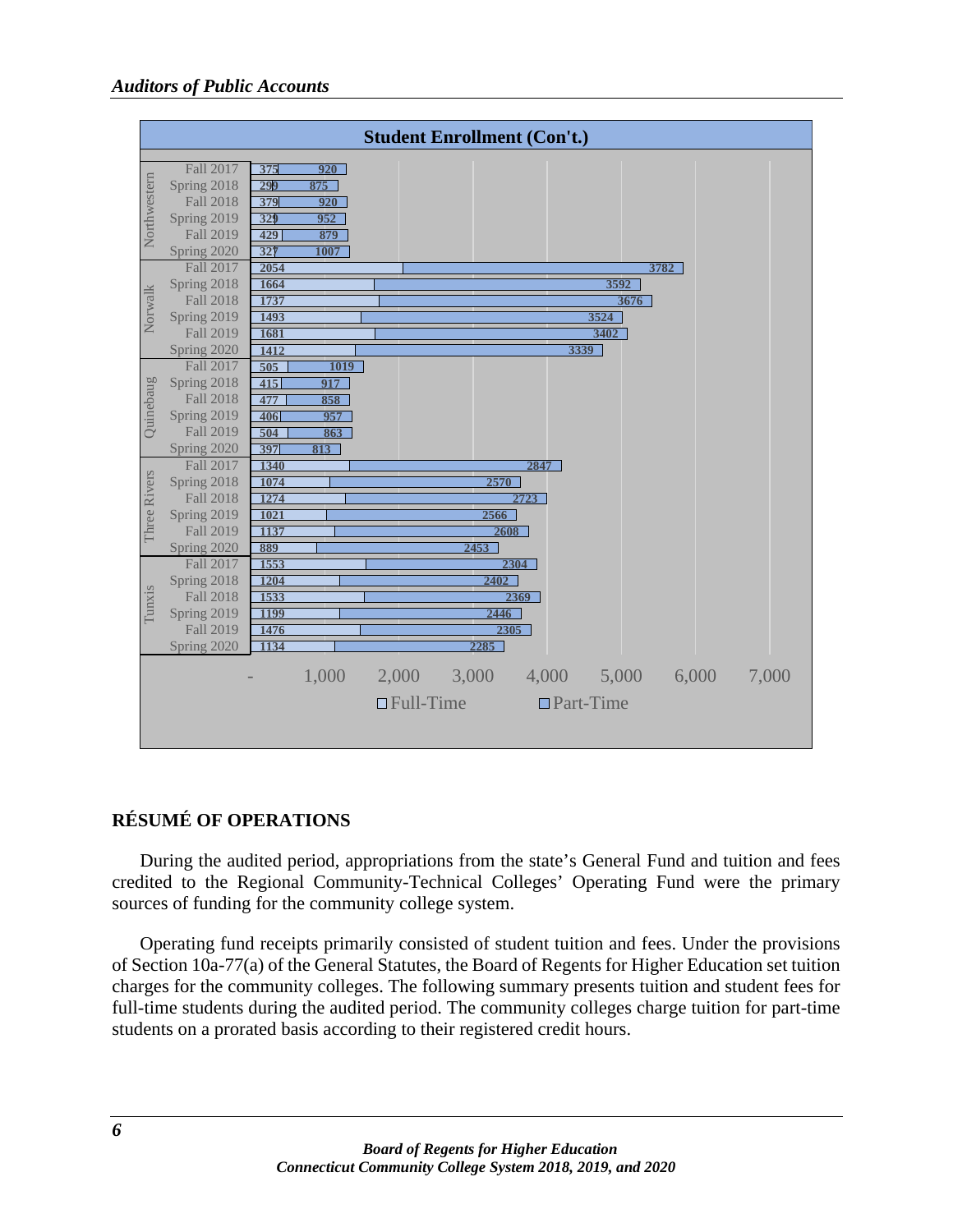

In April 2017, the Board of Regents for Higher Education approved a two-year tuition and fee schedule that included a 2.5% tuition increase for the 2018-2019 academic year. In April 2019, the Board of Regents approved a 2% tuition increase for the 2019-2020 academic year.

In accordance with Section 10a-67 of the General Statutes, tuition amounts for nonresident students enrolled in the community college system through the New England Board of Higher Education (NEBHE) Regional Student Program are set at an amount equal to one and one-half that of in-state tuition. In June 2016, the board of regents approved a pilot program allowing Asnuntuck Community College to charge in-state tuition rates to Massachusetts students beginning in fall 2016. In April 2017, the board of regents approved expanding the out-of-state tuition waiver program to make residents of Massachusetts, Rhode Island, and New York eligible for in-state tuition rates at Asnuntuck, Quinebaug Valley, Three Rivers, Norwalk, Northwestern, Housatonic, and Naugatuck Valley community colleges starting in fiscal year 2017-2018.

#### **Operating Revenues**

Operating revenues result from the sale or exchange of goods and services related to the system's educational and public service activities. Major sources of operating revenue include tuition and fees, federal grants, and state grants. The following summary illustrates operating revenue as presented in the system's financial statements for the audited period and prior fiscal year: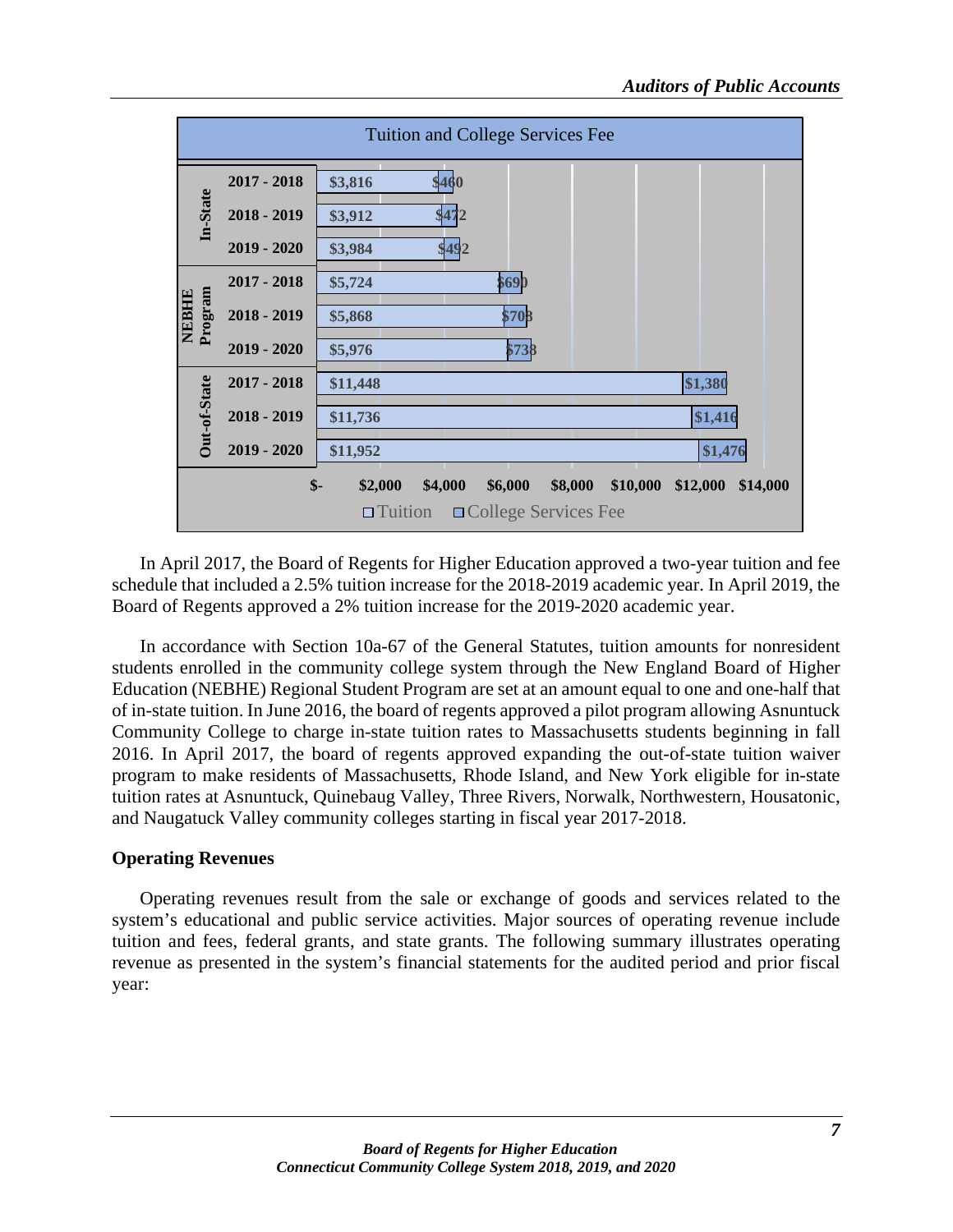#### *Auditors of Public Accounts*

|                                      | 2016-2017 | 2017-2018 | 2018-2019 | 2019-2020 |
|--------------------------------------|-----------|-----------|-----------|-----------|
| (\\$ in thousands)                   |           |           |           |           |
| <b>Student Tuition and Fees</b>      | \$97,770  | \$106,259 | \$98,254  | \$92,690  |
| (net of scholarship allowances)      |           |           |           |           |
| <b>Federal Grants and Contracts</b>  | 17.985    | 16.105    | 13.970    | 12,115    |
| State and Local Grants and Contracts | 14.584    | 12,496    | 11,854    | 11,901    |
| <b>Private Grants and Contracts</b>  | 4,235     | 4,490     | 5,820     | 4,816     |
| Sales and Services of Education      |           |           |           |           |
| Departments                          | 661       | 692       | 564       | 415       |
| <b>Other Operating Revenues</b>      | 4,522     | 4,100     | 3,501     | 3,230     |
| <b>Total Operating Revenues</b>      | \$139,757 | \$144,142 | \$133,963 | \$125,167 |

Operating revenues increased by approximately 3.1% for the fiscal year ended June 30, 2018 and decreased by approximately 7.1% and 6.6% for the fiscal years ended June 30, 2019 and 2020, respectively. The growth during the fiscal year ended June 30, 2018 is primarily attributed to increases in student tuition and new supplemental fees that resulted in \$9 million in revenue. The decreases during the fiscal year ended June 30, 2019 and 2020 were primarily attributed to reduced credit enrollment and federal grants.

#### **Operating Expenses**

Operating expenses generally result from payments made for goods and services to assist in achieving the system's mission of instruction and public service. Operating expenses include employee compensation and benefits, services, supplies, utilities, and depreciation. The following summary illustrates operating expenses as presented in the system's financial statements for the audited period and prior fiscal year:

|                                 | 2016-2017 | 2017-2018 | 2018-2019 | 2019-2020 |
|---------------------------------|-----------|-----------|-----------|-----------|
| (\$ in thousands)               |           |           |           |           |
| Instruction                     | \$233,569 | \$226,941 | \$242,430 | \$244,439 |
| <b>Public Service</b>           | 1,242     | 989       | 1,120     | 854       |
| <b>Academic Support</b>         | 94,944    | 84,667    | 89,758    | 102,977   |
| Library                         | 11,966    | 11,530    | 12,221    | 14,295    |
| <b>Student Services</b>         | 52,794    | 50,756    | 55,083    | 64,142    |
| Scholarship Aid, net            | 31,048    | 35,706    | 29,752    | 40,860    |
| <b>Institutional Support</b>    | 79,973    | 76,958    | 78,100    | 135,448   |
| <b>Physical Plant</b>           | 58,044    | 56,399    | 86,279    | 87,976    |
| Depreciation                    | 30,457    | 31,417    |           |           |
| <b>Auxiliary Enterprises</b>    |           |           | 512       | 464       |
| <b>Total Operating Expenses</b> | \$594,037 | \$575,363 | \$595,255 | \$691,455 |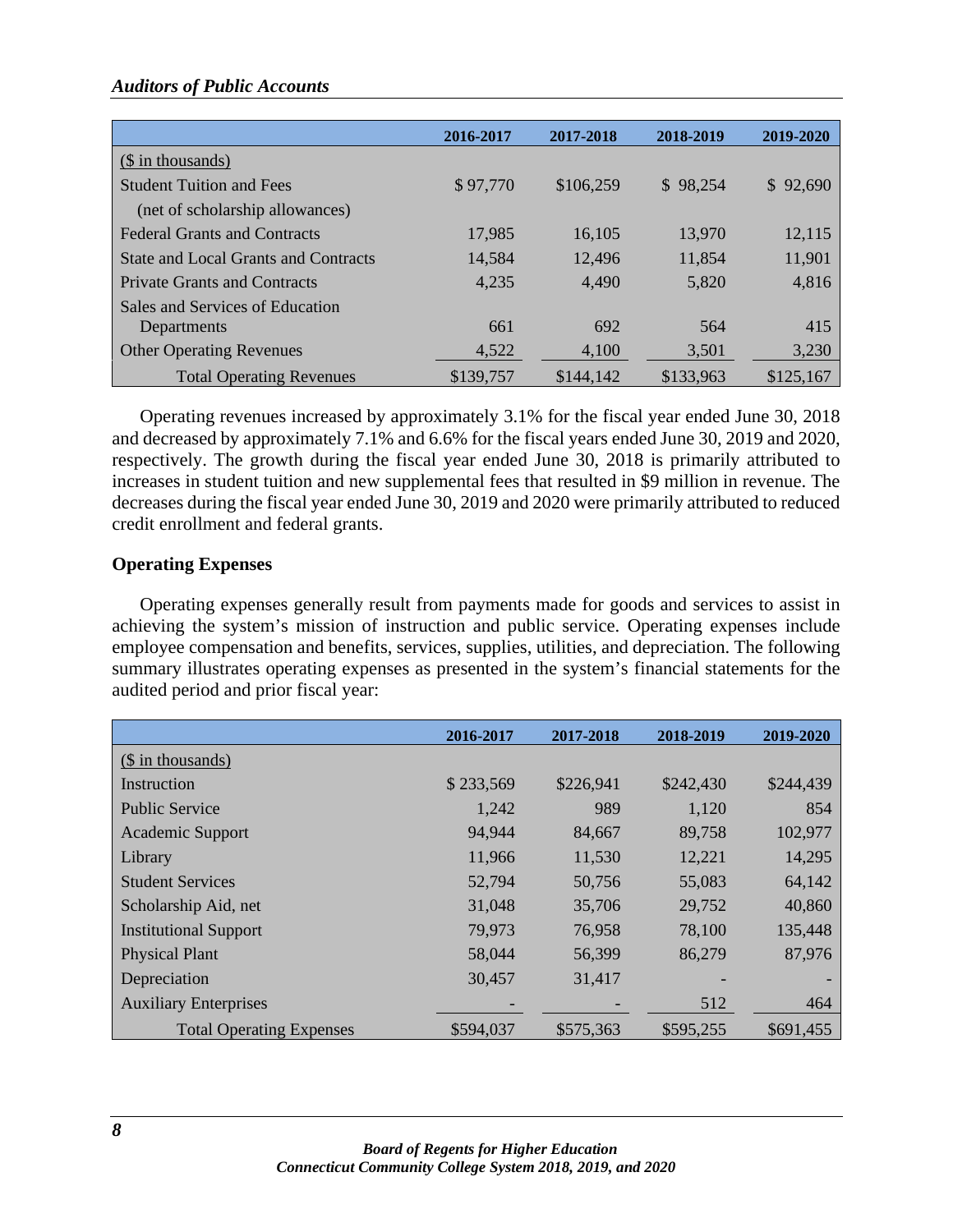Operating expenses decreased by approximately 3.1% for the fiscal year ended June 30, 2018 and increased by approximately 3.5% and 16.2% for the fiscal years ended June 30, 2019 and 2020, respectively. Increases were mainly due to changes in pension and other post-employment benefits (OPEB) expenses recognized by the community colleges in accordance with Government Accounting Standards Board (GASB) 68 & 75 requirements.

## **Nonoperating Revenues**

Nonoperating revenues are not derived from the sale or exchange of goods or services that relate to the college's primary functions of instruction, academic support, and student services. Nonoperating revenues include the state's General Fund appropriations and bonding, Pell grants, private gifts and donations, and investment income. The following summary illustrates nonoperating revenue as presented in the system's financial statements for the audited period and prior fiscal year:

|                                            | 2016-2017 | 2017-2018 | 2018-2019 | 2019-2020 |
|--------------------------------------------|-----------|-----------|-----------|-----------|
| $(\$$ in thousands)                        |           |           |           |           |
| <b>State Appropriations - General Fund</b> | \$283,937 | \$271,658 | \$283,350 | \$300,940 |
| <b>State Appropriations - Bond Fund</b>    | 34,887    | 27,179    | 28,114    | 22,412    |
| <b>Pell Grants</b>                         | 72,093    | 75,938    | 75,144    | 75,036    |
| Federal Emergency Grant Revenue            |           |           |           | 9,201     |
| Net Other Nonoperating Revenues            |           |           |           |           |
| (Expenses)                                 | 2,052     | 3,287     | 1,940     | 1,213     |
| <b>Total Nonoperating Revenues</b>         | \$392,969 | \$378,062 | \$388,548 | \$408,802 |

Nonoperating revenues decreased by approximately 3.8% for the fiscal year ended June 30, 2018 and increased by approximately 2.8% and 5.2% for the fiscal years ended June 30, 2019 and 2020, respectively. These variations were mainly due to fluctuations in state appropriations from year to year. A portion of the increase in the fiscal year ended June 30, 2020 was the result of a \$9.2 million disbursement to the community college system from the Coronavirus Aid, Relief, and Economic Security Act (CARES): Higher Education Emergency Relief Fund.

## **Community College Foundations**

Individual foundations support each of the 12 community colleges. Each foundation is a private, nonprofit corporation established to raise funds in support of each college's activities.

Sections 4-37e through 4-37k of the General Statutes define and set requirements for the foundations. The requirements address the annual filing of an updated list of board members with the state agency for which the foundation was formed, financial recordkeeping and reporting in accordance with generally accepted accounting principles, financial statement and audit report criteria, written agreements concerning the use of facilities and resources, compensation of state officers or employees, and the state agency's responsibilities with respect to affiliated foundations. During our review of the foundations, we noted noncompliance that is presented in the State Auditors' Findings and Recommendations section of this report.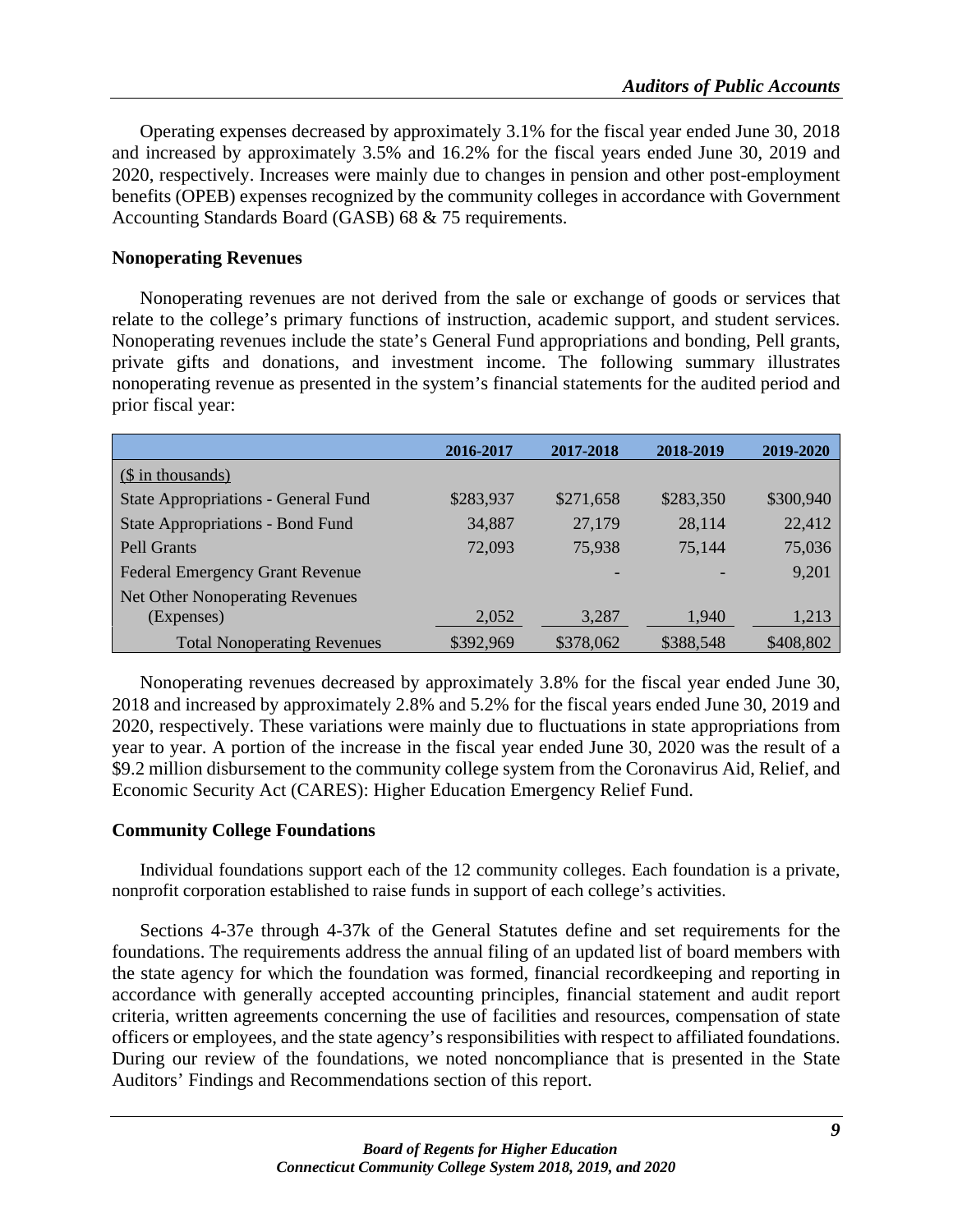## **STATE AUDITORS' FINDINGS AND RECOMMENDATIONS**

Our examination of the records of Connecticut Community College System disclosed the following 30 recommendations, of which 17 have been repeated from the previous audit:

#### **Controls over Information Technology Domain Administrative Accounts**

*Criteria:* Organizations should ensure they can hold individuals responsible for their actions by making system activity traceable. Both the National Institute of Standards and Technology (NIST) Special Publication 800- 12, *An Introduction to Information Security*, and Federal Information Processing Standards (FIPS) Publication 200, *Minimum Security Requirements for Federal Information and Information Systems*, establish this as a general standard and guideline for information system security.

> NIST Special Publication 800-61, *Computer Security Incident Handling*, states that when an organization believes a security incident has occurred, it should perform an analysis to determine which networks, systems, or applications the incident affected, as well as who or what originated the incident.

> NIST Special Publication 800-122, *Guide to Protecting the Confidentiality of Personally Identifiable Information (PII)*, states the review of a security incident should include an evaluation of whether the incident involves personally identifiable information (PII).

## *Condition:* Asnuntuck Community College and Board of Regents for Higher Education:

We reviewed two information technology investigations at Asnuntuck Community College and found that the investigators did not seek to determine which systems and files the employees accessed or whether they compromised confidential or sensitive information.

One investigation at Asnuntuck Community College identified multiple generic domain administrative accounts. These accounts could have anonymously provided administrative privileges to the college's information technology systems, including confidential student information and financial data. Asnuntuck disabled the accounts upon discovery but did not review them to determine their activity or origin.

Another investigation determined that an information technology employee knowingly and willfully violated CSCU policy by remotely connecting to CSCU systems. The employee accessed the director of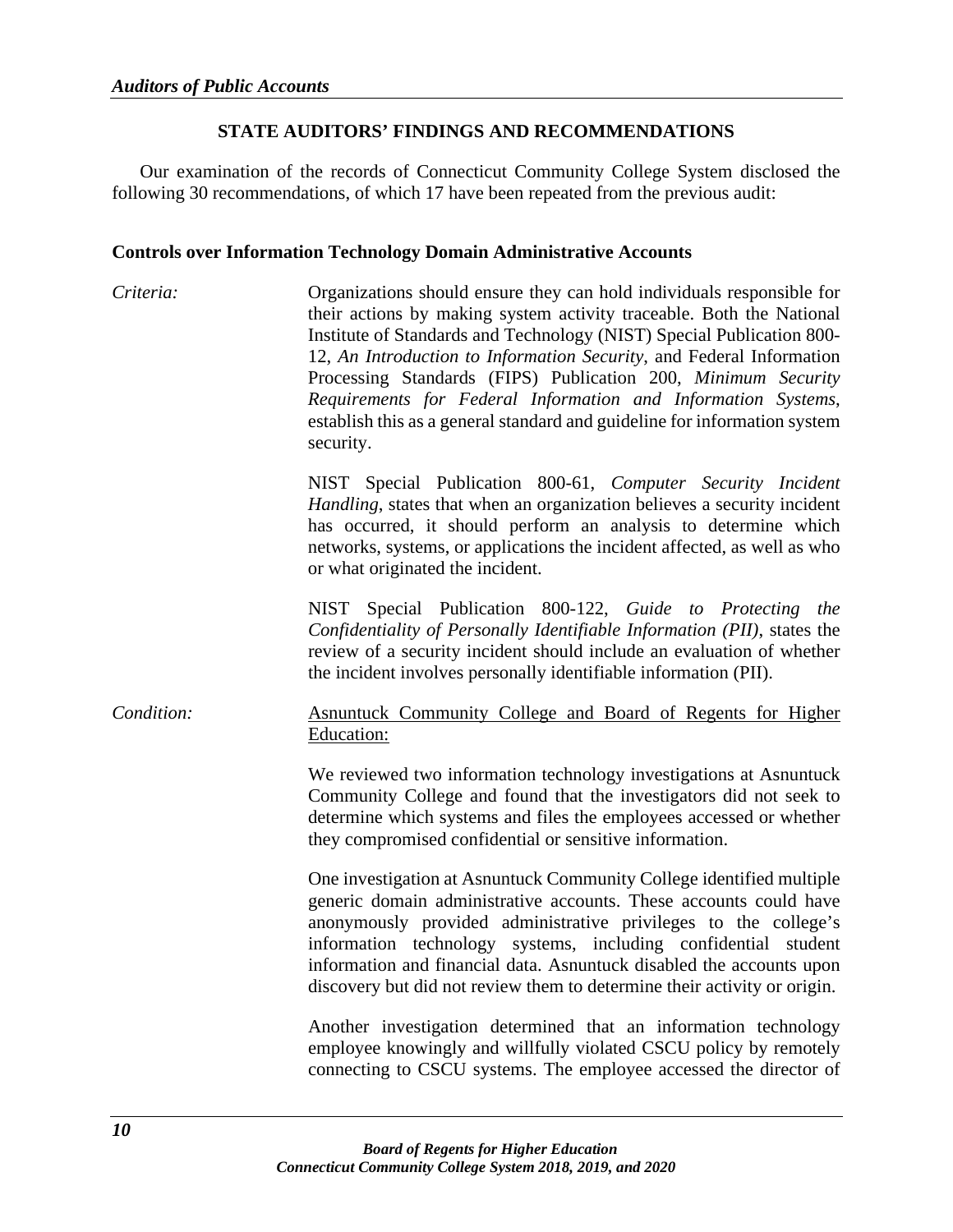|                             | human resources' and a dean's computers. The employee also<br>manipulated the system to regain access to systems the college<br>intentionally removed them from. The employee used another<br>employee's account to reset their own account. The Board of Regents<br>for Higher Education investigation did not review which files or systems<br>the employee remotely accessed or whether the employee compromised<br>confidential or sensitive information.                                                             |
|-----------------------------|---------------------------------------------------------------------------------------------------------------------------------------------------------------------------------------------------------------------------------------------------------------------------------------------------------------------------------------------------------------------------------------------------------------------------------------------------------------------------------------------------------------------------|
| Effect:                     | Confidential data in Asnuntuck Community College's information<br>systems was vulnerable due to the existence of generic domain<br>administrative accounts and policy violations by information<br>technology employees.                                                                                                                                                                                                                                                                                                  |
| Cause:                      | Asnuntuck Community College did not periodically review and did not<br>require regular password changes for domain administrative accounts.                                                                                                                                                                                                                                                                                                                                                                               |
|                             | The Board of Regents for Higher Education investigations did not<br>review which files and systems the employees accessed.                                                                                                                                                                                                                                                                                                                                                                                                |
| <b>Prior Audit Finding:</b> | This is the first report to include such a finding.                                                                                                                                                                                                                                                                                                                                                                                                                                                                       |
| Recommendation:             | Asnuntuck Community College should ensure it can trace system<br>activity to a specific individual. Asnuntuck should consider reviewing<br>how employees created the identified generic domain administrative<br>accounts and which systems the employees accessed.                                                                                                                                                                                                                                                       |
|                             | The Board of Regents for Higher Education information technology<br>security investigations should review which systems and files<br>employees accessed and determine whether employees compromised<br>confidential or sensitive information. (See Recommendation 1.)                                                                                                                                                                                                                                                     |
| <b>Agency Response:</b>     | "On February 6, 2020, The Board of Regents for Higher Education<br>approved the CSCU Information Security Policy, which includes ISST<br>10.300 Incident Response, ISST 10.400 Access Control (AC), and ISST<br>10.500 Audit and Accountability detailing the procedural responses for<br>Connecticut Community Colleges to follow to properly address security<br>incidents such as the incident identified.                                                                                                             |
|                             | Since the [sic] February 2018 the CSCU has committed support for<br>sustained training programs ensuring all institutions are aware of the<br>policies, standards, procedures, processes, and guidelines regarding<br>technology related security incidents and informed of the proper<br>incident response. The Information Security Program Office provides<br>continuous knowledge awareness training to all Community College<br>employees on an annual basis, including the staff at Asnuntuck<br>Community College. |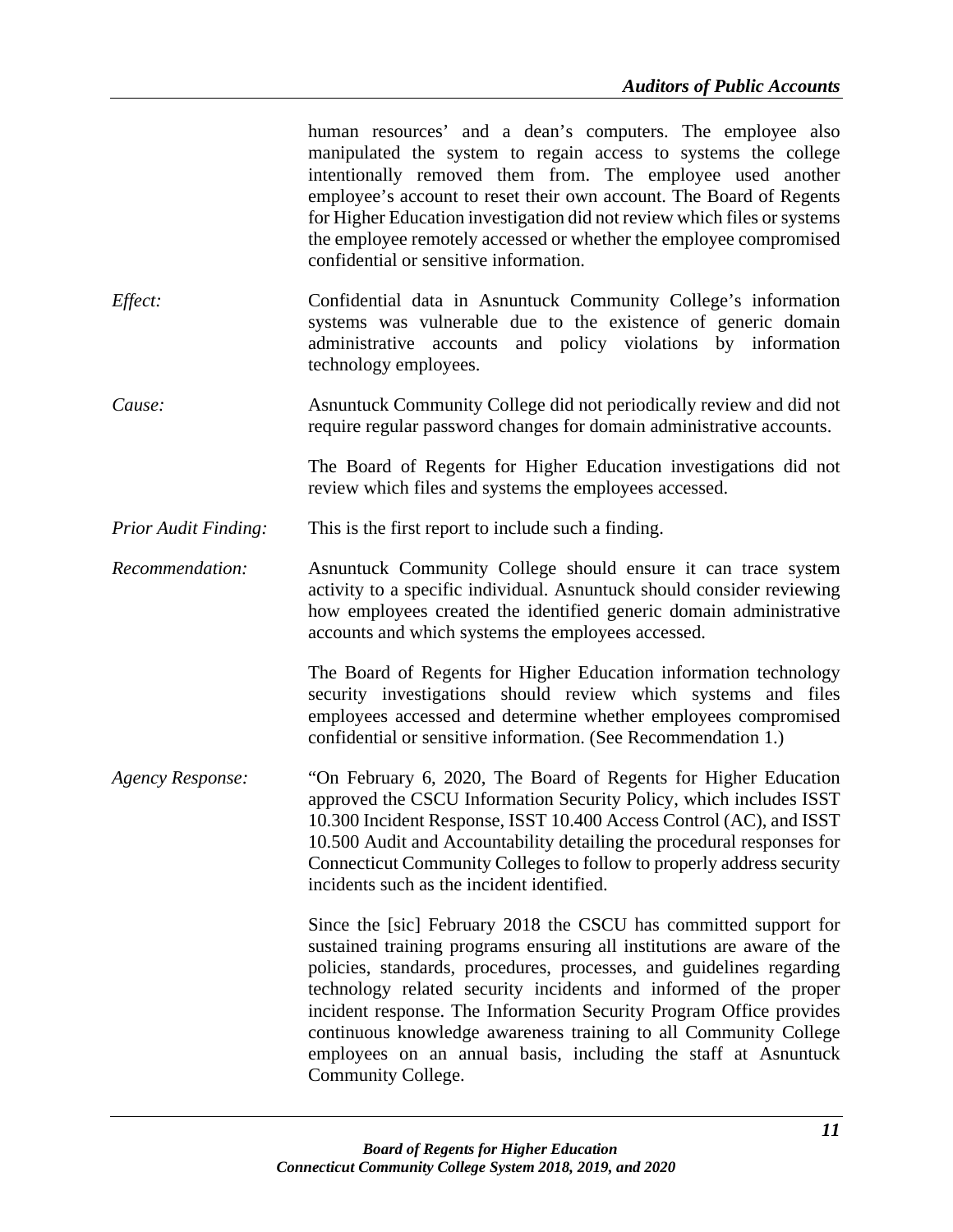Furthermore, to programmatically set audit and accountability controls, the Board of Regents for Higher Education will be integrating the BeyondTrust Privileged Access Management platform in the Fall of 2021 as the system to trace remote support activities and provide audit capabilities. The BeyondTrust system will automatically record all remote technical support session activity and produce detailed audit logs stored in a secured location for all support activities on all Connecticut Community College computer systems."

#### **Performance Evaluations of Adjunct Faculty**

*Criteria:* It is a sound business practice for management to include employee conduct, among other criteria, when evaluating an employee's job performance.

> The Congress of Connecticut Community Colleges bargaining agreement provides for periodic evaluations of all unit members' "performance of professional responsibilities." The bargaining agreement requires the colleges to consider multiple factors, such as attendance, availability to students outside of class, teaching courses in accordance with the course descriptions, and maintaining student records.

**Condition:** Norwalk Community College:

Norwalk bases adjunct faculty evaluations solely on in-class observations that exclude activities outside the classroom.

#### Board of Regents for Higher Education:

Community college practice limits adjunct faculty evaluations to selfappraisal, instructional observation, and student ratings. However, the bargaining agreement does not limit these evaluations to these measures. In addition, the agreement outlines expectations for adjunct faculty that include out-of-class performance. Consequently, the colleges are using incomplete criteria to evaluate adjunct faculty members.

- *Effect:* Community colleges are not adequately evaluating adjunct faculty members. The limited scope of adjunct faculty evaluations is insufficient.
- *Cause:* The board of regents is using an unnecessarily limited evaluation criteria of adjunct faculty members.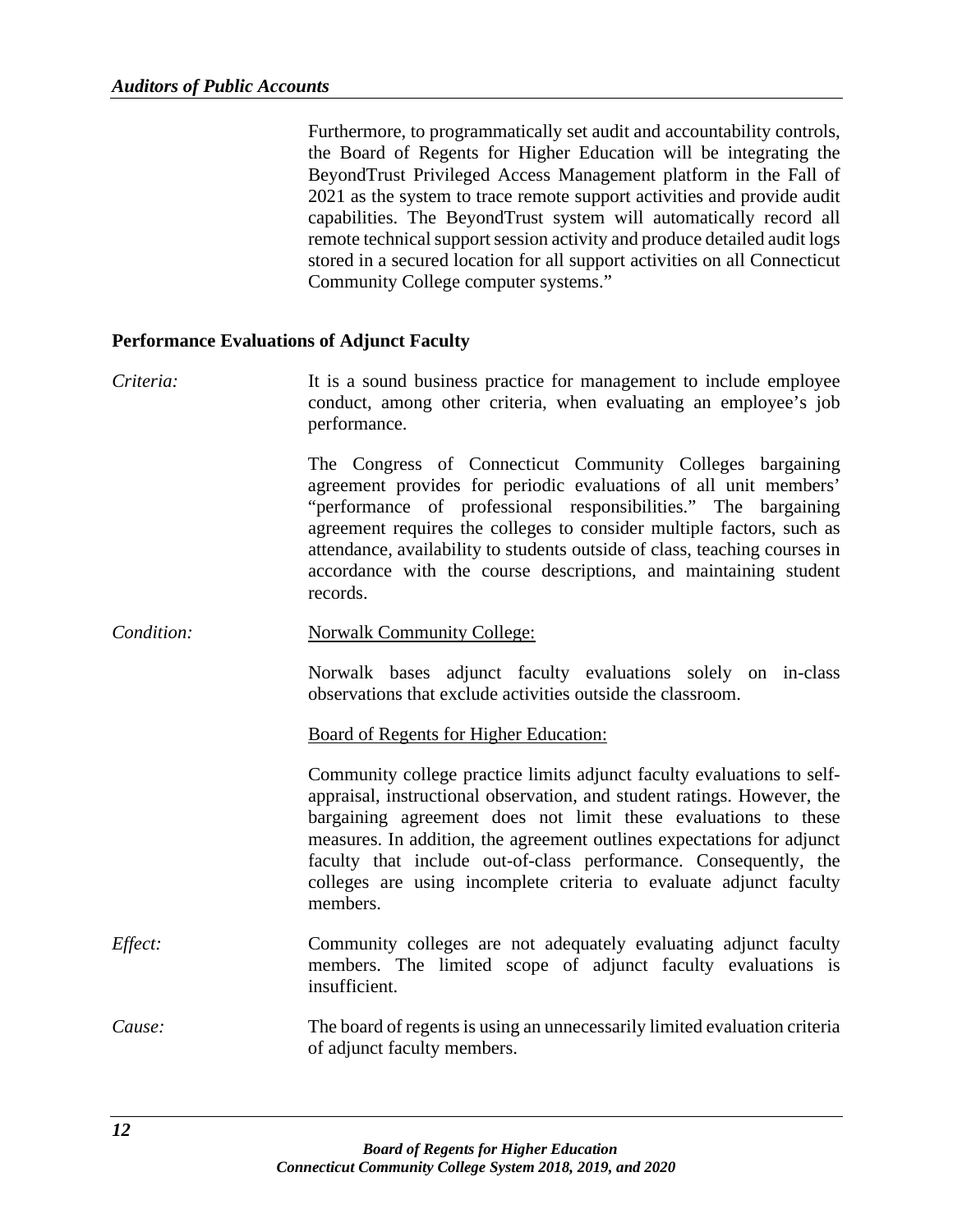| <b>Prior Audit Finding:</b> | We initially reported this finding in the audit report covering the fiscal<br>years ended June 30, 2016 and 2017.                                                                                                                                                                                                                           |
|-----------------------------|---------------------------------------------------------------------------------------------------------------------------------------------------------------------------------------------------------------------------------------------------------------------------------------------------------------------------------------------|
| Recommendation:             | The Board of Regents for Higher Education should ensure that all<br>community colleges are performing evaluations of adjunct faculty that<br>take into consideration all aspects of in-class and out-of-class<br>performance and clarify the terms for these evaluations in the collective<br>bargaining agreement. (See Recommendation 2.) |
| Agency Response:            | "CSCU will review its practices for evaluating adjunct faculty to ensure<br>that all the criteria identified in Article IX of the collective bargaining<br>agreement are addressed."                                                                                                                                                        |

# **Electricity Overpayments**

| Criteria:                   | It is sound business practice to thoroughly review the accuracy of<br>invoices before issuing payments.                                                                                                                                                                                                                                                                                                                                       |  |
|-----------------------------|-----------------------------------------------------------------------------------------------------------------------------------------------------------------------------------------------------------------------------------------------------------------------------------------------------------------------------------------------------------------------------------------------------------------------------------------------|--|
| Condition:                  | Manchester Community College did not sufficiently review electricity<br>bills and overpaid them by \$74,943. The college did not notice that the<br>utility company charged more than the negotiated energy supply rate for<br>two of its meters. The college also did not notice that the utility billed<br>for two disconnected meters and a nonexistent meter. As a result of our<br>inquiries, the utility company refunded the \$74,943. |  |
| Context:                    | Manchester Community College paid the utility company \$1,532,000<br>during the audited period.                                                                                                                                                                                                                                                                                                                                               |  |
| Effect:                     | Manchester Community College paid a higher power generation rate<br>than contracted for and paid for unused meters.                                                                                                                                                                                                                                                                                                                           |  |
| Cause:                      | Manchester Community College did not verify it had received electrical<br>services before paying invoices.                                                                                                                                                                                                                                                                                                                                    |  |
| <b>Prior Audit Finding:</b> | This is the first report to include such a finding.                                                                                                                                                                                                                                                                                                                                                                                           |  |
| Recommendation:             | Manchester Community College should review its electricity invoices<br>before paying them to ensure its vendor charged for accurate services<br>and billed at the negotiated energy supply rate. (See Recommendation<br>3.)                                                                                                                                                                                                                   |  |
| <b>Agency Response:</b>     | "The billing errors in question arose following the installation of new<br>solar generation capacity for the college, resulting in significant changes<br>to the format and substance of our electric billing at the campus. The<br>errors have been corrected, staff has become familiar with new                                                                                                                                            |  |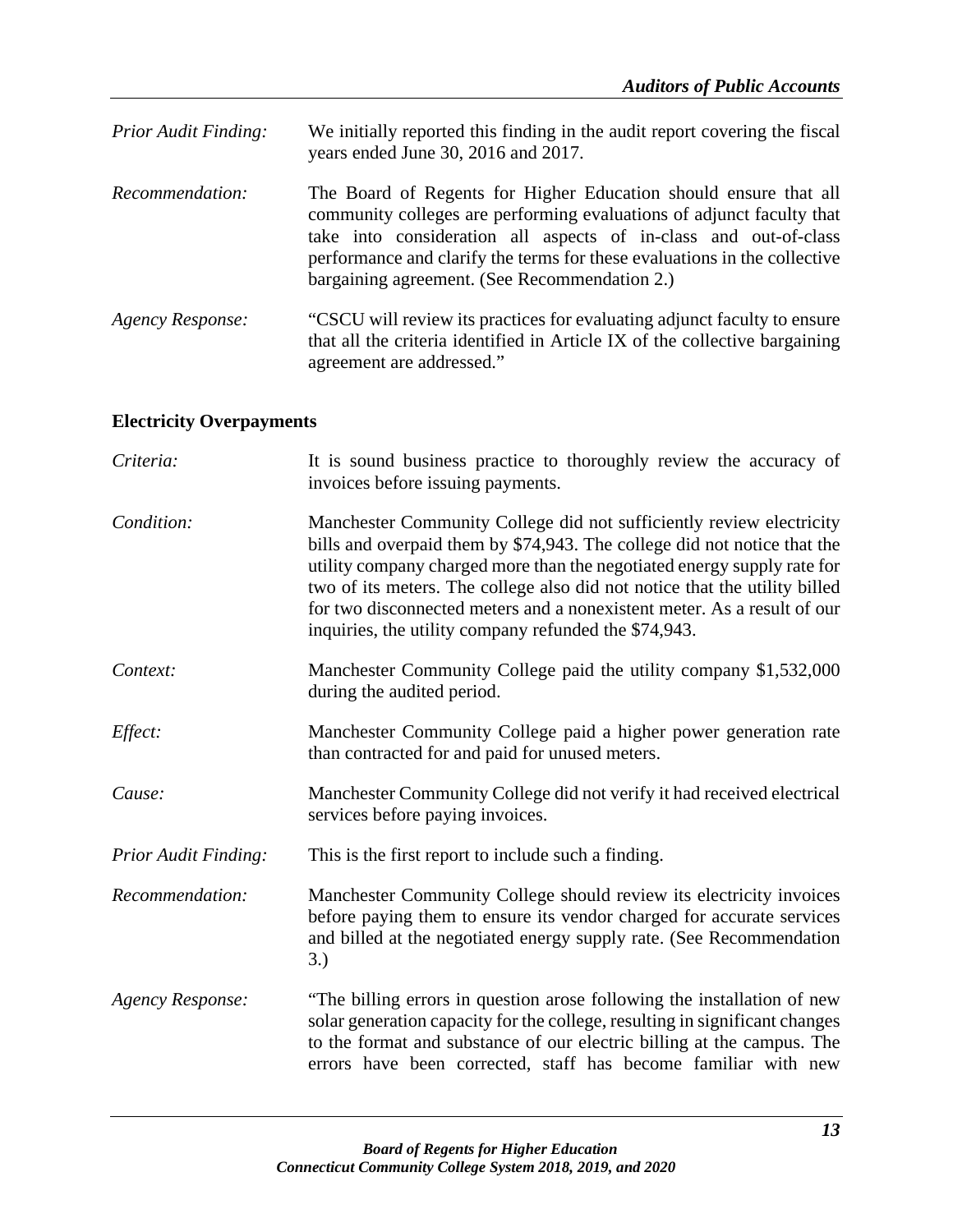arrangements for this commodity, and MCC will verify electrical services on a current basis going forward."

## **Conflicts of Interest - Student Employed by Professor**

- *Background:* The colleges' collective bargaining agreements permit full-time faculty to also have outside employment.
- *Criteria:* According to the board of regents' Ethics Statement, employees may not use their official position to benefit themselves or their business. It also states that employees may not engage in business activity that is in substantial conflict with the proper discharge of their duties as a public official. If a substantial or potential conflict of interest exists, the employee must submit a signed written statement describing the matter to the supervisor.

The board of regents' Code of Conduct states that faculty should avoid favoritism or the appearance of favoritism.

- *Condition:* We identified an unaddressed conflict of interest in which a Capital Community College student took the child development associate coordinator's course while working at the coordinator's private daycare provider business. Additionally, other students completed their mandatory volunteer hours at the same daycare provider.
- *Cause:* Capital Community College was aware the professor hired students and allowed them to complete their mandatory volunteer hours at her daycare. However, the college did not prohibit this arrangement or address the resulting conflicts of interest.
- *Prior Audit Finding:* This is the first report to include such a finding.
- *Recommendation:* The Board of Regents for Higher Education should develop a policy for students working or volunteering at their professors' businesses.

Capital Community College should address the conflict of interest that exists from students working or volunteering at a professor's business. (See Recommendation 4.)

*Agency Response:* "These allegations were investigated by the college and were not found to have any merit. The investigation found that this professor has always been transparent about her business, has always informed the college on an annual basis, and hired only former students...."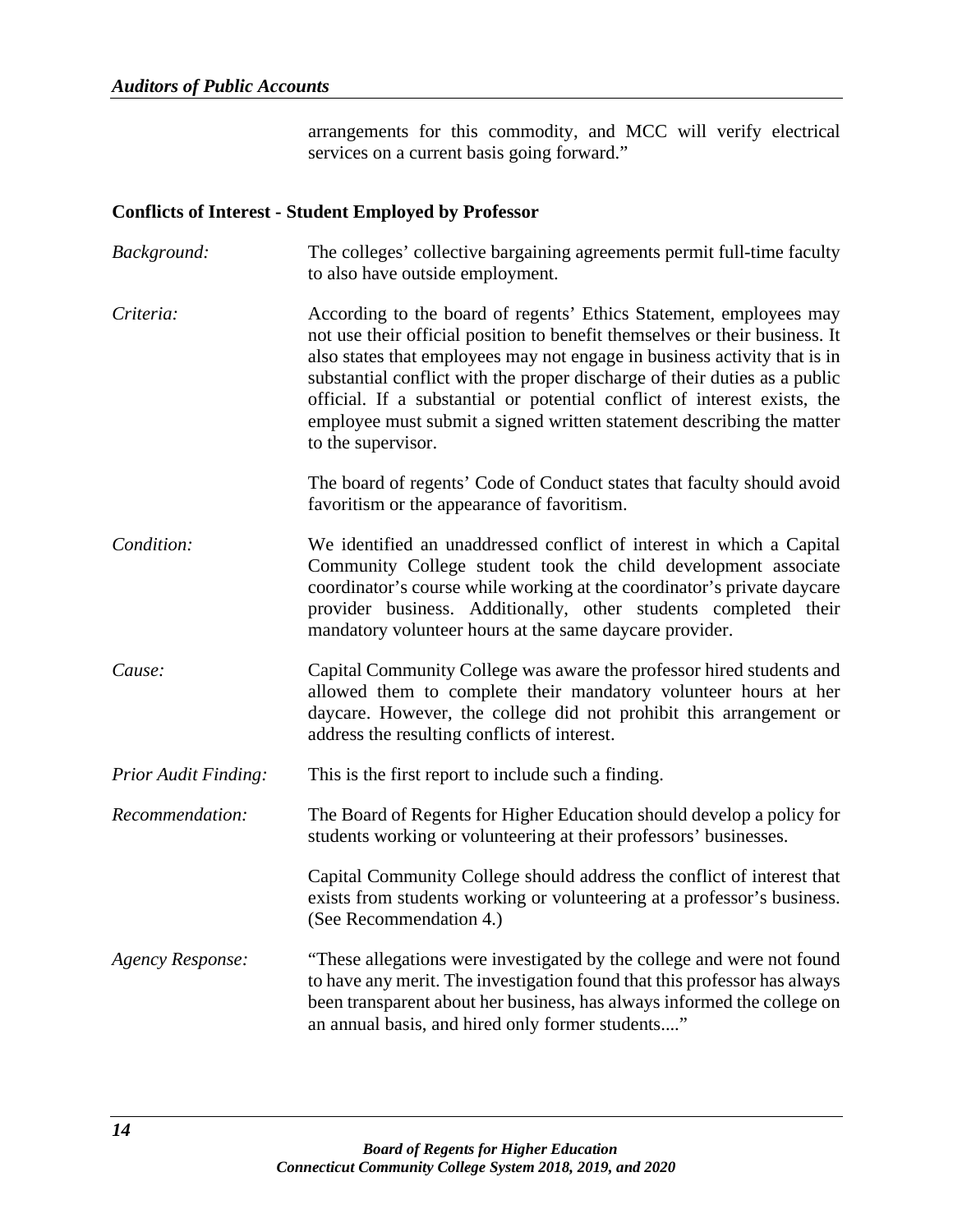| Comments:                                  | We obtained evidence that the professor hired a current student to work<br>at her business.                                                                                                                                                                                   |
|--------------------------------------------|-------------------------------------------------------------------------------------------------------------------------------------------------------------------------------------------------------------------------------------------------------------------------------|
| <b>Excessive Paid Administrative Leave</b> |                                                                                                                                                                                                                                                                               |
| Criteria:                                  | Colleges should minimize the time that employees are on paid<br>administrative leave pending investigations.                                                                                                                                                                  |
|                                            | Section 4-40b of the Connecticut General Statutes requires colleges to<br>obtain Attorney General approval of agreements that result in settlement<br>payments to employees of \$50,000 or more.                                                                              |
|                                            | At least six state employee bargaining unit contracts have a 60-day limit<br>that an agency can place an employee on paid administrative leave to<br>allow time for an investigation. However, community college union<br>agreements do not limit paid administrative leaves. |
| Condition:                                 | <u>Asnuntuck, Capital, Gateway, Manchester, Middlesex, Quinebaug,</u><br>Three Rivers and the System Office:                                                                                                                                                                  |
|                                            | We reviewed 20 paid administrative leaves for 17 out of 37 employees<br>at 11 community colleges and the system office. Thirteen of these leaves                                                                                                                              |

*Auditors' Concluding* 

for 12 employees exceeded 60 days. The colleges paid the employees in our sample \$538,133 during their leaves that ranged from 79 to 311 days. The colleges subsequently terminated nine of these employees.

|                                     | $#$ of                | <b>Average</b> |               |
|-------------------------------------|-----------------------|----------------|---------------|
|                                     | <b>Administrative</b> | Workdays       |               |
| <b>College</b>                      | <b>Leaves Tested</b>  | on Leave       | <b>Amount</b> |
| <b>Asnuntuck Community College</b>  | 2                     | 100.5          | 71,473<br>S   |
| <b>Capital Community College</b>    |                       | 93             | 43,527        |
| <b>Gateway Community College</b>    | 3                     | 111            | 96,899        |
| <b>Manchester Community College</b> |                       | 311            | 108,596       |
| <b>Middlesex Community College</b>  |                       | 93             | 59,174        |
| Quinebaug Valley Community          |                       |                |               |
| College                             |                       | 195            | 95,886        |
| <b>System Office</b>                |                       | 119            | 43,415        |
| Three Rivers Community College      |                       | 90             | 19,162        |
| Total                               | 13                    | 125            | \$538,133     |

Quinebaug Valley Community College:

Quinebaug Valley took 71 calendar days (the employee's resignation date) to reach an agreement with an employee on paid administrative leave, which the Attorney General did not approve. The agreement provided the employee with an additional six months of compensation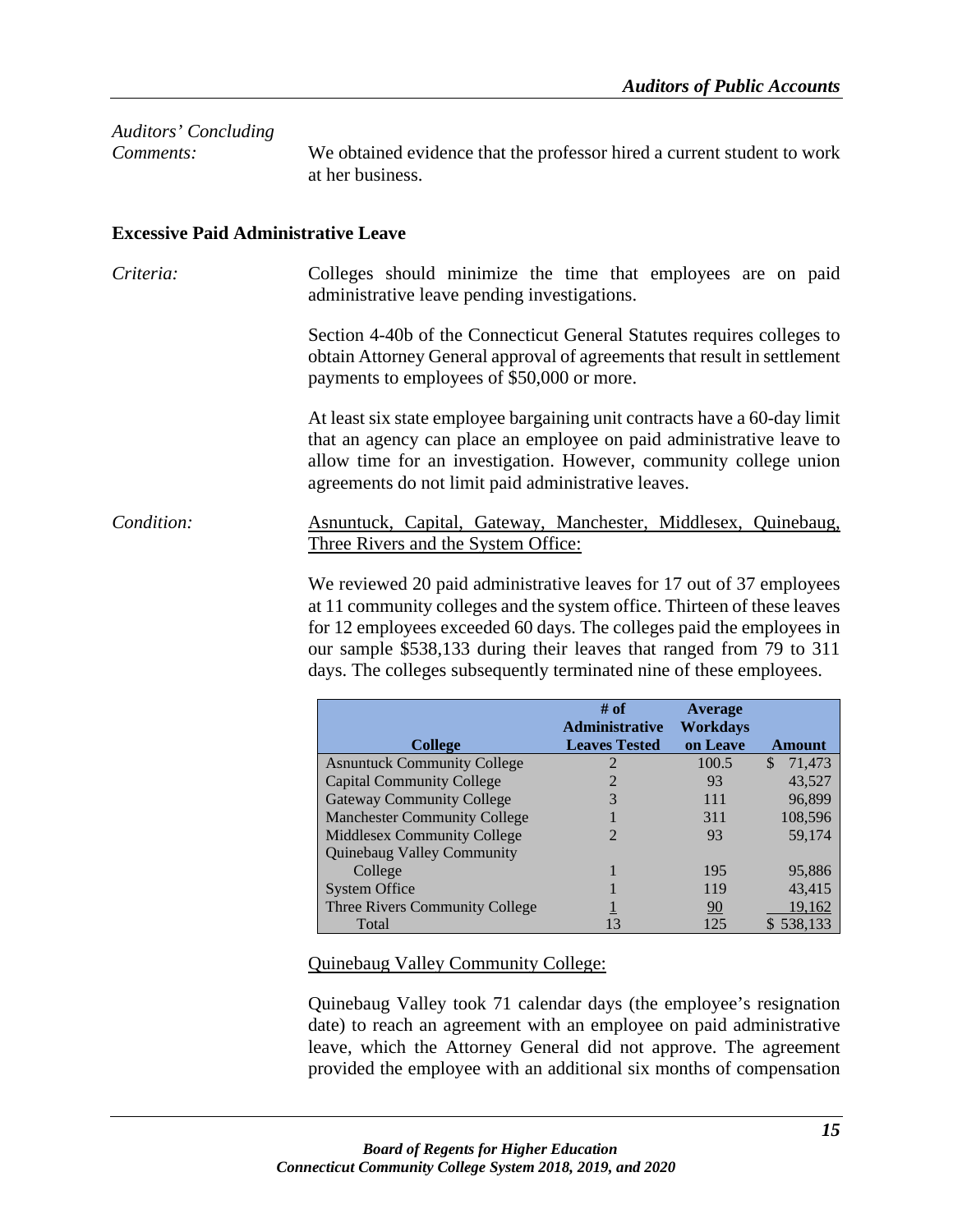|                      | and benefits that the college recorded as paid administrative leave. The<br>college paid the employee approximately \$64,000 plus benefits during<br>the additional six-month period.                                                                                                                                                                                                                                            |
|----------------------|----------------------------------------------------------------------------------------------------------------------------------------------------------------------------------------------------------------------------------------------------------------------------------------------------------------------------------------------------------------------------------------------------------------------------------|
|                      | <b>Manchester Community College:</b>                                                                                                                                                                                                                                                                                                                                                                                             |
|                      | Manchester placed an employee on paid administrative leave and took<br>seven months to execute a stipulated agreement that required the college<br>to pay the employee an additional seven months for 311 workdays. The<br>Attorney General did not approve the stipulated agreement. The college<br>paid the employee approximately \$57,500 plus benefits during the<br>additional seven-month period.                         |
| Context:             | Eleven colleges and the system office placed 37 employees on paid<br>administrative leave during the audited period. Salaries during the leave<br>periods for these employees totaled \$717,076.                                                                                                                                                                                                                                 |
| Effect:              | The Board of Regents for Higher Education's system office and<br>community colleges incurred excessive paid administrative leave costs.<br>They also did not obtain the Attorney General's required approval on<br>certain agreements.                                                                                                                                                                                           |
| Cause:               | The Board of Regents for Higher Education's human resources policies<br>and bargaining unit contracts do not limit paid administrative leave. In<br>addition, the board of regents lacks a paid administrative leave policy.                                                                                                                                                                                                     |
| Prior Audit Finding: | We included a similar finding in our prior report for the Board of<br>Regents for Higher Education's system office and Asnuntuck,<br>Manchester, Naugatuck, and Norwalk Community Colleges covering<br>fiscal years ended June 30, 2016 and 2017.                                                                                                                                                                                |
| Recommendation:      | The Board of Regents for Higher Education's system office should limit<br>the duration of paid administrative leaves and promptly investigate<br>personnel matters to avoid excessive paid administrative leave costs.<br>The board of regents should obtain Attorney General approval of<br>employee settlement agreements of \$50,000 or more as required by<br>Section 4-40b of the General Statutes. (See Recommendation 5.) |
| Agency Response:     | "CSCU has and will continue to minimize the time required to perform<br>investigations. Our policies do not require that they be completed in 60<br>days because in many instances that is not sufficient time to conduct an<br>appropriate investigation that meets our legal and contractual<br>requirements. This conclusion is supported by the facts reported in this<br>finding.                                           |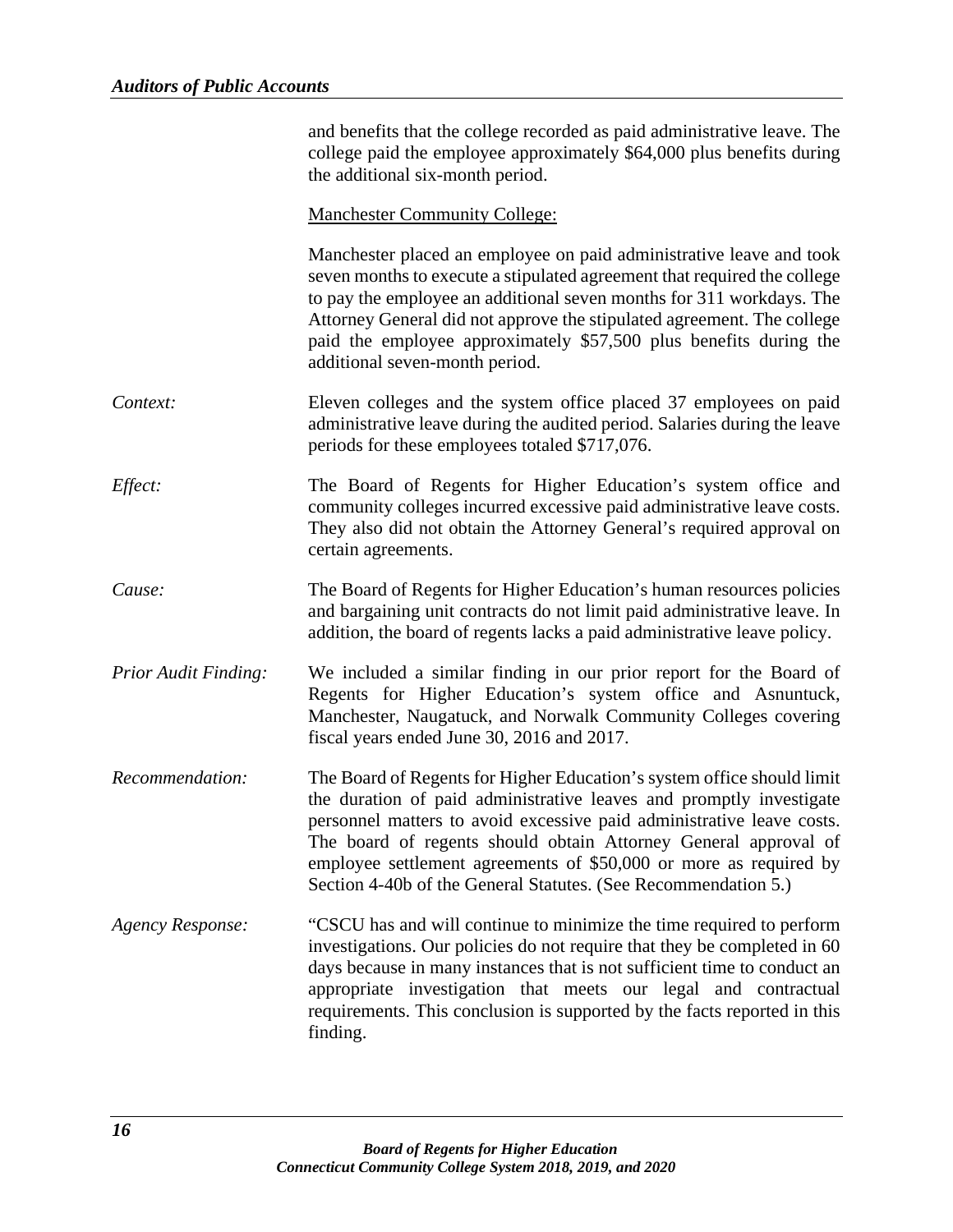CSCU will ensure that future settlement agreements receive all required approvals."

## **Improper Advance of Leave Time**

*Criteria:* Employees accrue leave time for each month worked at a rate based on their collective bargaining agreement. The human resources system automatically records the accrual on the first of the month for the previous month's work. Employees may use leave time only after they earn it, and there is no provision for advances. Agencies may temporarily use the leave in lieu of accrual (LILA) time reporting code when an employee uses earned leave time before the college records it in their account. State agencies must review monthly usage of the LILA time reporting code and adjust the hours to the appropriate balances as soon as the employee's leave accruals allow it. *Condition:* Board of Regents for Higher Education's System Office: The system office used the LILA code to advance paid vacation leave to three newly hired employees. In these instances, the system office advanced unearned leave time and did not promptly recover the advances. • The system office advanced 28 hours of vacation time during an employee's first two months and did not recover the time until we inquired about it approximately ten months later. The system office advanced 112 hours of vacation time to a second employee during the first four months. This occurred on three occasions. The system office recovered 64 hours for the second and third incidents when the employee accrued enough leave time. It recovered another 16 hours after we asked about the remaining LILA balance approximately 14 months later and recovered the final 32 hours after we brought the 16-hour partial recovery to its attention. • The system office advanced 40 hours of vacation leave to a third employee during the first two months. The system office recovered the LILA balance two months later, when the employee accrued enough leave time. *Context:* The Board of Regents for Higher Education's system office employees charged 721 hours of LILA time during the audited period.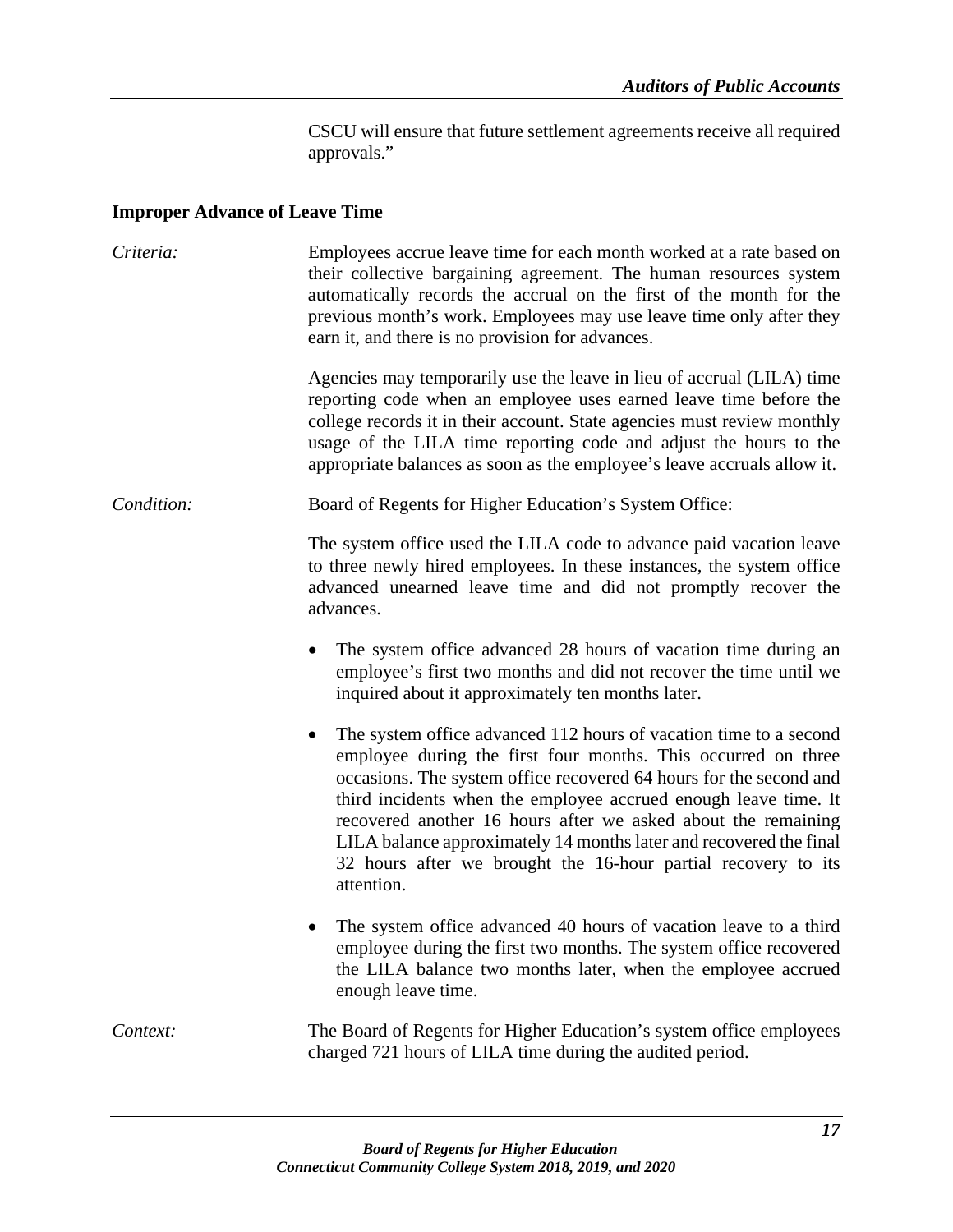| Effect:                     | Employees received paid vacation leave before they earned it.<br>Insufficient monitoring of LILA activity delayed the recovery of<br>advanced paid leave and could result in employees using more leave<br>time than they earn.                                                                         |
|-----------------------------|---------------------------------------------------------------------------------------------------------------------------------------------------------------------------------------------------------------------------------------------------------------------------------------------------------|
| Cause:                      | The system office advanced paid leave time to certain employees.<br>Management did not sufficiently monitor LILA balances for these<br>advances.                                                                                                                                                        |
| <b>Prior Audit Finding:</b> | This is the first report with such a finding.                                                                                                                                                                                                                                                           |
| Recommendation:             | The Board of Regents for Higher Education should only advance the<br>leave in lieu of accrual time for appropriate purposes and adjust leave<br>balances in accordance with Core-CT procedures. The board of regents<br>should recover unearned leave time when appropriate. (See<br>Recommendation 6.) |
| <b>Agency Response:</b>     | "Starting in 2020, CSCU established shared services in the area of<br>Payroll. This new model will help to provide additional resources and<br>oversight for LILA compliance. Payroll Shared Services will set up<br>procedures for monitoring and reconciling any LILA transactions going<br>forward." |

#### **Workplace Violence – Threat Assessments**

*Criteria:* The Department of Administrative Services Violence in the Workplace Policy and Procedures Manual outlines non-emergency response procedures for human resources employees. One step in this process is a meeting with a threat assessment team to assess options and develop an action plan, if needed.

*Condition:* Capital Community College:

A Capital employee expressed concern for her safety while on campus following a divorce from another college employee. Capital Community College directed the employee to contact the police to obtain a restraining order and offered to provide extra security while she was on campus. They also instructed their security officers to take positive action to protect both parties. However, Capital Community College did not assemble the threat assessment team when the employee expressed concern. The college convened the threat assessment team six months later in response to college- wide emails sent by the employee's exhusband.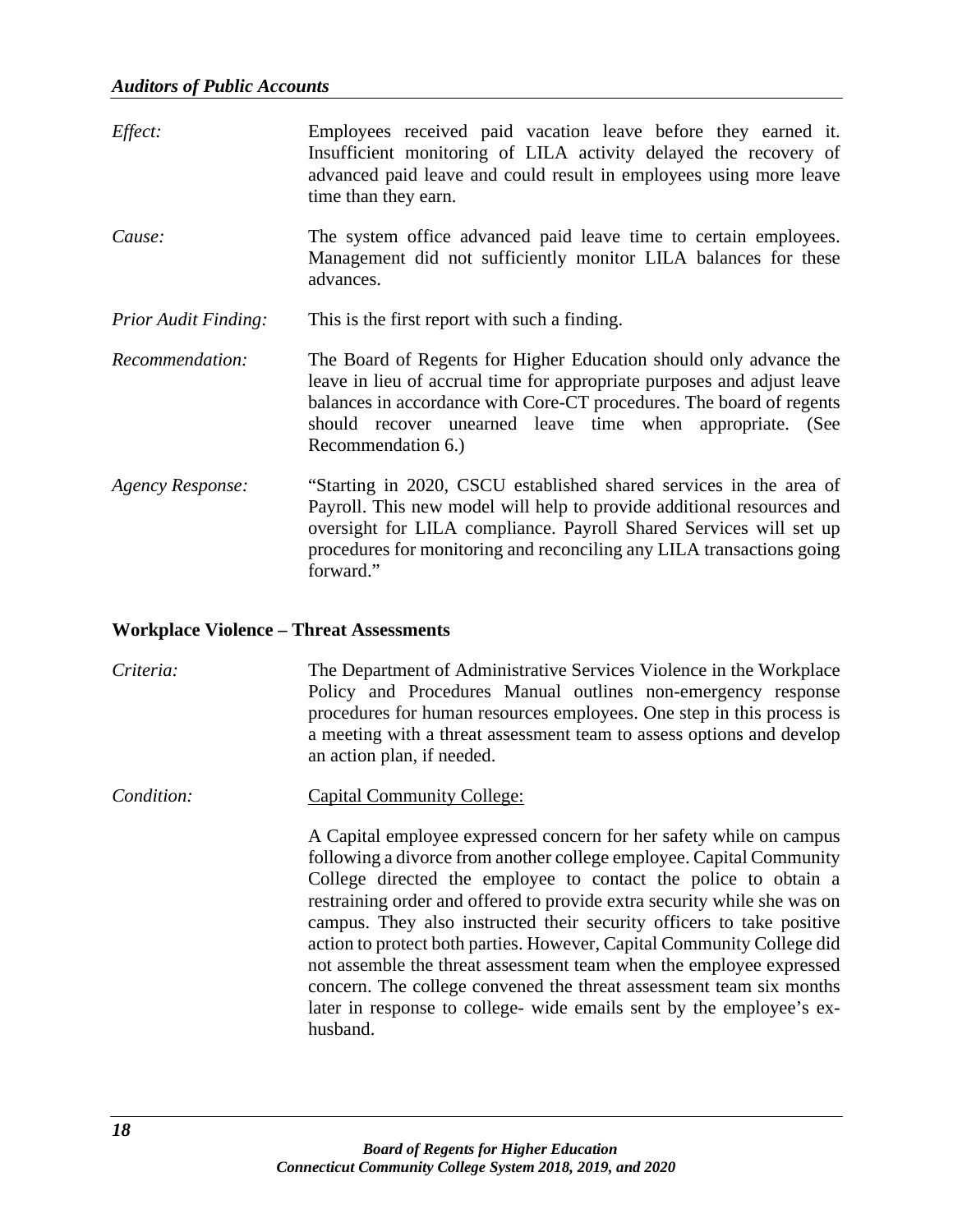- *Effect:* Capital Community College did not sufficiently address a potential security risk.
- *Cause:* Capital Community College did not follow standards to address potential workplace violence.
- *Prior Audit Finding:* This is the first report to include such a finding relating to Capital Community College. However, we presented a similar finding for Norwalk Community College in the report for the fiscal years ended June 30, 2016 and 2017.
- *Recommendation:* Capital Community College should comply with the Department of Administrative Services Violence in the Workplace Policy and Procedures Manual. The college should convene its threat assessment team when required. (See Recommendation 7.)
- *Agency Response:* "Capital Community College: CCC will review the DAS manual and ensure future compliance."

## **Evidence of Services Provided by Adjunct Faculty and Noncredit Lecturers**

- *Background:* The community colleges contract with adjunct faculty and noncredit lecturers to teach a single term or class at a flat rate. During their contract period, the colleges pay them in equal installments based on the terms of their individual contracts.
- *Criteria:* Sound internal controls and Section 3-117(b) of the General Statutes require the receipt of services before payment.

*Condition:* **Adjunct Faculty**

Board of Regents for Higher Education's System Office:

Beginning in the spring 2016 semester, the system office established procedures for colleges to certify that contracted faculty completed their duties. However, the procedures only require each college's dean of academic affairs to certify a board-generated report of part-time lecturers after the last payroll, but prior to the end of the term. Therefore, the colleges cannot be certain they received adjunct faculty services before they processed as many as seven payments.

All Community Colleges and the Board of Regents:

We reviewed the colleges' implementation of the board's policy for the spring 2020 semester. We selected this semester because the sudden shift to remote learning during the pandemic posed a higher risk for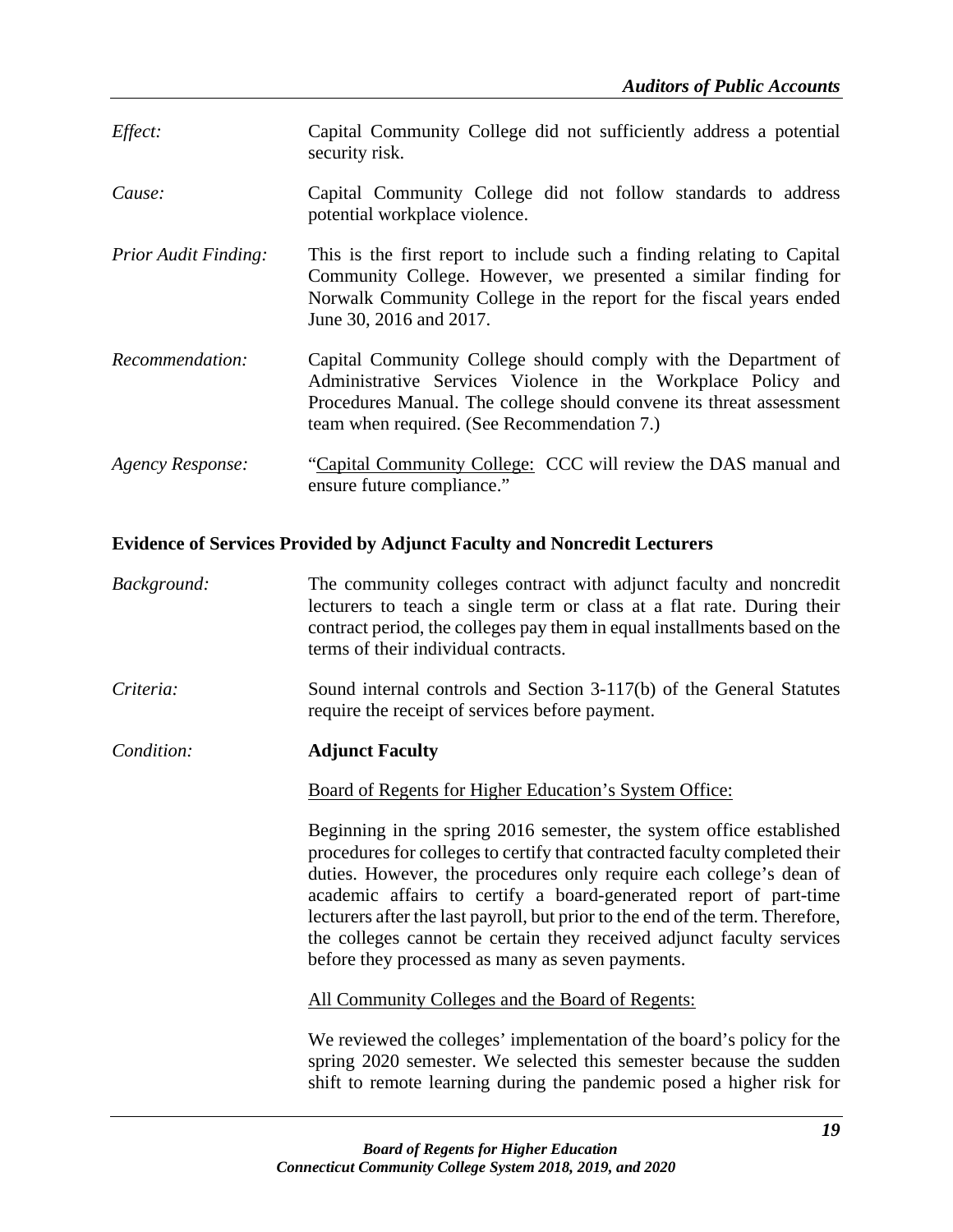|                      | overpayments. The board of regents did not ask the colleges to certify<br>the part-time lecturers report until four months after the semester, when<br>they had already fully paid adjunct faculty. Four colleges certified the<br>reports when they received them but six reviewed them up to three<br>months later. We address the remaining two colleges below.                                                                                                            |
|----------------------|-------------------------------------------------------------------------------------------------------------------------------------------------------------------------------------------------------------------------------------------------------------------------------------------------------------------------------------------------------------------------------------------------------------------------------------------------------------------------------|
|                      | <b>Gateway Community College:</b>                                                                                                                                                                                                                                                                                                                                                                                                                                             |
|                      | Gateway did not certify the spring 2020 adjunct faculty list.                                                                                                                                                                                                                                                                                                                                                                                                                 |
|                      | <b>Housatonic Community College:</b>                                                                                                                                                                                                                                                                                                                                                                                                                                          |
|                      | Housatonic did not respond to our request for a copy of the spring 2020<br>adjunct faculty certification.                                                                                                                                                                                                                                                                                                                                                                     |
|                      | <b>Noncredit Lecturers</b>                                                                                                                                                                                                                                                                                                                                                                                                                                                    |
|                      | <b>Asnuntuck Community College:</b>                                                                                                                                                                                                                                                                                                                                                                                                                                           |
|                      | Asnuntuck overpaid a noncredit lecturer after COVID-19 prevented the<br>instructor from completing teaching duties. The college paid the<br>instructor \$26,640, the full amount of the contract, while file notes<br>suggest the individual only earned \$18,000. The college overpaid a<br>second noncredit lecturer twice, but the college only recovered one \$600<br>overpayment. We brought the second overpayment of \$586 to the<br>college's attention for recovery. |
| Context:             | During the audited period, the community colleges paid \$159,199,232<br>to 5,238 part-time lecturers. We tested the certifications for the spring<br>2020 semester payments totaling approximately \$25 million to 3,150<br>part-time lecturers.                                                                                                                                                                                                                              |
| Effect:              | The colleges could pay part-time lecturers for services they did not<br>provide.                                                                                                                                                                                                                                                                                                                                                                                              |
| Cause:               | The board of regents' internal controls over the certification of adjunct<br>faculty services did not ensure that colleges only compensated part-time<br>lecturers who completed their contractual obligations for the entire<br>semester.                                                                                                                                                                                                                                    |
| Prior Audit Finding: | We presented similar findings in our prior two audit reports covering<br>the fiscal years ended June 30, 2014 through 2017.                                                                                                                                                                                                                                                                                                                                                   |
| Recommendation:      | The Board of Regents for Higher Education and community colleges<br>should implement policies and procedures to ensure they compensate<br>adjunct faculty only after they fulfill their contractual obligations. (See<br>Recommendation 8.)                                                                                                                                                                                                                                   |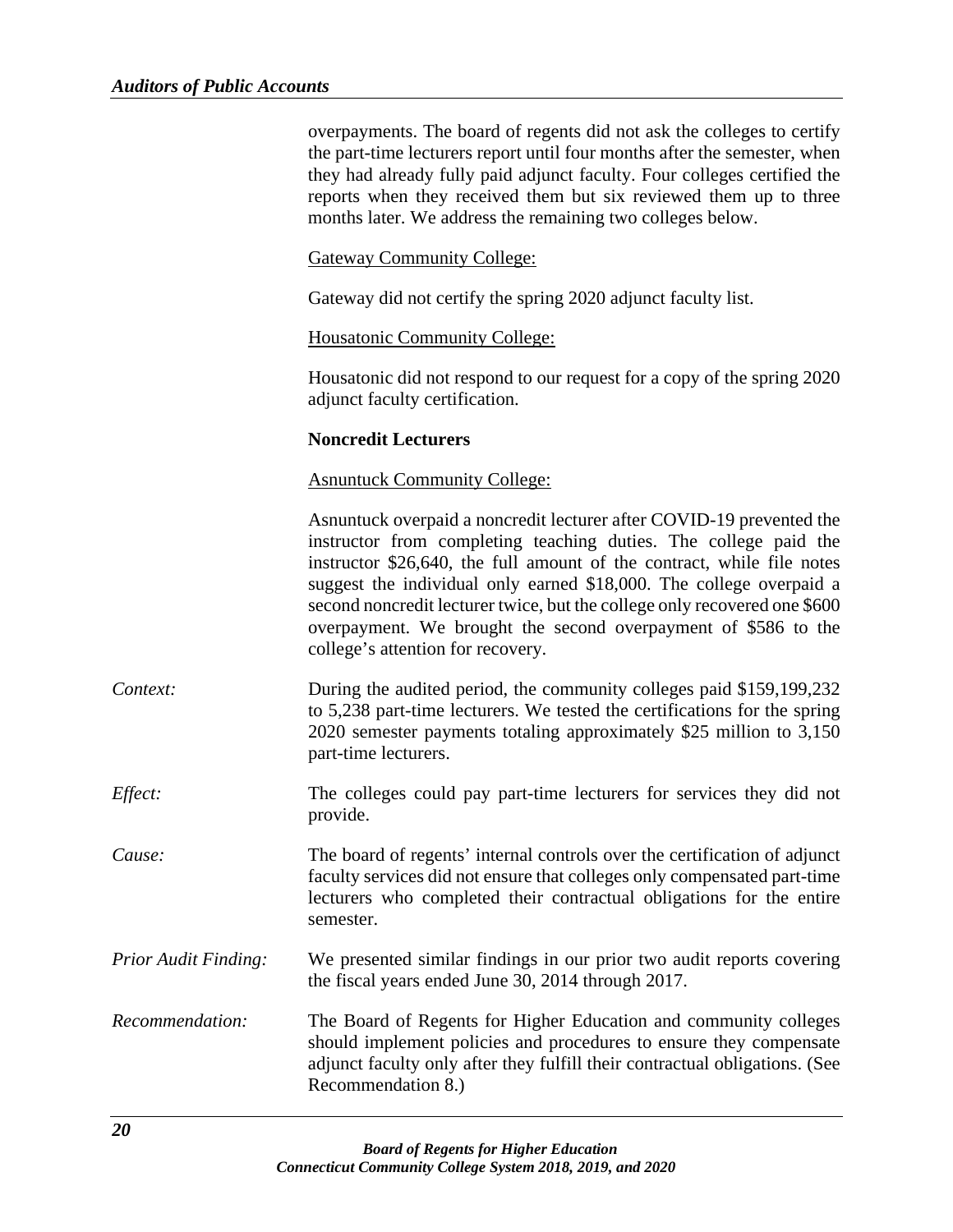*Agency Response:* "CSCU concurs with the recommendation and will improve procedures to verify the receipt of adjunct services in advance of final payment."

## **Adjunct Faculty Contractual Agreements**

- *Background:* The community colleges' adjunct faculty contract allows them to work as contractors for a single term with payments based on their individual contracts.
- *Criteria:* It is a good business practice to execute written contracts when entering into personal services employment agreements. The colleges and instructors should sign contracts prior to the commencement of services.
- *Condition:* Three Rivers Community College:

Three Rivers allowed two part-time lecturers to teach courses during the Spring 2020 semester without a signed agreement. The college paid them each \$8,155, one in June and the other in July, when the college and employees approved the contracts and after the semester ended. The college and part-time lecturers should have signed the contracts before classes started in January 2020.

## Gateway Community College:

Gateway paid two employees \$29,484 during the audited period to teach three classes, but the part-time lecturers never signed their contracts.

#### Housatonic Community College:

Housatonic could not provide us with the contract for one adjunct faculty member who the college paid \$37,418 during fiscal year 2018- 2019.

#### Middlesex Community College:

Adjunct faculty at Middlesex signed three employment contracts after the start of their appointment period, ranging from one to three weeks late.

#### Naugatuck Valley Community College:

A Naugatuck Valley adjunct faculty member signed an employment agreement two weeks after the start of their appointment period during fiscal year 2019-2020.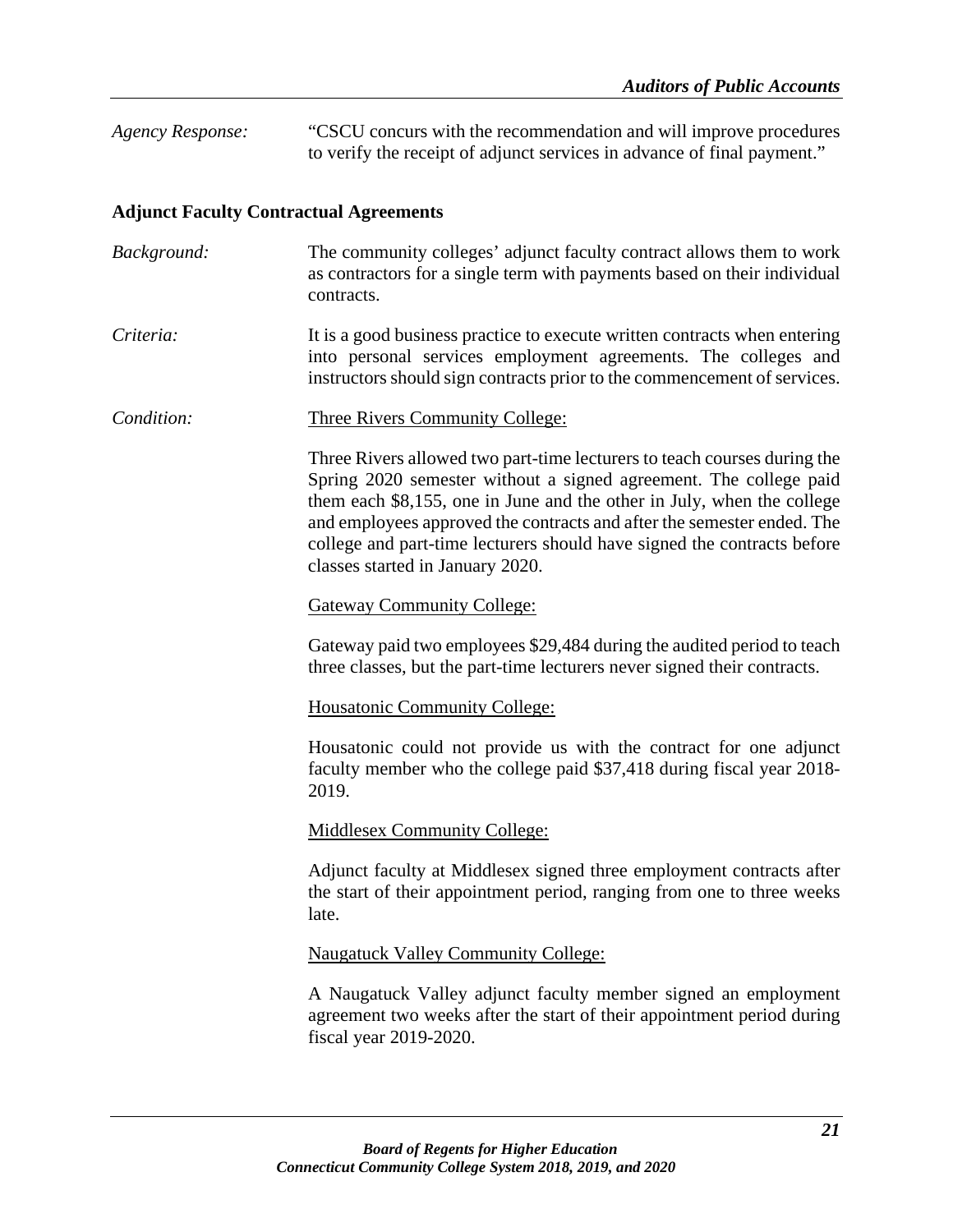Tunxis Community College:

|                             | A Tunxis adjunct faculty member signed an employment contract two<br>weeks after employment started during fiscal year 2017-2018.                                                                                                                                                                                                                                                                          |
|-----------------------------|------------------------------------------------------------------------------------------------------------------------------------------------------------------------------------------------------------------------------------------------------------------------------------------------------------------------------------------------------------------------------------------------------------|
| Context:                    | During the audited period, the community colleges paid \$159,199,232<br>to 5,238 part-time lecturers.                                                                                                                                                                                                                                                                                                      |
| Effect:                     | Late approval of employment contracts decreases the assurance that the<br>employee and the college agreed to all of the contractual terms before<br>providing services.                                                                                                                                                                                                                                    |
| Cause:                      | The colleges did not have adequate controls to prevent these instances<br>of noncompliance.                                                                                                                                                                                                                                                                                                                |
| <b>Prior Audit Finding:</b> | We included similar findings in the prior two audit reports covering the<br>fiscal years ended June 30, 2014 through 2017.                                                                                                                                                                                                                                                                                 |
| Recommendation:             | Three Rivers, Gateway, Housatonic, Middlesex, Naugatuck Valley, and<br>Tunxis Community Colleges should strengthen their payroll and human<br>resources internal controls to ensure all parties sign employment<br>agreements prior to the contractual period. (See Recommendation 9.)                                                                                                                     |
| <b>Agency Response:</b>     | "On July 1, 2020, CSCU established shared services in the area of<br>Human Resources. This new organization at the system level is allowing<br>CSCU to establish improved procedures and controls that will improve<br>our contracting process across the system. HR Shared Services is<br>planning to implement a software to automate the preparation and<br>execution of these agreements more timely." |

# **Excessive Faculty Schedules**

| Criteria:  | Article 10, Section 3A of the agreement between the Board of Regents<br>for Higher Education and the Congress of Connecticut Community<br>Colleges (4Cs) establishes that a full-time faculty member's teaching<br>load is 15 credit hours per semester. Article 10, Section 6C of the<br>agreement limits the additional workload a faculty member may<br>perform to 1/5th of a total load. |
|------------|----------------------------------------------------------------------------------------------------------------------------------------------------------------------------------------------------------------------------------------------------------------------------------------------------------------------------------------------------------------------------------------------|
| Condition: | Our analysis of faculty member schedules revealed that colleges<br>scheduled 1,069 faculty for more than 18 credit hours in a semester. This<br>included one faculty member who taught at least 28 credit hours per<br>semester in 17 separate semesters.                                                                                                                                    |
| Context:   | The audited period included 4,131 full time faculty member semester<br>schedules.                                                                                                                                                                                                                                                                                                            |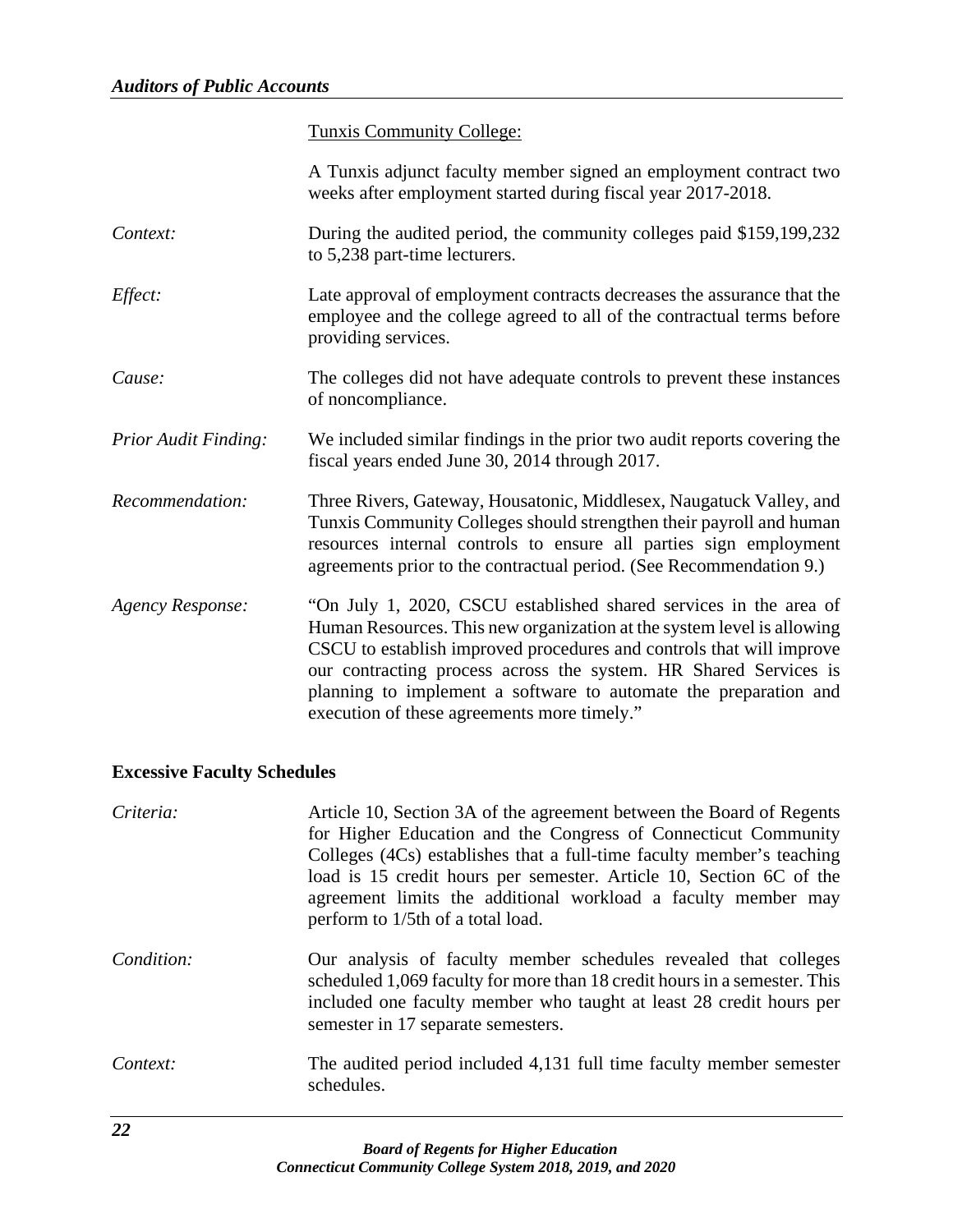*Effect:* There is an increased risk that faculty members will take on more responsibility than they can manage and potentially compromise the quality of education. *Cause:* The community colleges did not comply with the terms of the board of regents' agreement with the Congress of Connecticut Community Colleges. *Prior Audit Finding:* This is the first report to include such a finding. *Recommendation:* The Board of Regents for Higher Education should ensure that community colleges schedule faculty course loads in compliance with the agreement between the board of regents and the Congress of Connecticut Community Colleges. (See Recommendation 10.) *Agency Response:* "CSCU will review our agreements with the 4-Cs and ensure that our scheduling is in compliance with them."

## **Dual Employment – Additional Duty Pay**

*Criteria:* Section 5-208a of the General Statutes bars state employees from holding multiple job assignments within the same or another state agency unless the appointing authority of such agency certifies that:

- The duties performed are not in conflict with the employee's primary responsibilities at the agency.
- The hours worked on each assignment are documented and reviewed to prevent duplicate payment.
- There is no conflict of interest between the services performed.

The Department of Administrative Services requires the agency head and employee to sign Form CT-HR-25 before the dual employment begins.

Colleges should accurately record payroll expenditures and ensure consistent accounting throughout the community college system. Employee records in Core-CT should be complete and accurate. Approved timesheets or other documents should support payroll transactions.

*Condition:* Board of Regents for Community Colleges:

The board of regents does not require managers to prepare timesheets for the increased pay associated with formally assigned additional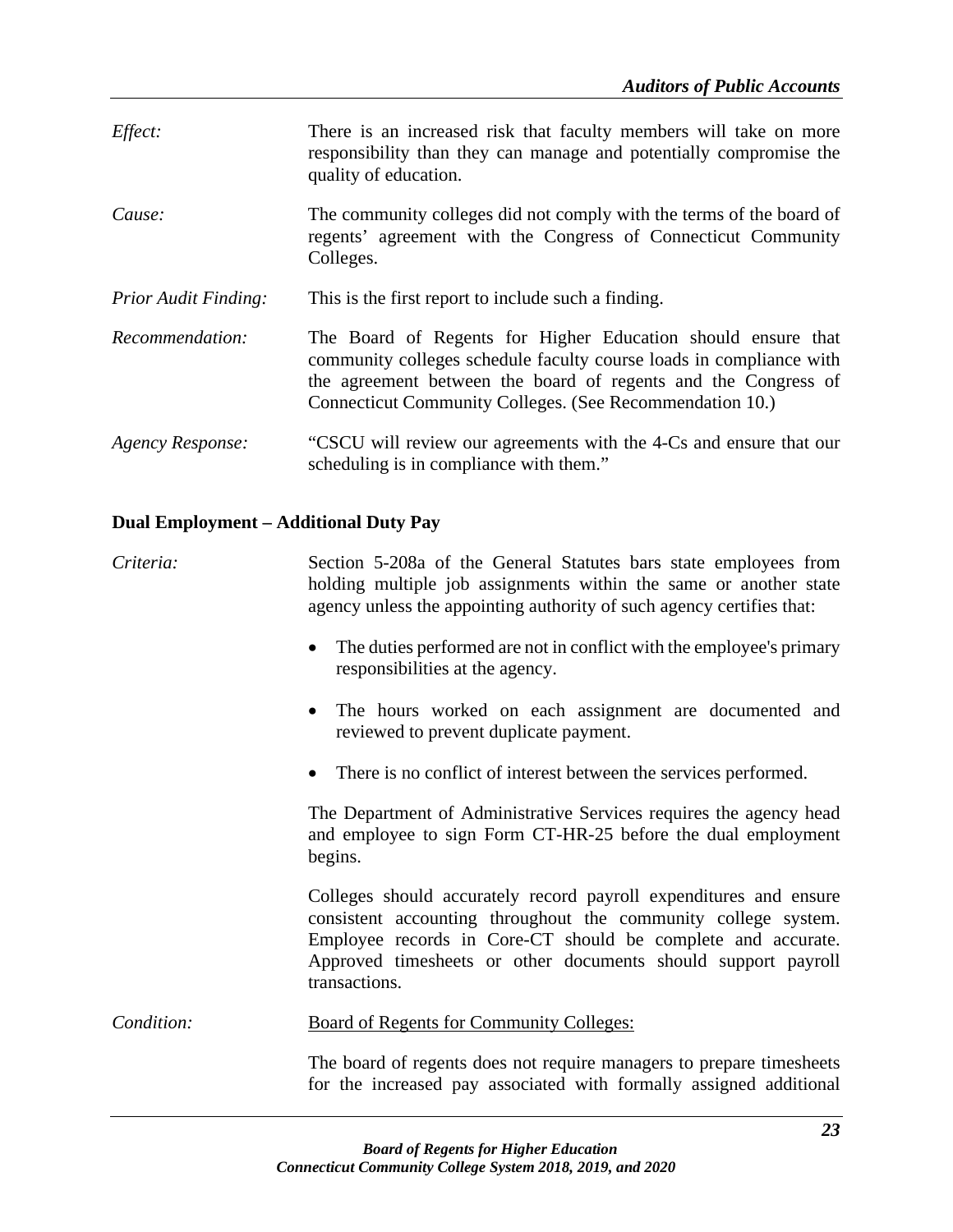duties. It also does not record the additional duties in the human resources management system or require dual employment forms to consider potential conflicts and prevent duplicate payments.

#### Asnuntuck Community College:

Asnuntuck executed four consecutive contracts with a manager who worked 80 hours biweekly to perform additional duties at Tunxis Community College. Asnuntuck paid the contractual biweekly amounts without considering the actual number of hours the employee worked at Tunxis and did not require the employee to submit timesheets for the additional duties. In addition, Asnuntuck did not require a dual employment form. *Context:* Asnuntuck Community College's contracts required an additional level of effort from the employee each period, ranging from 16 to 30 hours. The college paid this employee over \$66,000 in unsupported additional duty payments during the audited period. *Effect:* There is an increased risk that controls will not prevent overpayments. *Cause:* The board of regents circumvented established payroll procedures for managers performing additional duties. *Prior Audit Finding:* This is the first report to include such a finding. *Recommendation:* The Board of Regents for Higher Education should require community colleges to properly evaluate dual employment arrangements and document that evaluation using approved dual employment forms. Colleges should only pay employees for additional duties based on approved documentation of their hours. (See Recommendation 11.)

*Agency Response:* "On July 1, 2020, CSCU established shared services in the area of Human Resources. This new organization at the system level is allowing the organization to establish improved procedures and controls that will improve compliance with dual employment requirements including requiring that pay for additional temporary duties for management employees be transitioned from Additional Pay in Core to timesheet entry."

#### **Dual Employment – Agreements**

*Criteria:* Section 5-208a of the General Statutes bars state employees from holding multiple job assignments within the same or another state agency unless the appointing authority of such agency certifies that: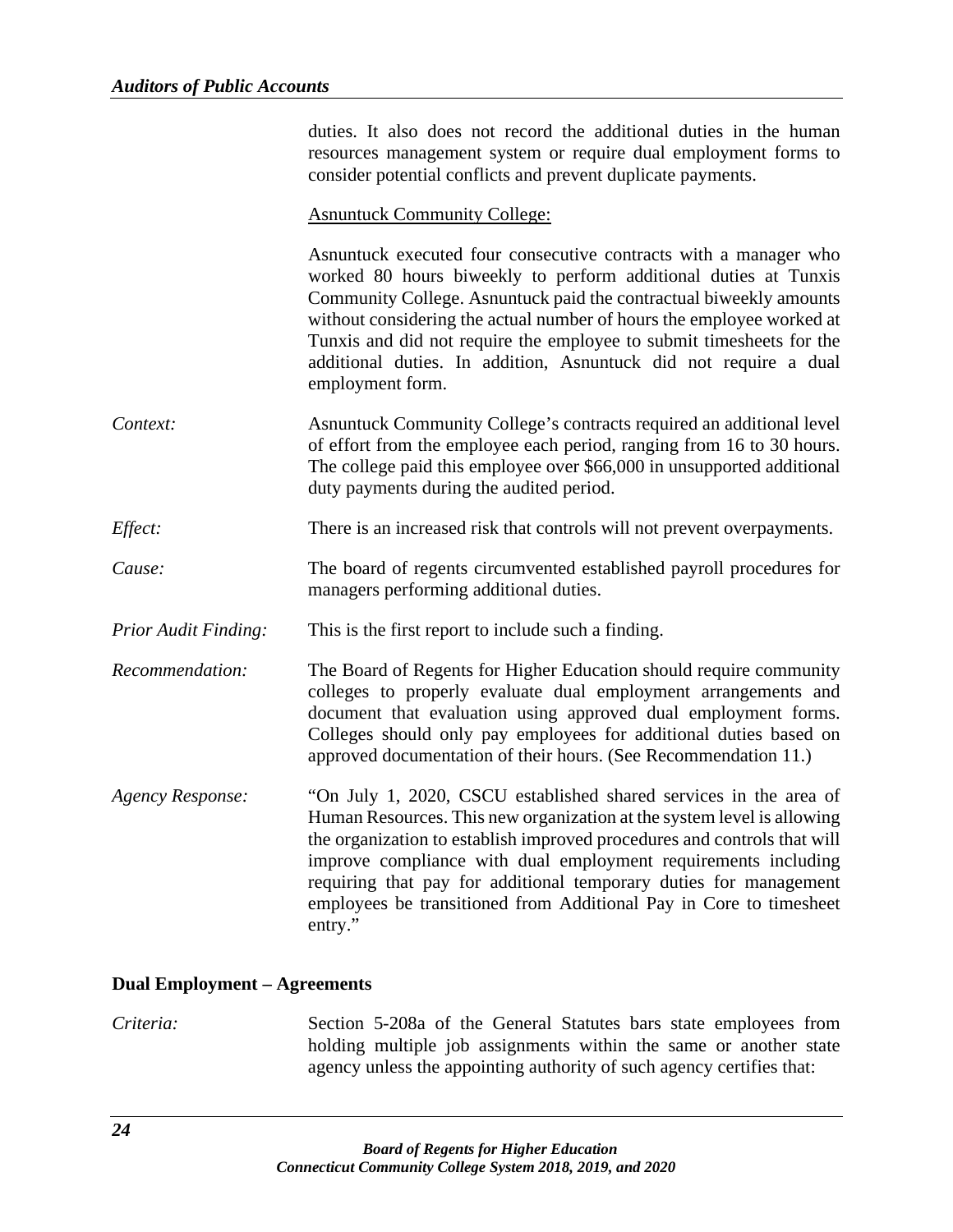|                             | The duties performed are not in conflict with the employee's primary<br>responsibilities at the agency.                                                                                                                                                                                                                            |
|-----------------------------|------------------------------------------------------------------------------------------------------------------------------------------------------------------------------------------------------------------------------------------------------------------------------------------------------------------------------------|
|                             | The hours worked on each assignment are documented and<br>$\bullet$<br>reviewed to preclude duplicate payment.                                                                                                                                                                                                                     |
|                             | There is no conflict of interest between the services performed.                                                                                                                                                                                                                                                                   |
|                             | The Department of Administrative Services requires the agency head<br>and employee to sign Form CT-HR-25 before the dual employment<br>begins.                                                                                                                                                                                     |
| Condition:                  | We reviewed the dual employment arrangements for 15 employees who<br>held multiple positions and consistently worked over 80 hours in a pay<br>period during the audited period.                                                                                                                                                   |
|                             | The colleges approved five of these arrangements between 18 days<br>and six months after the start date, including one after the contract<br>period ended.                                                                                                                                                                         |
|                             | Gateway Community College did not require dual employment<br>$\bullet$<br>forms for two Judicial employees who worked as part-time lecturers.                                                                                                                                                                                      |
|                             | A separate test revealed that Gateway Community College paid an<br>employee for two part-time positions in addition to a full-time position.<br>We made several attempts to obtain the dual employment records for<br>this employee, but the college never provided it.                                                            |
| Context:                    | There were 11,700 employees in the community college system during<br>the audited period. Only 2,700, or 23%, worked full-time. Of these full-<br>time employees, 50% worked a secondary non-teaching position.                                                                                                                    |
| Effect:                     | When the colleges and employees do not approve dual employment<br>agreements prior to the start of services, they cannot be certain they<br>agreed to the same terms. In addition, the colleges may not have<br>sufficiently considered the employee's duties, the potential for duplicate<br>payments, and conflicts of interest. |
| Cause:                      | Internal controls did not ensure the timely review and approval of dual<br>employment agreements.                                                                                                                                                                                                                                  |
| <b>Prior Audit Finding:</b> | We included a similar finding in the two prior audit reports covering the<br>fiscal years ending June 30, 2014 through 2017.                                                                                                                                                                                                       |
| Recommendation:             | The Board of Regents for Higher Education's system office and<br>community colleges should improve compliance with dual employment                                                                                                                                                                                                 |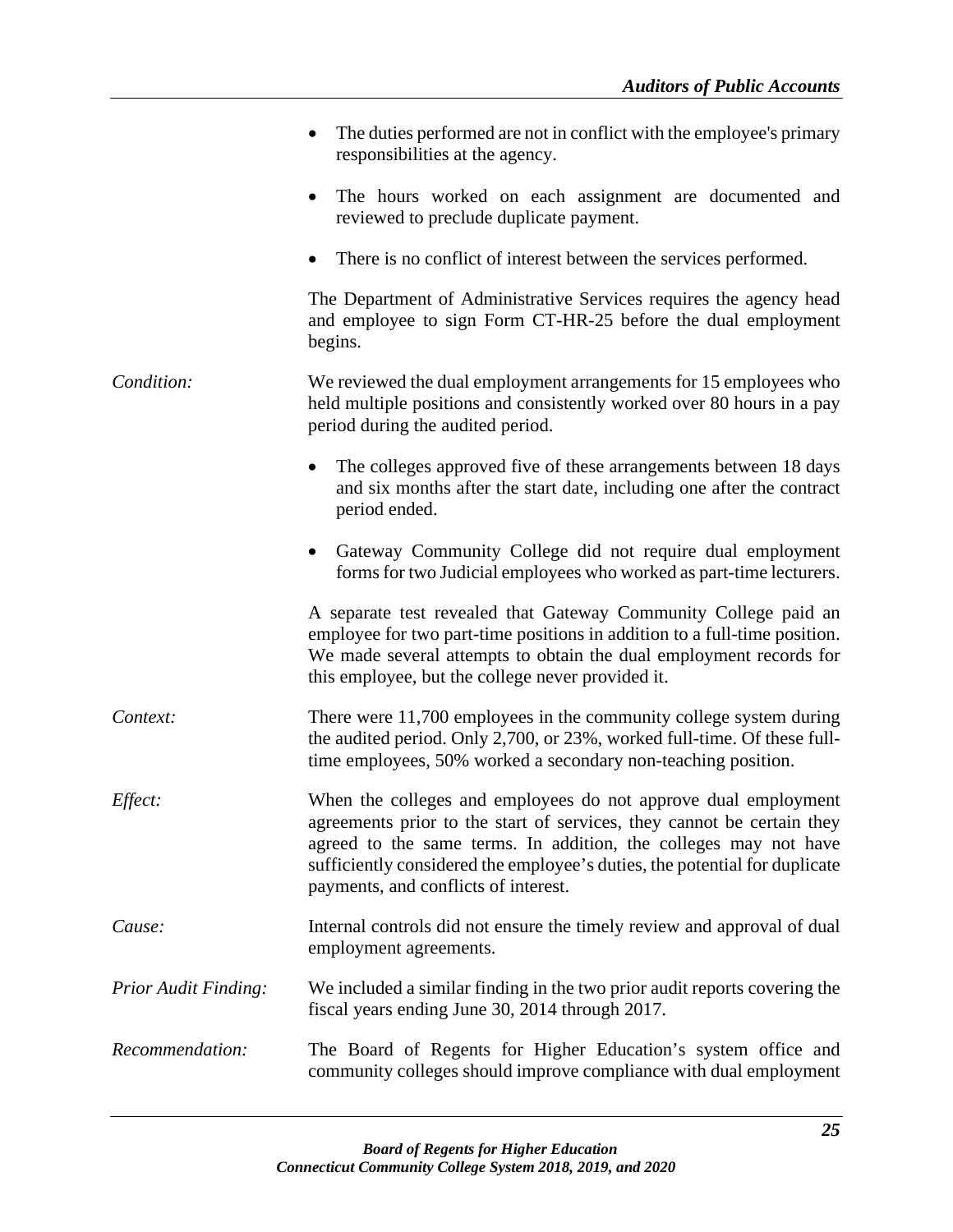requirements, policies, and procedures. The colleges should approve dual employment agreements before the start of dual employment. (See Recommendation 12.)

*Agency Response:* "On July 1, 2020, CSCU established shared services in the area of Human Resources. This new organization at the system level is allowing the organization to establish improved procedures and controls that will improve compliance with dual employment requirements including new workflow to ensure advance approval of agreements."

#### **Dual Employment – Excessive Workload**

| Criteria:                   | The bargaining unit contract between the Congress of Connecticut<br>Community Colleges (4Cs) and the Board of Regents for Higher<br>Education limits the amount of time that an employee can work in an<br>additional position to 1/5th of their total workload. The contract also<br>establishes a 35-hour-per-week workload for nonteaching professional<br>staff. Thus, a nonteaching professional staff member can work an<br>additional seven hours per week or 14 hours per pay period. |
|-----------------------------|-----------------------------------------------------------------------------------------------------------------------------------------------------------------------------------------------------------------------------------------------------------------------------------------------------------------------------------------------------------------------------------------------------------------------------------------------------------------------------------------------|
| Condition:                  | A Gateway Community College nonteaching professional employee<br>took on two additional part-time positions at the college. As a result of<br>this arrangement, the employee worked between 88 and 91 hours per<br>pay period for most of 2020. The 4Cs agreement does not permit this<br>workload.                                                                                                                                                                                           |
| Context:                    | We identified 55 nonfaculty employees with dual employment<br>arrangements that caused them to work a schedule exceeding the<br>bargaining unit's maximum of 84 hours per pay period. These<br>employees worked an average of 89 hours per pay period during the<br>audited period.                                                                                                                                                                                                           |
| Effect:                     | Employees are working more hours than permitted under the agreement<br>between the Congress of Connecticut Community Colleges and the<br>board of regents.                                                                                                                                                                                                                                                                                                                                    |
| Cause:                      | Gateway Community College did not comply with the terms of the<br>bargaining agreement.                                                                                                                                                                                                                                                                                                                                                                                                       |
| <b>Prior Audit Finding:</b> | This is the first report to include such a finding.                                                                                                                                                                                                                                                                                                                                                                                                                                           |
| Recommendation:             | Gateway Community College should ensure that dual employment<br>arrangements comply with the terms of the bargaining agreement<br>between the Congress of Connecticut Community Colleges and the<br>Board of Regents for Higher Education. (See Recommendation 13.)                                                                                                                                                                                                                           |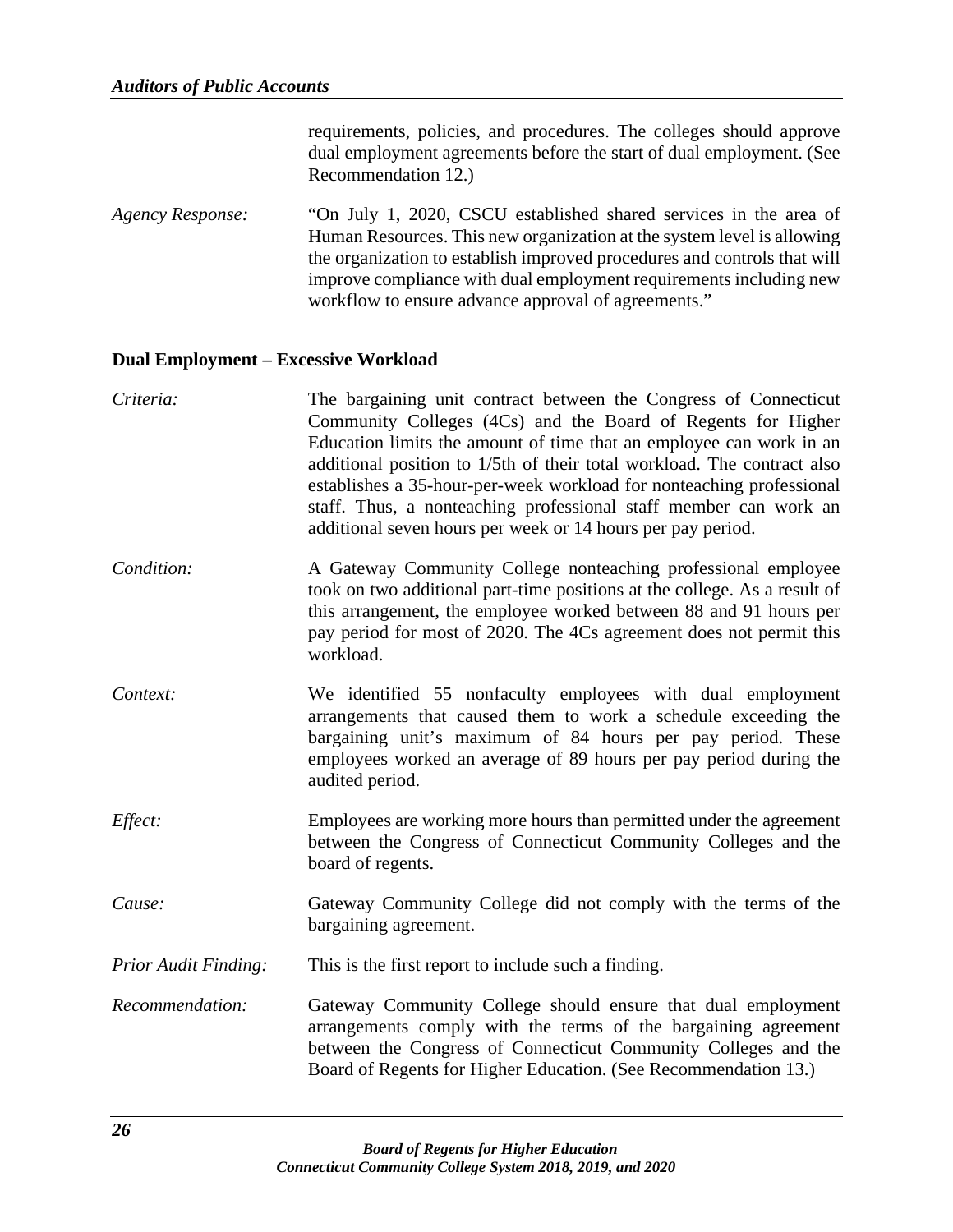| Agency Response: | "Gateway Community College agrees with this finding. On July 1,      |
|------------------|----------------------------------------------------------------------|
|                  | 2020, CSCU established shared services in the area of Human          |
|                  | Resources. This new organization at the system level is allowing the |
|                  | organization to establish improved procedures and controls that will |
|                  | improve compliance with dual employment requirements."               |

## **Compensatory Time as Payment to Shared Employees**

- *Criteria:* Colleges should accurately record payroll expenditures and ensure consistent accounting throughout the community college system. Employee records in Core-CT should be complete and accurate
- *Condition:* Asnuntuck and Tunxis Community Colleges:

Asnuntuck and Tunxis shared multiple employees during the audited period. The colleges did not establish separate job records in Core-CT to allow for proper tracking of their time at each college. The colleges instead had the employees record compensatory time when they worked at the other college. We reviewed three of these shared employees and noted that they received 3,777 hours of compensatory time during the audited period. This included 13 hours on days in which they charged leave time or received paid leave for weather-related closings. The colleges paid approximately \$721 for this improper compensatory time.

*Effect:* When colleges do not properly record transactions in Core-CT, there is an increased risk that system controls may not prevent overpayments or payments to ineligible individuals.

> Tunxis and Asnuntuck Community Colleges paid for compensatory time when employees did not work a full week.

*Cause:* The colleges are not properly using Core-CT.

In addition, the Board of Regents for Higher Education does not have a compensatory time policy for employees working for more than one college.

- *Prior Audit Finding:* We presented a similar finding in our last audit report covering the fiscal years 2016 and 2017.
- *Recommendation:* The Board of Regents for Higher Education should develop policies regarding the granting of compensatory time for employees splitting their time between community colleges. The board of regents should train employees on the proper use of Core-CT so the colleges accurately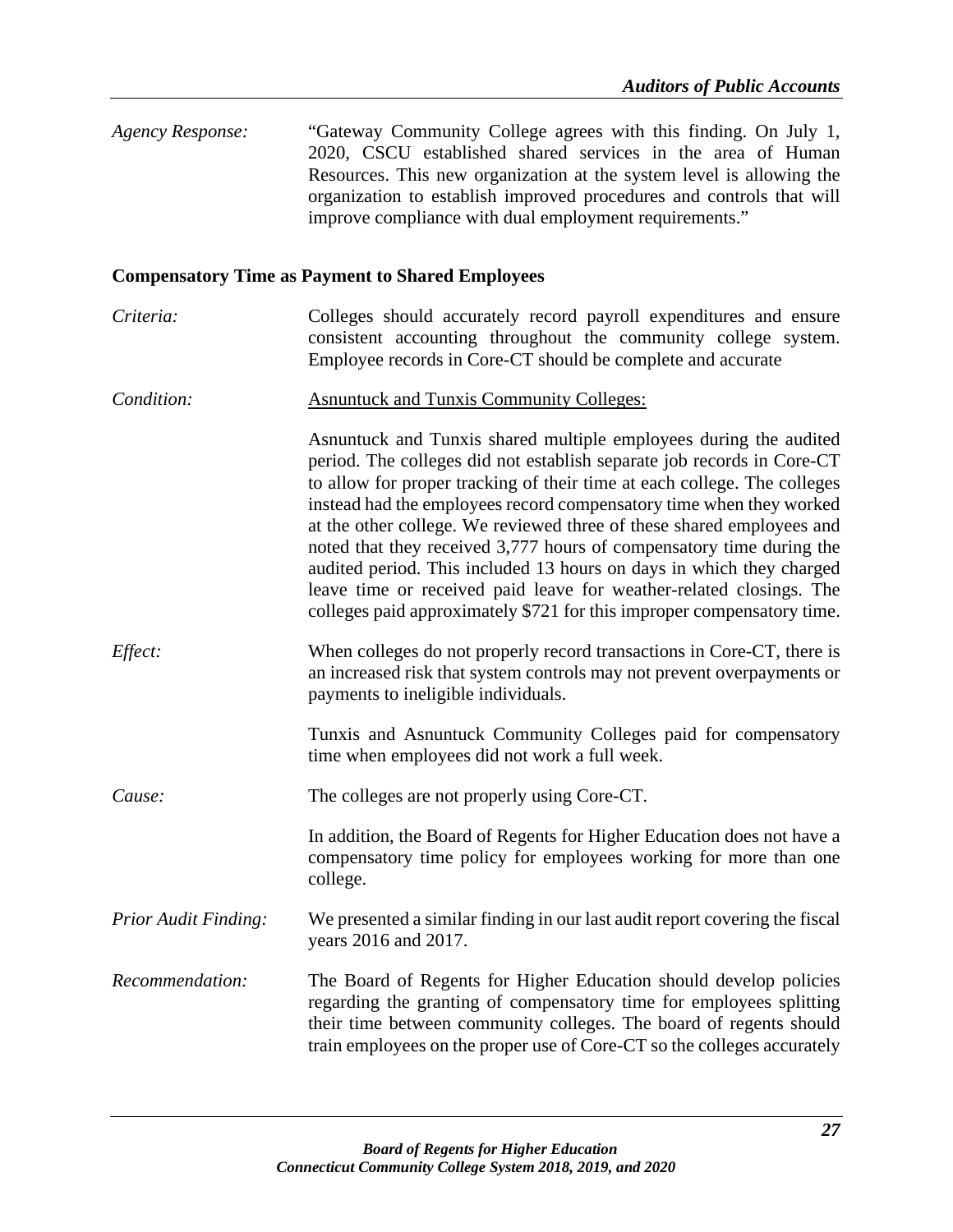|                         | record employee information and payroll transactions. The board also<br>should establish employee sharing policies. (See Recommendation 14.)                                                                                                                                                                                                                                                     |
|-------------------------|--------------------------------------------------------------------------------------------------------------------------------------------------------------------------------------------------------------------------------------------------------------------------------------------------------------------------------------------------------------------------------------------------|
| <b>Agency Response:</b> | "CSCU agrees with the finding. Contractual language regarding<br>compensatory time for the Congress and unclassified AFSCME BUs<br>and the HR Policy for non-represented M/C employees will be followed<br>and extended to dual employment situations in which an employees'<br>work schedule is extended beyond the normal work period and includes<br>work at multiple CSCU campuses/agencies. |
|                         | Tunxis and Asnuntuck Community College: The nature of the duties of<br>the employees in question are such that they are able to perform their<br>jobs from home even in situations where the campuses are closed for<br>weather or other reasons."                                                                                                                                               |
| <b>Use of Core-CT</b>   |                                                                                                                                                                                                                                                                                                                                                                                                  |
| Criteria:               | Colleges should accurately record payroll expenditures and ensure<br>consistent accounting throughout the community college system.<br>Employee records in the Core-CT human resources management system<br>should be complete and accurate.                                                                                                                                                     |
| Condition:              | Community Colleges did not properly use Core-CT to record payroll<br>activity.                                                                                                                                                                                                                                                                                                                   |
|                         | <b>Capital and Housatonic Community Colleges:</b>                                                                                                                                                                                                                                                                                                                                                |
|                         | Capital and Housatonic did not record a two-year temporary transfer of<br>an employee in Core-CT.                                                                                                                                                                                                                                                                                                |
|                         | <b>Naugatuck Valley Community College:</b>                                                                                                                                                                                                                                                                                                                                                       |
|                         | Naugatuck Valley incorrectly used the educational assistant job code in<br>Core-CT for two managerial positions. The college paid these<br>employees a managerial hourly rate that exceeded the bargaining<br>agreement's rate for educational assistants.                                                                                                                                       |
|                         | <b>Northwestern Connecticut Community College:</b>                                                                                                                                                                                                                                                                                                                                               |
|                         |                                                                                                                                                                                                                                                                                                                                                                                                  |

Northwestern did not properly code an employee in Core-CT for a 98 day sabbatical leave.

Norwalk Connecticut Community College:

Norwalk did not properly code two employees in Core-CT to reflect their 110-day sabbatical leaves.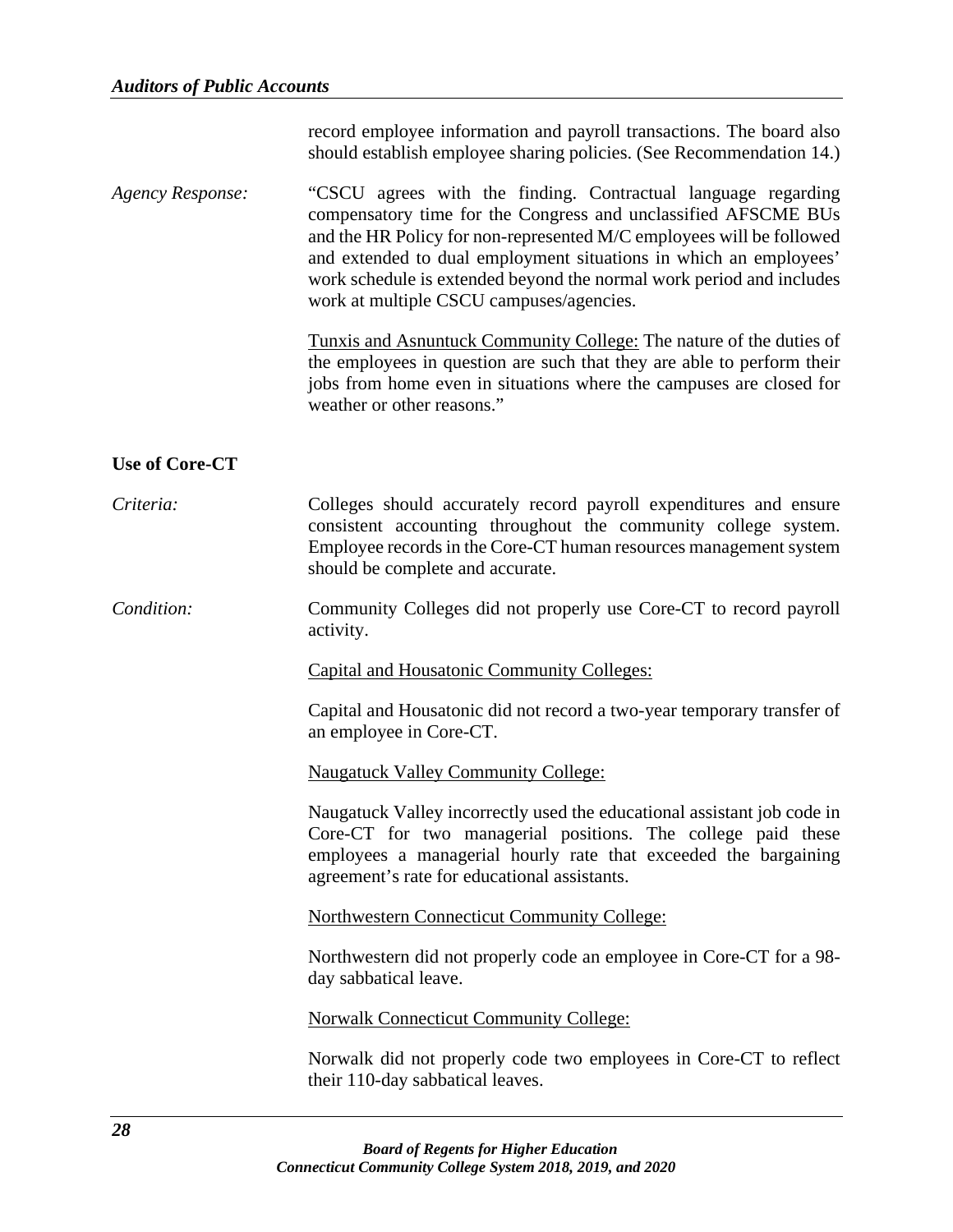# Tunxis Community College:

|                             | Tunxis continues to release a tenured faculty member from teaching<br>duties to serve as the full-time executive director of the College of<br>Technology and did not record the change in job duties in Core-CT. To<br>pay the employee year-round, the college combined the employee's<br>faculty position with two part-time educational assistant positions. The<br>college incorrectly used this combination to create a single managerial<br>position and paid the employee a managerial hourly rate that exceeded<br>the union agreement's rate for educational assistants. The arrangement<br>also prevents the employee from earning vacation time while working<br>six days per week, 52 weeks per year. |
|-----------------------------|--------------------------------------------------------------------------------------------------------------------------------------------------------------------------------------------------------------------------------------------------------------------------------------------------------------------------------------------------------------------------------------------------------------------------------------------------------------------------------------------------------------------------------------------------------------------------------------------------------------------------------------------------------------------------------------------------------------------|
| Context:                    | The community college system had 11,700 employees during the<br>audited period. Only 2,700, or 23%, worked full-time. Of these full-time<br>employees, 50% also worked in additional nonteaching position.                                                                                                                                                                                                                                                                                                                                                                                                                                                                                                         |
|                             | There were 560 employees who received \$714,483 in retroactive<br>payments during the audited period. Some of these findings are based<br>on our tests of payments to 19 of these employees.                                                                                                                                                                                                                                                                                                                                                                                                                                                                                                                       |
| Effect:                     | Employee records and financial information are inaccurate when<br>colleges do not properly record transactions in Core-CT. There is an<br>increased risk that controls may not prevent overpayments or payments<br>to ineligible individuals.                                                                                                                                                                                                                                                                                                                                                                                                                                                                      |
| Cause:                      | The colleges are not using Core-CT properly.                                                                                                                                                                                                                                                                                                                                                                                                                                                                                                                                                                                                                                                                       |
| <b>Prior Audit Finding:</b> | We presented a similar finding in our report for the fiscal years ended<br>June 30, 2016 and 2017.                                                                                                                                                                                                                                                                                                                                                                                                                                                                                                                                                                                                                 |
| Recommendation:             | The Board of Regents for Higher Education should train employees to<br>properly use Core-CT so the colleges accurately record employee<br>information and payroll transactions. (See Recommendation 15.)                                                                                                                                                                                                                                                                                                                                                                                                                                                                                                           |
| <b>Agency Response:</b>     | "On July 1, 2020, CSCU established shared services in the area of<br>Human Resources. This new organization at the system level is allowing<br>the organization to establish improved procedures and controls that will<br>improve our accuracy and standardization in the area of human<br>resources information and the use of Core-CT. These transactions are<br>no longer completed at the campus level.                                                                                                                                                                                                                                                                                                       |
|                             | Tunxis Community College: CSCU, the 4-Cs and the Executive<br>Director of the COT are currently finalizing an agreement that will place<br>the Director on a leave from her faculty position in order for her to                                                                                                                                                                                                                                                                                                                                                                                                                                                                                                   |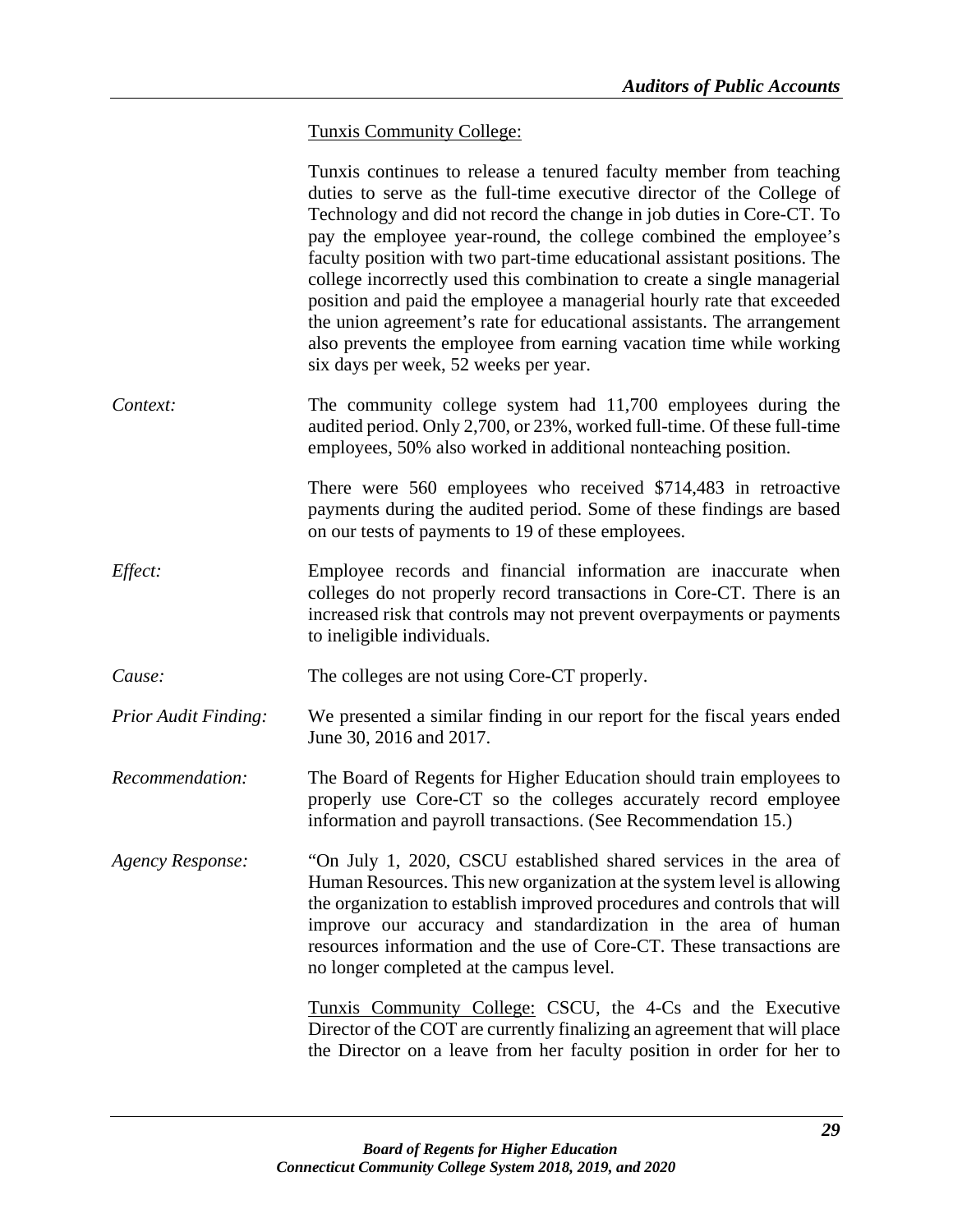occupy a single management confidential position as ED which will address the condition identified at Tunxis in this finding."

#### **Management of Travel and Reimbursements**

*Criteria:* The Board of Regents for Higher Education's policies and procedures require employees traveling on college business to have their travel plans and costs preapproved to ensure the travel benefits the state at a reasonable price. Travelers must obtain cost-effective lodging, unless the employee is staying at the conference hotel. Additionally, travelers must submit their expenses for reimbursement within 30 calendar days after travel.

*Condition:* Our testing of employee travel and reimbursements disclosed inconsistencies between colleges and a lack of compliance with policies and procedures in some cases.

#### **Preapproval of Travel:**

#### Tunxis Community College:

A Tunxis employee submitted a travel authorization request on the day that she returned from traveling.

Another Tunxis employee traveled using professional development funds without the college president's approval.

#### Quinebaug Valley Community College:

A Quinebaug Valley employee submitted a travel authorization request one week after traveling, and the form listed the wrong conference location.

#### **Reimbursements:**

Northwestern, Capital, Middlesex, Manchester, Norwalk, and Tunxis Community Colleges and Board of Regents for Higher Education:

The board of regents' travel policies and procedures only offer reimbursement for travel expenses at the lowest reasonable cost. They do not address how colleges should identify and approve the lowest travel costs. We found that only six of the 12 colleges require employees to document their research or perform the research to ensure the lowest cost to the state. In the absence of price documentation, we referred to the U.S. General Services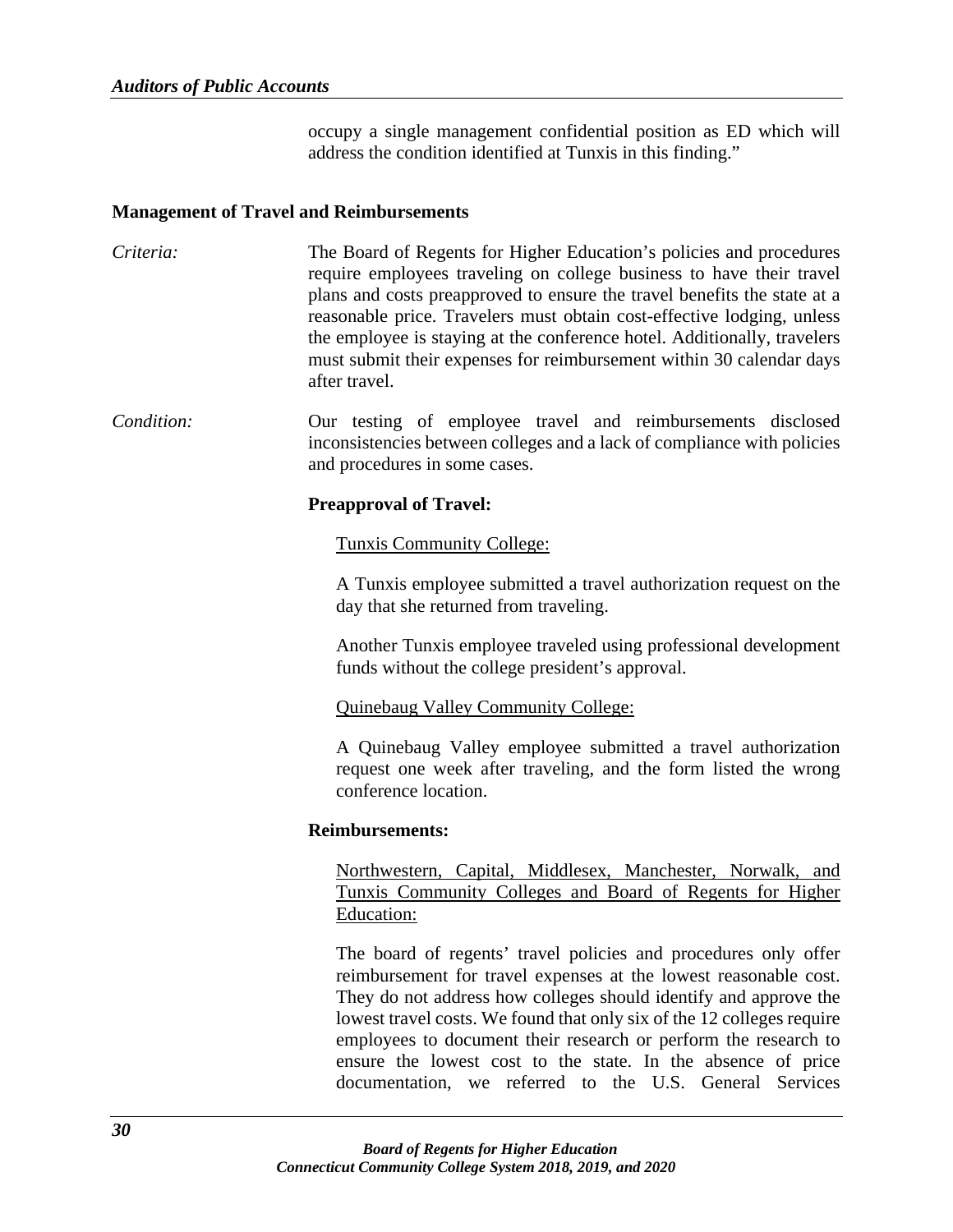Administration (GSA) rate as a reliable benchmark. We found that a Tunxis employee stayed in hotel rooms that cost more than the GSA rate on seven occasions.

Employees did not promptly submit reimbursement requests. There were 11 instances in which employees submitted reimbursement requests for travel expenses more than 30 days after traveling. A Tunxis employee submitted nine travel reimbursement requests more than 30 days after the trips, including one that was submitted ten months late. In addition, a board of regents employee submitted travel reimbursement requests for two trips more than three months after traveling.

- *Context:* We judgmentally selected our sample from three sources: purchasing card (P-Card) transactions labeled In State Travel, payroll reimbursements for out-of-state travel, and three transactions identified during other large travel expenditure testing. There were \$24,000 in P-Card transactions. We tested ten totaling \$5,400. There were \$1,670,000 in payroll reimbursements, of which we tested 11 expenditures totaling \$48,300.
- *Effect:* There is an increased risk for unnecessary travel and excessive costs.
- *Cause:* The board of regents' policies and procedures do not provide sufficient guidance to ensure the lowest travel cost. Employees did not comply with existing guidance.
- *Prior Audit Finding:* We presented a similar finding in the last audit report covering the fiscal years ended June 30, 2016 through 2017.
- *Recommendation:* The Board of Regents for Higher Education should expand its employee travel policies and procedures to ensure the lowest costs to the state. Community colleges should comply with the board of regents' employee travel policies and procedures to ensure that employee travel is necessary and cost-effective. (See Recommendation 16.)
- *Agency Response:* "CSCU will review its travel policies and recommend modifications necessary to ensure that our standard for travelling at the lowest reasonable cost is adhered to by staff. CSCU will provide additional training and written guidance to staff regarding the need for compliance with travel policies requiring advance approval."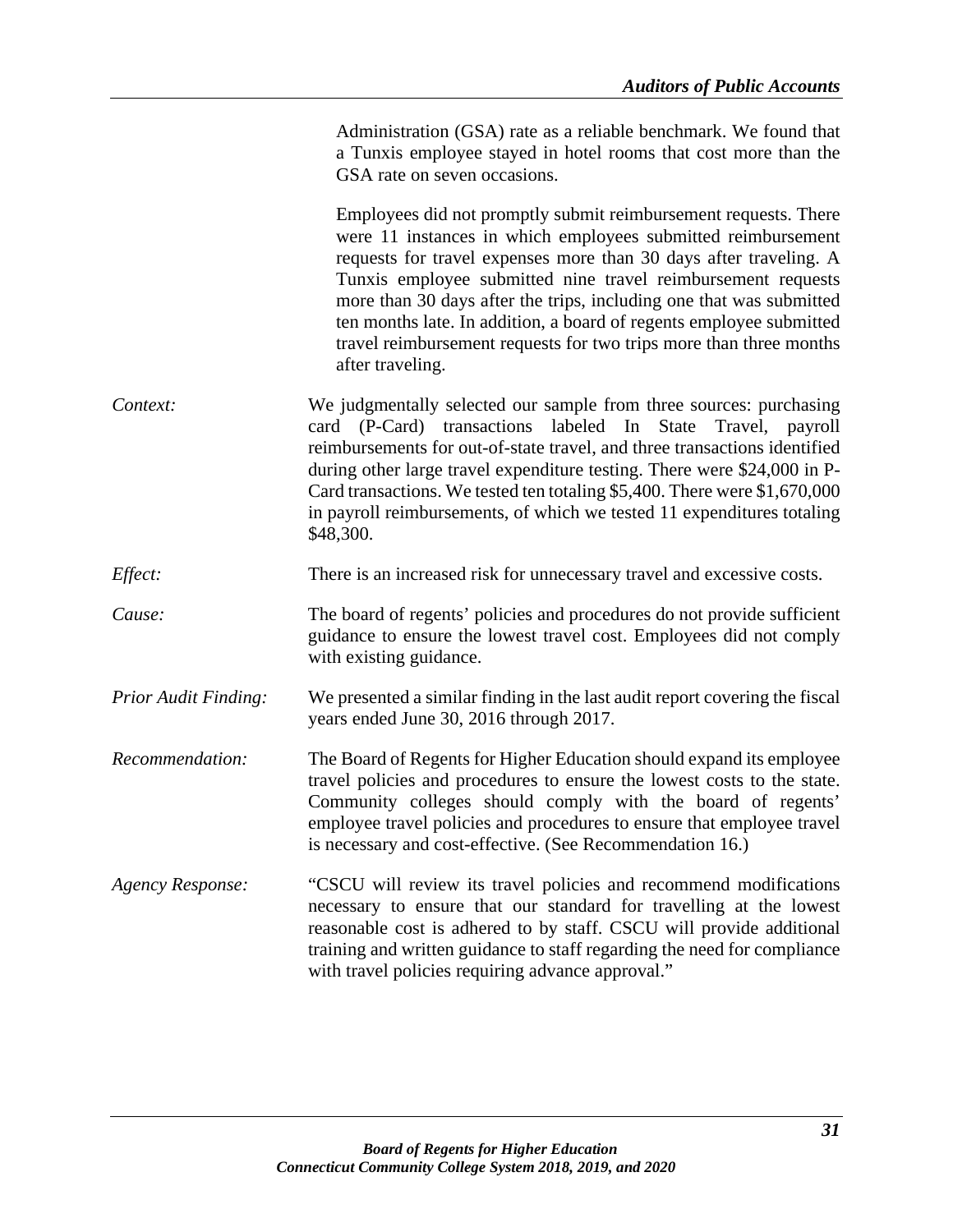## **Hiring of Educational Assistants not Publicized**

| Criteria:                   | Colleges should publicize educational assistant job openings to ensure<br>an open and fair hiring process that avoids actual or perceived<br>favoritism.                                                                                                                                                                                                                                                                                                            |
|-----------------------------|---------------------------------------------------------------------------------------------------------------------------------------------------------------------------------------------------------------------------------------------------------------------------------------------------------------------------------------------------------------------------------------------------------------------------------------------------------------------|
| Condition:                  | Gateway Community College hired two part-time educational assistants<br>without publicizing the vacancies. The college hired a current employee<br>and her sister for these positions.                                                                                                                                                                                                                                                                              |
| Context:                    | Both educational assistant positions are part-time. Gateway paid 64<br>part-time educational assistants on June 30, 2020.                                                                                                                                                                                                                                                                                                                                           |
| Effect:                     | The college's hiring process could result in the appearance of<br>impropriety, because the college did not publicize the job openings or<br>give all qualified individuals the opportunity to compete for these<br>positions.                                                                                                                                                                                                                                       |
| Cause:                      | Gateway did not utilize an open and fair process when filling two<br>educational assistant positions                                                                                                                                                                                                                                                                                                                                                                |
| <b>Prior Audit Finding:</b> | This is the first report to include such a finding.                                                                                                                                                                                                                                                                                                                                                                                                                 |
| Recommendation:             | Gateway Community College should implement an open and fair hiring<br>filling<br>educational<br>assistant<br>process<br>when<br>positions.<br>(See<br>Recommendation 17.)                                                                                                                                                                                                                                                                                           |
| <b>Agency Response:</b>     | "Gateway: The BOR uses an EA contract to formalize additional duties<br>agreements between the college and unionized employees in accordance<br>with Section 6 C of the contract. In the first case, after careful<br>consideration, the College determined that it was more cost-effective to<br>expand the employee's duties than to refill the vacancy.                                                                                                          |
|                             | HR policies in effect when the second individual was hired did not<br>require the college to perform a search for part time, temporary<br>employees. HR Shared Services will begin to post continuous<br>recruitment positions for non-permanent Special Appointment<br>Educational Assistants, Part-time Lecturers, and Non-credit Lecturers<br>in each of the Regions to help ensure an open and fair recruitment and<br>hiring process for part time positions." |

#### **Management of Rehired Retirees**

*Criteria:* Section 5-164a(c) of the General Statutes limits the time retired state employees may work for the state to no more than 120 days in a calendar year. Retirees who work more than 120 days may be required to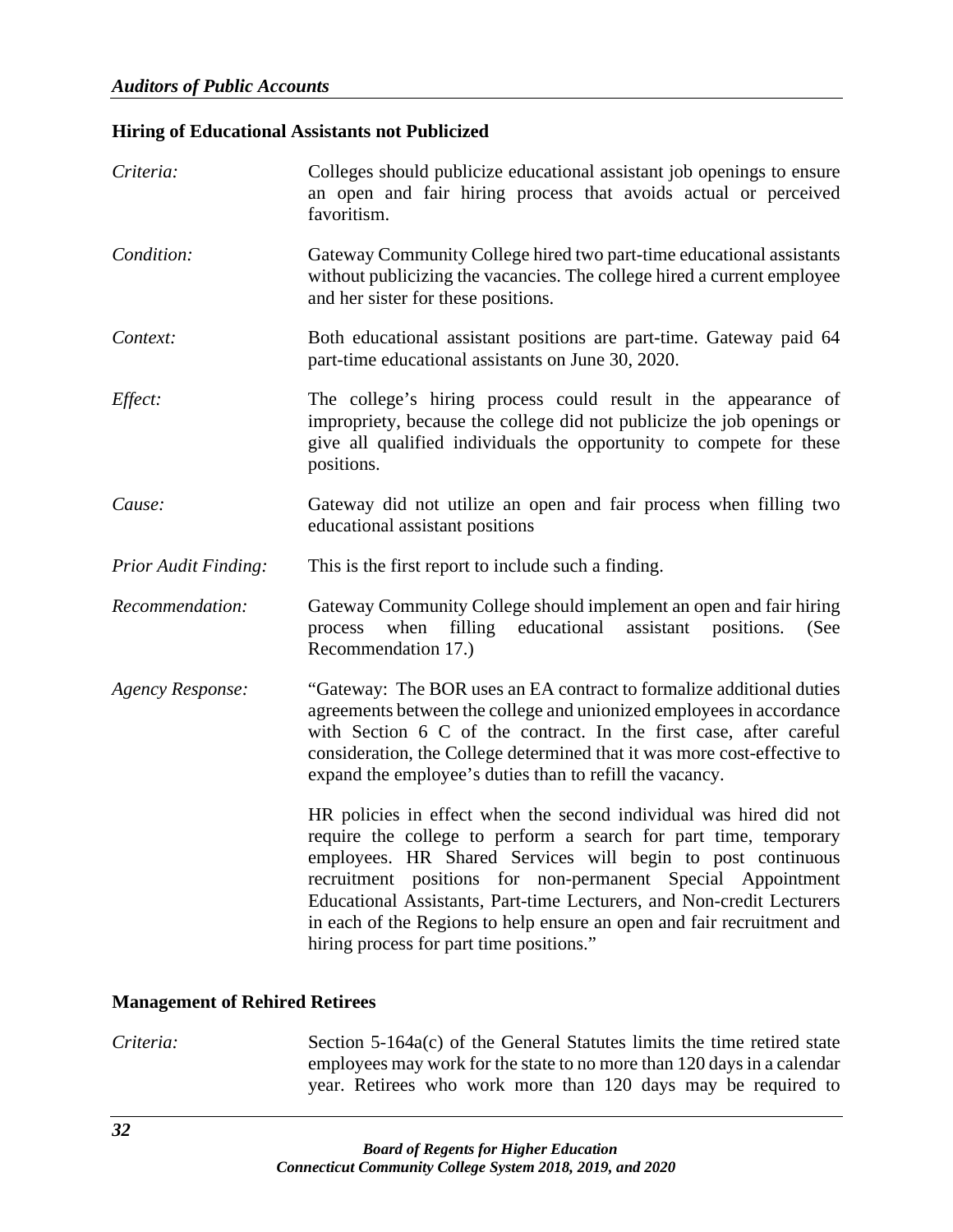|            | reimburse the state retirement fund for income exceeding the 120-day<br>limit.                                                                                                                                                                                                                                                                                                                                                                                                                 |
|------------|------------------------------------------------------------------------------------------------------------------------------------------------------------------------------------------------------------------------------------------------------------------------------------------------------------------------------------------------------------------------------------------------------------------------------------------------------------------------------------------------|
|            | Board of regents resolution #09-44 approved a rehired retiree policy that<br>limits employment to 120 days in a year for no more than two years.<br>This policy also caps their pay to their preretirement rate.                                                                                                                                                                                                                                                                               |
|            | Colleges should record payroll expenditures accurately and ensure<br>consistent accounting throughout the community college system. The<br>records in Core-CT for rehired retirees should be complete and accurate.<br>The State Comptroller established a Core-CT job code and employee<br>class to properly track rehired retirees. Former Governor Malloy issued<br>Executive Order Number 47 to limit rehired retirees to no more than two<br>120-day periods and set compensation limits. |
| Condition: | Board of Regents for Higher Education's System Office and All<br><b>Community Colleges:</b>                                                                                                                                                                                                                                                                                                                                                                                                    |
|            | Through analytical procedures and a sample of 20 rehired retirees, we<br>found various concerns regarding rehired retiree payments and<br>monitoring.                                                                                                                                                                                                                                                                                                                                          |
|            | The board of regents' rehired retiree policy for educational assistants<br>does not align with the state's limitations, because it does not restrict<br>their length of service.                                                                                                                                                                                                                                                                                                               |
|            | The system office and colleges did not use the proper Core-CT job code<br>when recording 357 out of 365 rehired retirees. The colleges did not<br>code two rehired retirees to the correct employee class.                                                                                                                                                                                                                                                                                     |
|            | The community college system paid five retirees a rate higher than the<br>maximum permitted by collective bargaining agreements for<br>educational assistants. The system also reemployed two retirees in non-<br>teaching positions for more than two 120-day periods, ranging between<br>two and four years as of February 2020.                                                                                                                                                             |
| Context:   | The community colleges employed more than 360 retired state<br>employees from July 1, 2017 through April 22, 2020.                                                                                                                                                                                                                                                                                                                                                                             |
| Effect:    | The Board of Regents for Higher Education's system office and<br>community colleges did not comply with established rehiring laws and<br>requirements.                                                                                                                                                                                                                                                                                                                                         |
| Cause:     | The Board of Regents for Higher Education's policy does not align with<br>the General Statutes and executive orders.                                                                                                                                                                                                                                                                                                                                                                           |
|            |                                                                                                                                                                                                                                                                                                                                                                                                                                                                                                |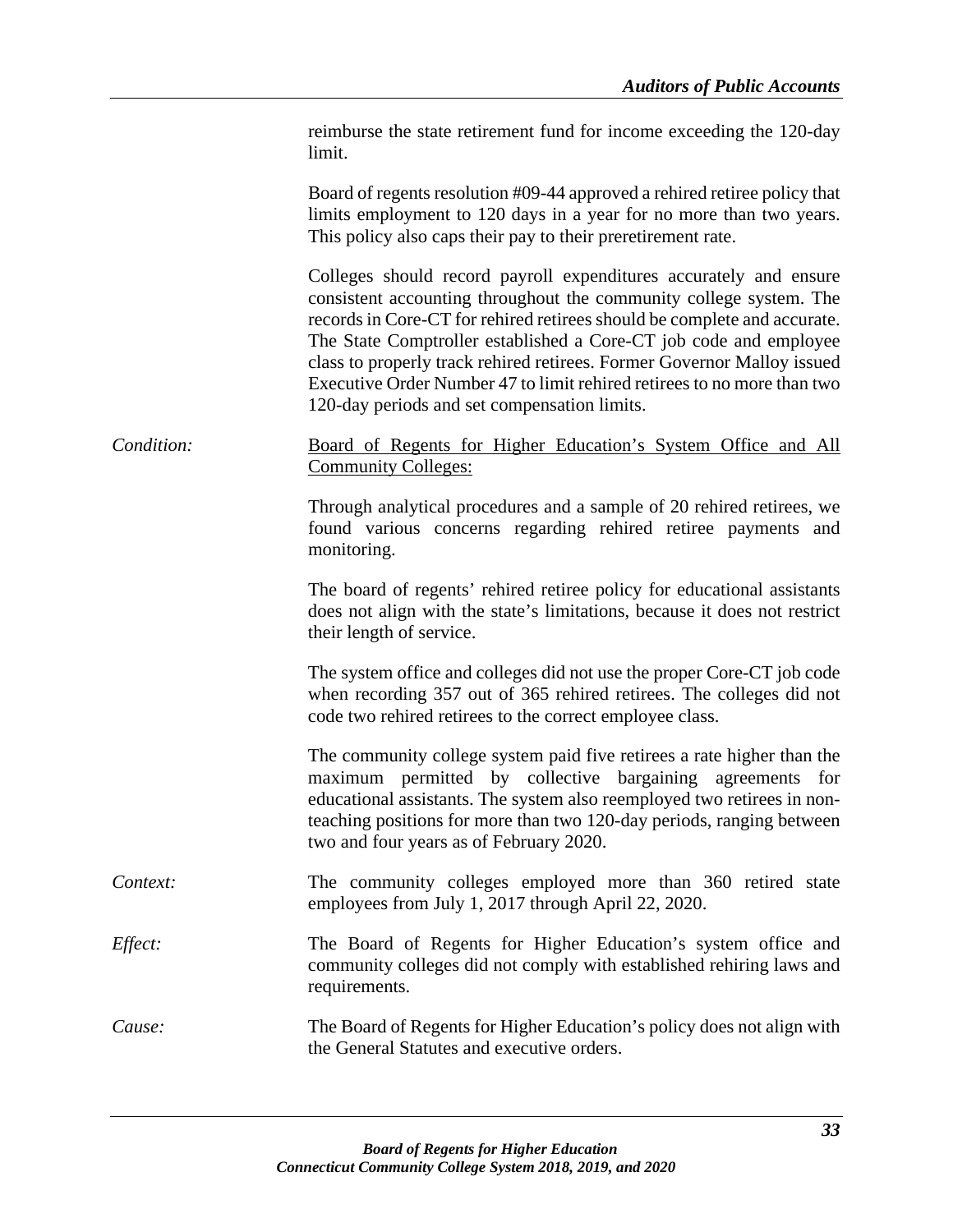Community college coding errors in Core-CT make it difficult to monitor rehired retirees and compliance with state policy and law.

- *Prior Audit Finding:* We presented this finding in the last audit report covering the fiscal years ended June 30, 2016 through 2017.
- *Recommendation:* The Board of Regents for Higher Education should align its rehiring retiree policy with executive orders and Office of Policy and Management policy. The board should comply with Section 5-164a(c) by requiring certain employees who work longer than 120 days to reimburse the state pension fund for amounts earned above the limit. In addition, the board of regents should train employees on the proper use of Core-CT so colleges accurately record payroll and employment information. (See Recommendation 18.)
- *Agency Response:* "Connecticut State Colleges and Universities (CSCU) will review its practices with respect to [temporary worker retirees] to ensure that we follow the statutory 120-day limitation or else require appropriate reimbursements to the pension fund. CSCU will also review our Board policies and make recommendations that may be necessary to accommodate our business needs.

With respect to the issue of coding mistakes, on July 1, 2020, CSCU established shared services in the area of Human Resources. This new organization at the system level is allowing us to establish improved procedures and controls that will improve our accuracy and standardization in the area of human resources information and the use of Core-CT."

#### **Leave Accruals and Payments to Departing Employees**

| Criteria:  | Section 5-252 of the General Statutes allows for payments for accrued<br>vacation time to terminating employees. Core-CT job aids provide<br>guidance to colleges to determine the accurate accrued leave payment.<br>A Core-CT employee termination checklist requires the colleges to<br>eliminate sick, vacation, personal leave, compensatory, and holiday<br>balances on or before the employee's last day. |
|------------|------------------------------------------------------------------------------------------------------------------------------------------------------------------------------------------------------------------------------------------------------------------------------------------------------------------------------------------------------------------------------------------------------------------|
|            | The Congress of Connecticut Community Colleges bargaining unit<br>agreement provides compensation to terminating employees at the rate<br>of one-fourth of their daily salary for each day of sick leave, up to a<br>maximum of 240 days.                                                                                                                                                                        |
| Condition: | We identified 136 terminated Community College employees with<br>positive leave balances during fiscal year 2019-2020. We performed                                                                                                                                                                                                                                                                              |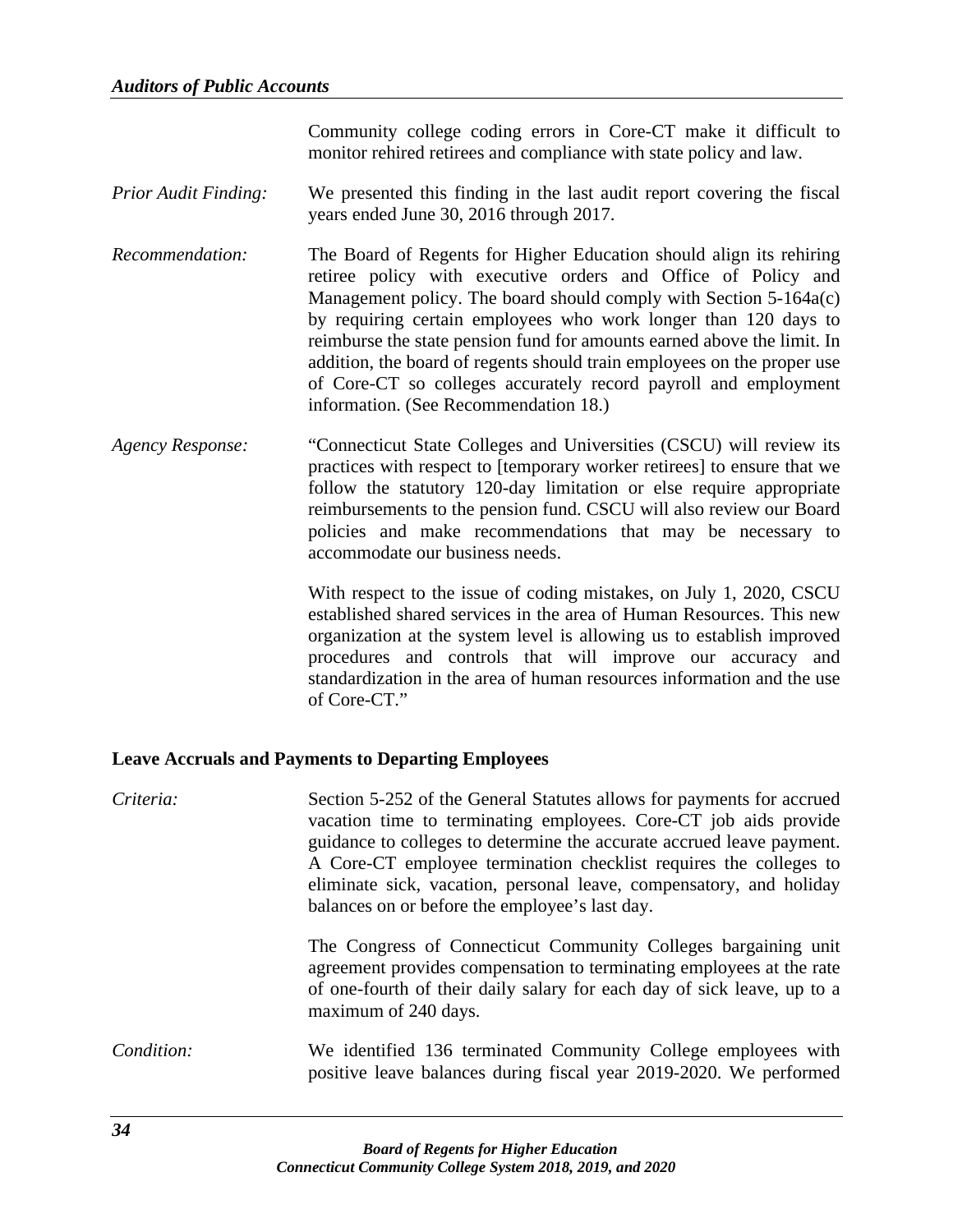tests to consider whether the colleges provided additional accruals or failed to eliminate the employees' balances. We found that 16 employees continued to improperly accrue leave time after their termination as follows:

|                     | # of             | <b>Hours</b>   |                 |
|---------------------|------------------|----------------|-----------------|
| <b>College</b>      | <b>Employees</b> | <b>Accrued</b> | <b>Duration</b> |
| <b>Asnuntuck CC</b> |                  | 79             | 9 Months        |
| Capital CC          |                  | 220            | 11 Months       |
| Gateway CC          | ာ                | 96             | 3 Months        |
| Manchester CC       |                  | 1,295          | 3 to 9 Months   |
|                     | $\overline{6}$   |                |                 |

We also found that the colleges did not eliminate balances for 51 out of 59 employees in our sample as follows:

| <b>College</b>      | <b>Employees</b> | <b>Duration</b> |
|---------------------|------------------|-----------------|
| <b>Asnuntuck CC</b> |                  | 2 Months        |
| Capital CC          |                  | 1 to 3 Months   |
| Gateway CC          |                  | 3 Months        |
| Housatonic CC       |                  | 3 Months        |
| Manchester CC       |                  | 1.5 to 9 Months |
| Naugatuck Valley CC |                  | 1 to 10 Months  |
| Northwestern CC     | 2                | 2 to 5 Months   |
| Norwalk CC          | 27               | 1.5 to 7 Months |
| Quinebaug Valley CC |                  | 1 Month         |
| Three Rivers CC     |                  | 11 Months       |
| Tunxis CC           |                  | 15 to 19 Months |
|                     |                  |                 |

Quinebaug Valley Community College:

We tested 26 termination payouts and found that Quinebaug overpaid \$7,890 for accrued sick leave greater than 240 days upon an employee's retirement.

*Context:* The community college system paid 432 terminated employees \$7,756,238 for accrued vacation and sick leave.

*Effect:* The system office and these community colleges did not comply with Core-CT employee termination instructions. One college overpaid an employee \$7,890. There is a risk the college could compensate employees for accrued leave after their termination.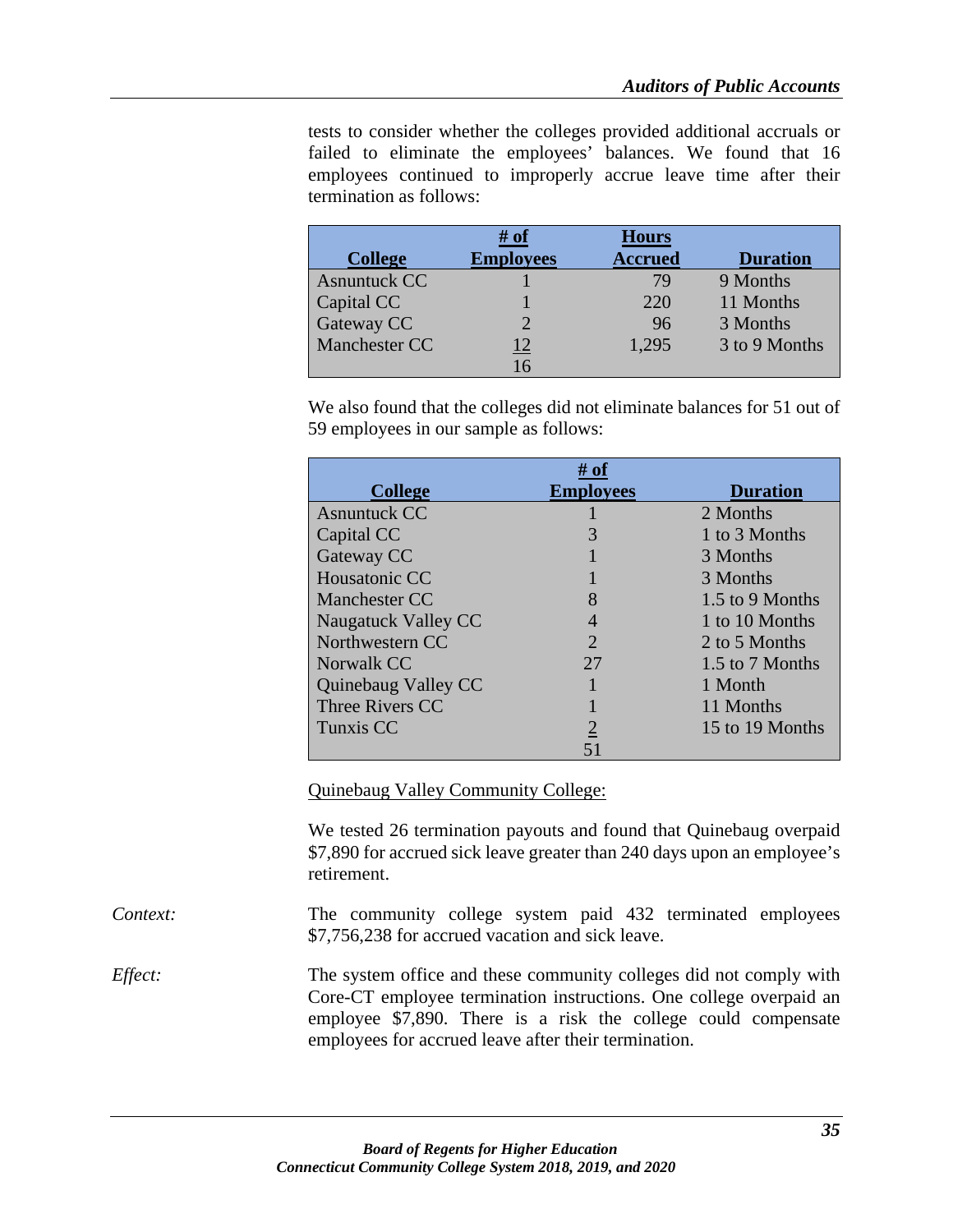| Cause:                      | The system office and colleges did not follow instructions for<br>terminating employees.                                                                                                                                                                                                                                  |
|-----------------------------|---------------------------------------------------------------------------------------------------------------------------------------------------------------------------------------------------------------------------------------------------------------------------------------------------------------------------|
| <b>Prior Audit Finding:</b> | We reported this finding for some community colleges in the last five<br>audit reports covering the fiscal years ended June 30, 2008 through<br>2017.                                                                                                                                                                     |
| Recommendation:             | The Board of Regents for Higher Education and community colleges<br>should ensure they complete the steps required to terminate employee<br>leave balances in Core-CT and pay the correct amount to terminating<br>employees. (See Recommendation 19.)                                                                    |
| <b>Agency Response:</b>     | "On July 1, 2020 CSCU established shared services in the area of<br>Human Resources. This new organization at the system level is allowing<br>CSCU to establish improved procedures and controls that will allow us<br>to improve our processes and controls with respect to leave balances for<br>terminated employees." |

# **Student Worker Hiring and Pay Rates**

| Criteria:  | Colleges should accurately record payroll expenditures and ensure<br>consistent accounting throughout the community college system.<br>Employment records should be complete and accurate.                                                                                                                                                                                                                  |
|------------|-------------------------------------------------------------------------------------------------------------------------------------------------------------------------------------------------------------------------------------------------------------------------------------------------------------------------------------------------------------------------------------------------------------|
|            | The Connecticut State Library's public records administrator requires<br>agencies to retain fiscal and personnel records for three years or until<br>audited, whichever is later.                                                                                                                                                                                                                           |
| Condition: | <b>Capital Community College:</b>                                                                                                                                                                                                                                                                                                                                                                           |
|            | Capital paid two student workers \$17 per hour, the highest rate allowed,<br>during fiscal year 2018-2019. The board of regents established this rate<br>for the most qualified individuals. The college could not find the student<br>workers' personnel files. Therefore, we could not verify the college<br>properly hired the employees or paid them the correct rate based on their<br>qualifications. |
|            | <b>Manchester Community College:</b>                                                                                                                                                                                                                                                                                                                                                                        |
|            | Manchester paid a student worker \$20 an hour, while the maximum rate<br>allowed by the pay schedule was \$17 during fiscal year 2017-2018.<br>Manchester also approved a student employment form 15 days after the<br>start date during fiscal year 2017-2018.                                                                                                                                             |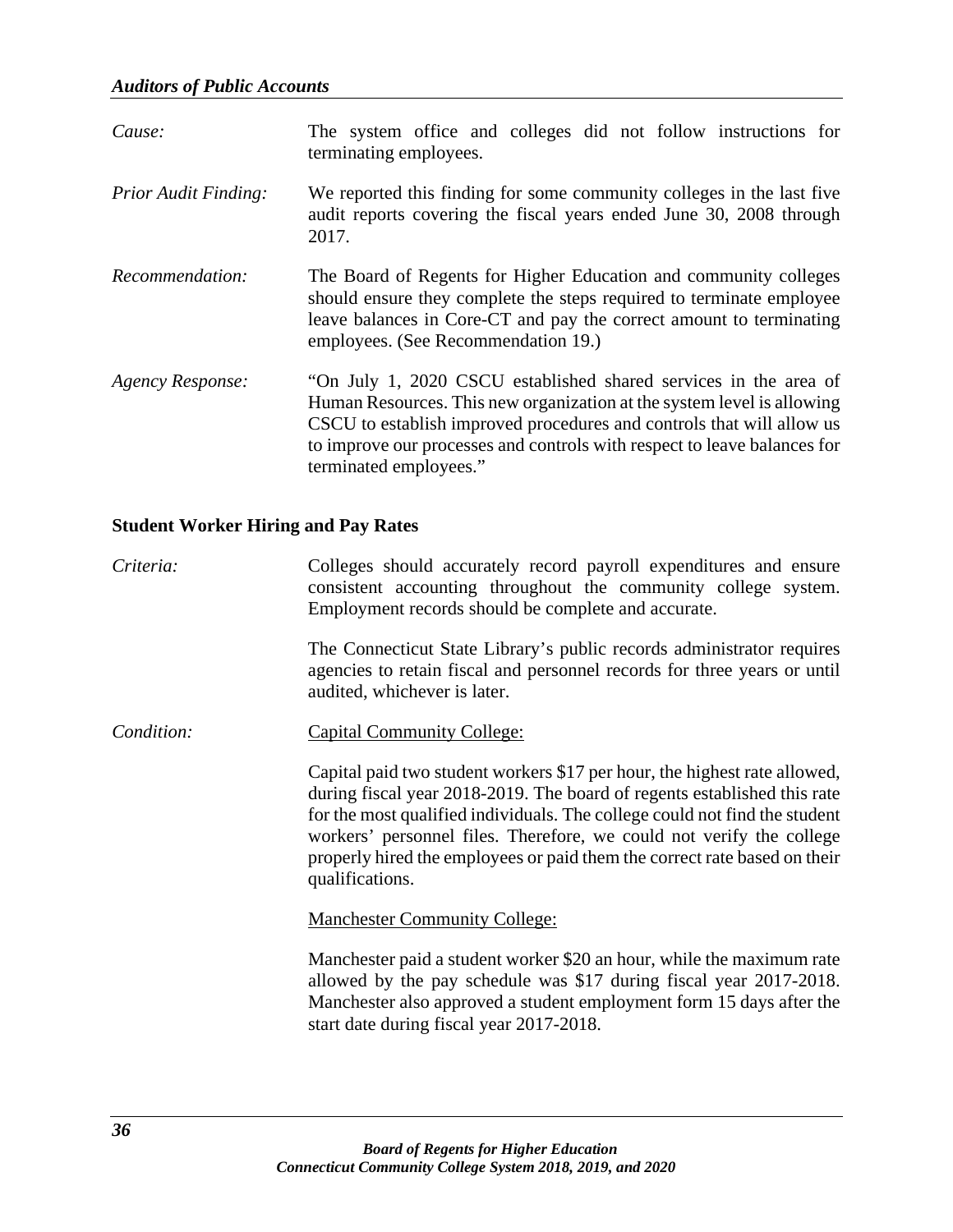| Context:                                                    | The community college system paid student workers \$4.4 million, \$4.1<br>million, and \$3.9 million during the fiscal years ended June 30, 2018,<br>2019, and 2020, respectively.                                                                                                                                                                                                                                                                                                                                                                                                                                                    |  |
|-------------------------------------------------------------|---------------------------------------------------------------------------------------------------------------------------------------------------------------------------------------------------------------------------------------------------------------------------------------------------------------------------------------------------------------------------------------------------------------------------------------------------------------------------------------------------------------------------------------------------------------------------------------------------------------------------------------|--|
| Effect:                                                     | There is an increased risk that system controls may not prevent<br>overpayments or payments to ineligible individuals.                                                                                                                                                                                                                                                                                                                                                                                                                                                                                                                |  |
| Cause:                                                      | The colleges did not comply with established policies and procedures<br>for hiring and paying student workers.                                                                                                                                                                                                                                                                                                                                                                                                                                                                                                                        |  |
| <b>Prior Audit Finding:</b>                                 | This is the first report to include such a finding.                                                                                                                                                                                                                                                                                                                                                                                                                                                                                                                                                                                   |  |
| Recommendation:                                             | The Board of Regents for Higher Education should properly hire,<br>document, and pay student workers. (See Recommendation 20.)                                                                                                                                                                                                                                                                                                                                                                                                                                                                                                        |  |
| <b>Agency Response:</b>                                     | "Capital: The positions were categorized under Class III as an advanced<br>position requiring skills and knowledge through prior employment or<br>training in the appropriate area. This class usually requires supervisory<br>responsibilities or the ability to work independently on projects<br>requiring specialized skills. Summer CS Program tutors must have<br>completed upper-level coursework in our Computer Information<br>Systems degree program and be experienced in multiple programming<br>languages and programming environments. The tutors are also expected<br>to work independently and have prior experience. |  |
|                                                             | Manchester: The grant-funded student was paid \$20/hour from<br>December 2018 through July 2019. Their duties and responsibilities<br>increased when the job was upgraded from a Student Project Support<br>Intern in the Fall and to the AQUA Symposium Coordinator. The<br>professor in charge of the grant went on sabbatical and the student had<br>to coordinate the symposium, which occurred in June 2019."                                                                                                                                                                                                                    |  |
| <b>Records Retention - Unsupported Payroll Transactions</b> |                                                                                                                                                                                                                                                                                                                                                                                                                                                                                                                                                                                                                                       |  |

- *Criteria:* The Connecticut State Library's public records administrator requires agencies to retain fiscal and personnel records for three years or until audited, whichever is later.
- **Condition:** Gateway and Norwalk Community Colleges:

For three of the 28 employees in our sample, Gateway and Norwalk could not provide documentation of their calculations and approvals for seven nonrecurring payments, totaling \$17,593, for merit bonuses, a faculty chair and other miscellaneous expenses.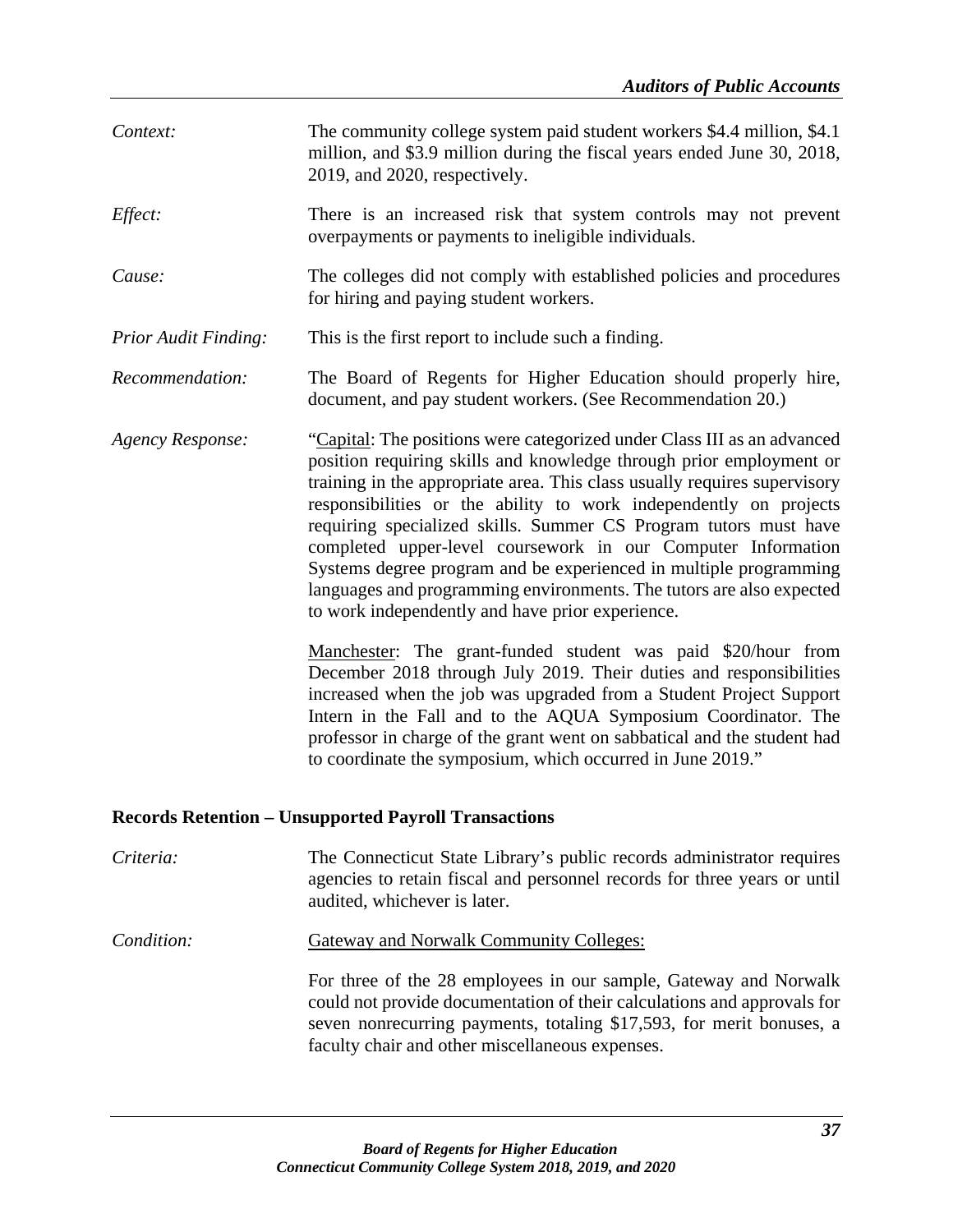|                         | <b>College/Payment Type</b>                                                                                                                                                                                                                                                                                                                                                                                                                                                  | # of Payments  | <b>Amount</b>      |
|-------------------------|------------------------------------------------------------------------------------------------------------------------------------------------------------------------------------------------------------------------------------------------------------------------------------------------------------------------------------------------------------------------------------------------------------------------------------------------------------------------------|----------------|--------------------|
|                         | Gateway CC                                                                                                                                                                                                                                                                                                                                                                                                                                                                   |                |                    |
|                         | Miscellaneous                                                                                                                                                                                                                                                                                                                                                                                                                                                                | $\overline{2}$ | \$2,315            |
|                         | Norwalk CC                                                                                                                                                                                                                                                                                                                                                                                                                                                                   |                |                    |
|                         | <b>Faculty Chair</b>                                                                                                                                                                                                                                                                                                                                                                                                                                                         | 1              | 1,409              |
|                         | <b>Merit Bonus</b>                                                                                                                                                                                                                                                                                                                                                                                                                                                           | $\mathbf 1$    | 1,500              |
|                         | Miscellaneous<br>Total                                                                                                                                                                                                                                                                                                                                                                                                                                                       | $rac{3}{7}$    | 12,369<br>\$17,593 |
|                         |                                                                                                                                                                                                                                                                                                                                                                                                                                                                              |                |                    |
| Context:                | The community college system's payroll expenses totaled \$253.4,<br>\$244.0, and \$252.2 million during the fiscal years ended June 30, 2018,<br>2019, and 2020, respectively.                                                                                                                                                                                                                                                                                               |                |                    |
| Effect:                 | By not adequately safeguarding documentation, the community college<br>system diminished the integrity of its internal control structure over<br>nonrecurring payroll transactions. We could not determine the<br>appropriateness of the colleges' nonrecurring payroll expenditures for<br>three employees.                                                                                                                                                                 |                |                    |
| Cause:                  | The Board of Regents for Higher Education's restructuring of payroll<br>shared services may have contributed to its inability to provide the<br>requested documents.                                                                                                                                                                                                                                                                                                         |                |                    |
| Prior Audit Finding:    | Our report covering the fiscal year ending June 30, 2016 and 2017 also<br>recommended improvements to records retention for payroll<br>transactions.                                                                                                                                                                                                                                                                                                                         |                |                    |
| Recommendation:         | The Board of Regents for Higher Education, and Gateway and Norwalk<br>Community Colleges should comply with the records retention<br>requirements of the Connecticut State Library's public records<br>administrator. (See Recommendation 21.)                                                                                                                                                                                                                               |                |                    |
| <b>Agency Response:</b> | "Starting in 2020, CSCU established shared services in the area of<br>Payroll. This new model will help to provide additional resources and<br>oversight for the maintenance of payroll records. Unfortunately, the<br>transition to shared services occurred during the pandemic, so colleges<br>may have had difficulty locating records during the field work portion<br>of the audit. Most missing records in this regard have been located and<br>provided to the APA." |                |                    |

## **College Employees Working for Foundations**

*Background:* Individual foundations support each of the 12 community colleges. Each foundation is a private, nonprofit corporation established to raise funds in support of the colleges' activities.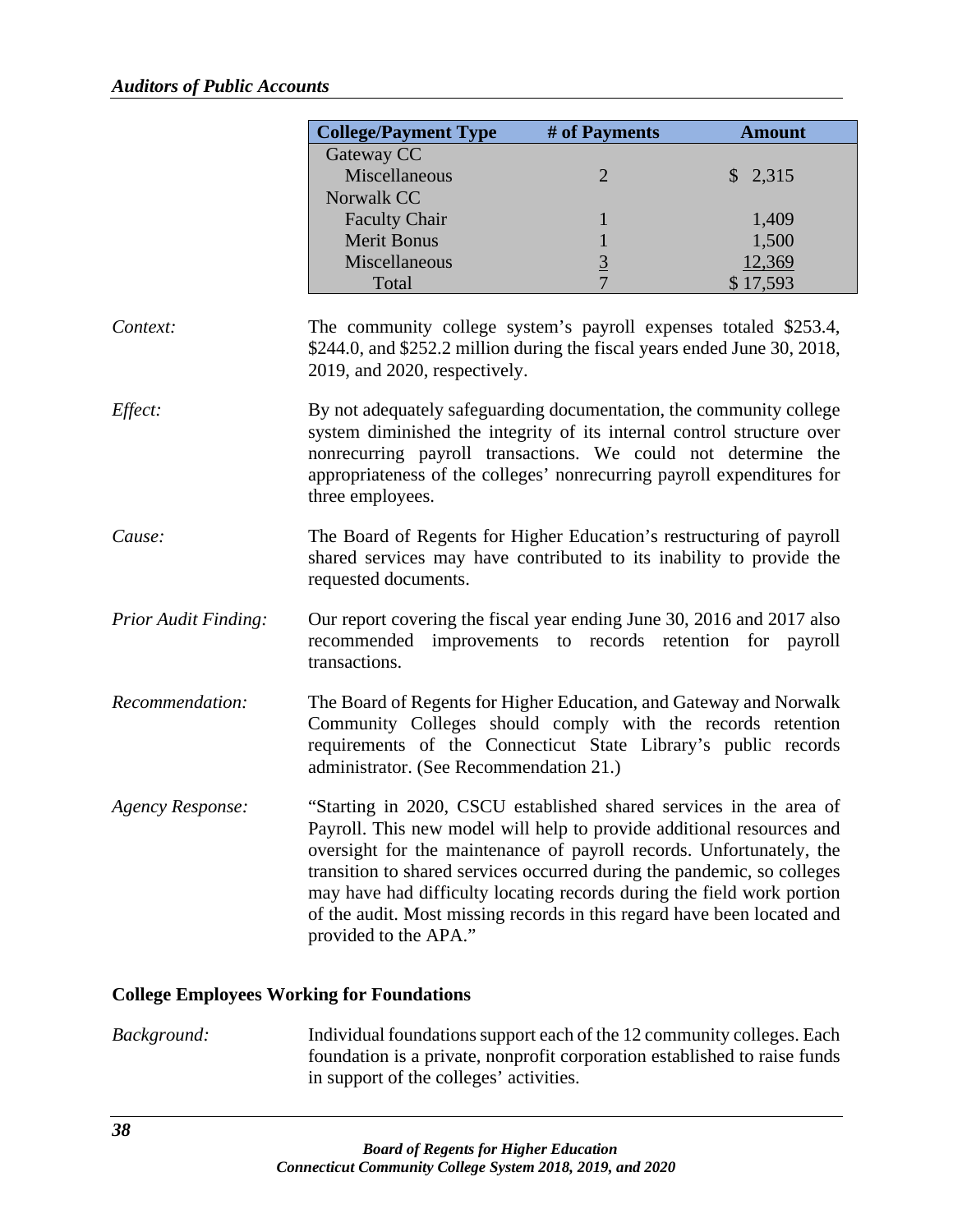| Criteria: | Section 4-37f of the General Statutes requires foundations to pay the<br>salaries and expenses of their officers and employees and to reimburse<br>the state agency for expenses it incurs as a result of foundation<br>operations if the agency would not have otherwise incurred such<br>expenses. An Office of the Attorney General (OAG) opinion indicates<br>that state agencies may contract with their foundations to perform<br>fundraising duties. In those instances, the colleges would not have to<br>seek salary and benefit reimbursement for employees who otherwise<br>would have been employed by the college to perform the same<br>fundraising activities. However, the foundation must reimburse the<br>college for expenses incurred as a result of foundation operations if the |
|-----------|-------------------------------------------------------------------------------------------------------------------------------------------------------------------------------------------------------------------------------------------------------------------------------------------------------------------------------------------------------------------------------------------------------------------------------------------------------------------------------------------------------------------------------------------------------------------------------------------------------------------------------------------------------------------------------------------------------------------------------------------------------------------------------------------------------|
|           | college would not otherwise have incurred such expenses.                                                                                                                                                                                                                                                                                                                                                                                                                                                                                                                                                                                                                                                                                                                                              |

*Condition:* Our review of community college foundation audit reports noted that many include notes in their financial statements indicating the colleges contributed staffing to the foundations. We asked the colleges whether they evaluated their employees' work for the foundations to determine if they should have sought reimbursement for related salary and fringe benefit expenses. The colleges did not respond consistently.

> Capital, Gateway, and Manchester Community Colleges claimed their employees do not perform work for the foundations during the normal workday. However, the colleges were not clear what constituted work for the foundation since these activities also directly benefit the college. It remains unclear whether college employees are performing work for the foundations and should be reimbursed.

> In contrast, Housatonic Community College told us that in April 2020, it evaluated the work its employees performed for their foundation. As a result, since fiscal year 2019-2020, the foundation started reimbursing the college for a portion of two employees' salaries and benefits. Previously, the college paid all the salary and fringe benefit expenses of three employees who worked all, or mostly, for the foundation.

> Middlesex, Naugatuck Valley, Northwestern Connecticut, and Tunxis Community Colleges' foundations reported little or no salary expenses on their financial statements. The lack of foundation payroll expenses increases the likelihood that college employees are performing foundation work. Without periodic evaluations of that work, the colleges do not know whether they should be reimbursed.

Board of Regents for Higher Education:

The board of regents has not established policies and procedures for the colleges to evaluate their employees' foundation work or provided guidance on when colleges should be reimbursed.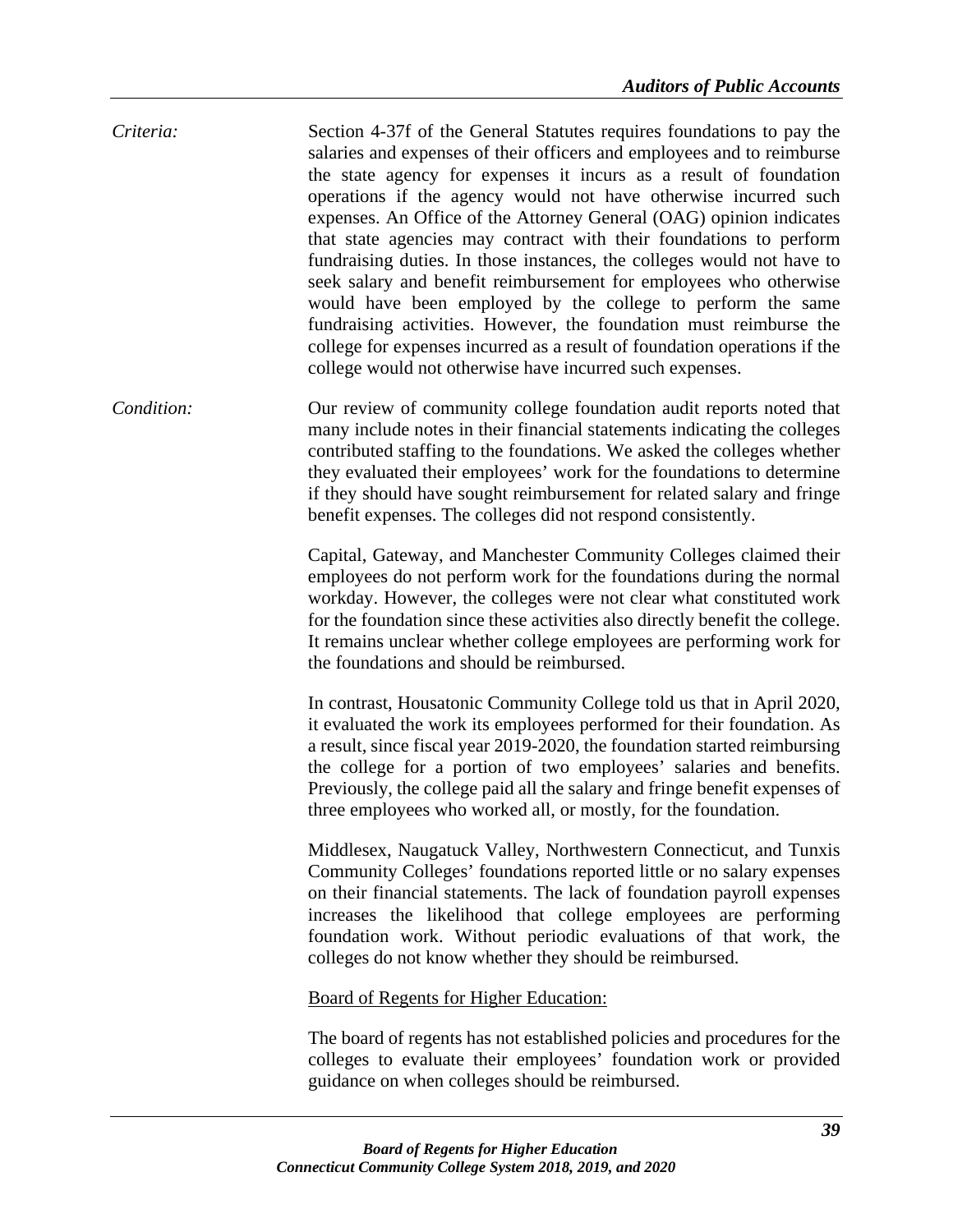| Context:                    | The colleges' lack of evaluations on the type and cost of employees<br>performing foundation work prevented us from determining<br>unreimbursed salaries and benefits. Based on Housatonic Community<br>Colleges evaluations, unreimbursed costs for employees performing<br>foundation work totaled \$167,546, \$206,786, and \$245,452 during the<br>fiscal years ended June 30, 2018, 2019, and 2020, respectively. |
|-----------------------------|------------------------------------------------------------------------------------------------------------------------------------------------------------------------------------------------------------------------------------------------------------------------------------------------------------------------------------------------------------------------------------------------------------------------|
| Effect:                     | It is likely that community colleges are providing staffing to their<br>foundations that should be reimbursed.                                                                                                                                                                                                                                                                                                         |
| Cause:                      | The board of regents' interpretation of the Attorney General's opinion<br>is that some college employees' foundation work is not reimbursable.<br>However, the board of regents has not developed policies or procedures<br>to clarify when colleges should seek reimbursement for salaries and<br>benefits.                                                                                                           |
| <b>Prior Audit Finding:</b> | This is the first report to include such a finding.                                                                                                                                                                                                                                                                                                                                                                    |
| Recommendation:             | The Board of Regents for Higher Education should establish policies<br>and procedures for colleges to evaluate the work their employees<br>perform for their foundations and provide guidance on when<br>foundations are required to reimburse the colleges.<br>(See<br>Recommendation 22.)                                                                                                                            |
| <b>Agency Response:</b>     | "CSCU agrees that the system should ensure that if any work is done<br>for the foundations that requires reimbursement it is done under an<br>agreement that includes provisions for documentation<br>and<br>reimbursement in accordance with the AG opinion."                                                                                                                                                         |

#### **Faculty-Led Student Travel**

*Background:* In the past, community college faculty members accompanied students on trips in which all or part of the faculty member's trip was paid by the travel vendor. These trips occurred when faculty members are offcontract and on their personal time. The Board of Regents for Higher Education requested an Office of State Ethics advisory opinion to determine whether faculty may accept free trips from travel vendors in exchange for recruiting, organizing, and chaperoning students on trips during school breaks. The Office of State Ethics concluded that the Code of Ethics does not permit this faculty-led student travel arrangement, but suggested that other models may be permissible under the code.

*Criteria:* The Code of Ethics for Public Officials prohibits state employees from using their public position for personal financial gain.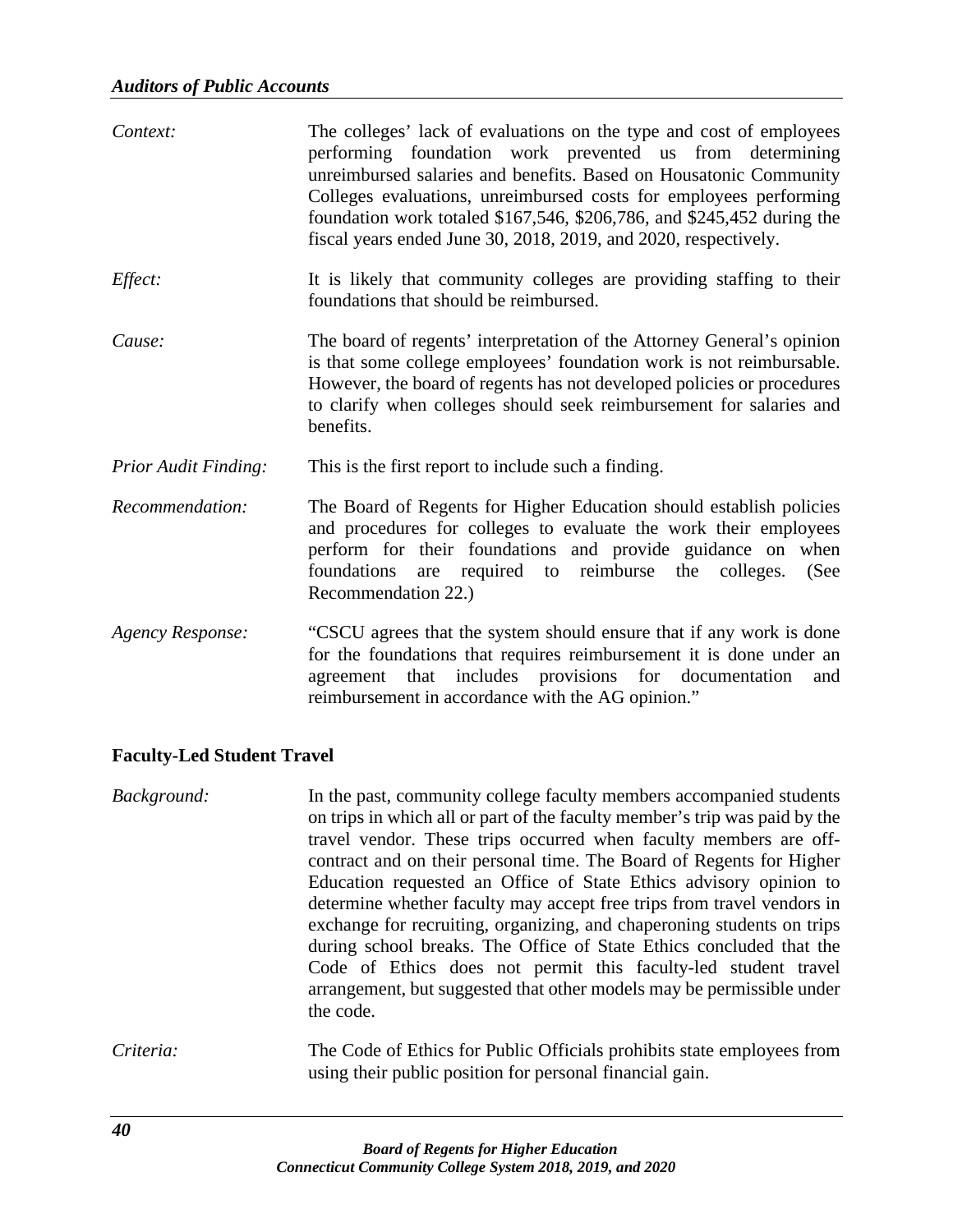| Condition:                              | The board of regents does not have a faculty-led student travel policy<br>that addresses what is permissible under the Code of Ethics.                                                                                                                                                                                                                                                         |  |
|-----------------------------------------|------------------------------------------------------------------------------------------------------------------------------------------------------------------------------------------------------------------------------------------------------------------------------------------------------------------------------------------------------------------------------------------------|--|
| Context:                                | Various members of the community college system believe that faculty-<br>led travel is a valuable learning experience for students. Some faculty<br>have chosen not to lead such trips to avoid violating the code. Others<br>pay for the trips themselves.                                                                                                                                    |  |
| Effect:                                 | There is an increased risk that faculty who lead student trips may<br>experience personal financial gain.                                                                                                                                                                                                                                                                                      |  |
| Cause:                                  | The board of regents has not developed policies and procedures for<br>faculty-led student travel.                                                                                                                                                                                                                                                                                              |  |
| <b>Prior Audit Finding:</b>             | This is the first report to include such a finding.                                                                                                                                                                                                                                                                                                                                            |  |
| Recommendation:                         | The board of regents should implement a policy for faculty-led student<br>travel to ensure compliance with the Office of State Ethics Code of<br>Ethics for Public Officials. (See Recommendation 23.)                                                                                                                                                                                         |  |
| <b>Agency Response:</b>                 | "The Board of Regents will create the travel policy. However, the OSE<br>advisory opinion found no violation and there have been no faculty led<br>trips at any of the Community Colleges. Therefore, there has been no<br>violation of any rule."                                                                                                                                             |  |
| <b>Auditors' Concluding</b><br>Comment: | We were informed that three colleges (Manchester, Norwalk, and Three<br>Rivers) participated in faculty led travel. We are unaware of any trips<br>since the advisory opinion was issued. The Office of State Ethics<br>advisory opinion addressed a single scenario but indicated that other<br>models could violate the code. As a result, faculty are reluctant to travel<br>with students. |  |
| <b>No Bid Contracts</b>                 |                                                                                                                                                                                                                                                                                                                                                                                                |  |
| Criteria:                               | Colleges must make purchases in the open market when they expect to<br>spend over \$10,000. The purchases must be based on at least three<br>written quotations or bids from responsible and qualified sources. When<br>purchases exceed \$50,000 the colleges must obtain sealed bids and open<br>them publicly.                                                                              |  |
| Condition:                              | <b>Quinebaug Valley Community College:</b>                                                                                                                                                                                                                                                                                                                                                     |  |
|                                         | Quinebaug entered into an open-ended contract with a vendor to provide<br>financial aid services. The college only intended to utilize the contractor<br>until it found a permanent replacement for its director of financial aid.                                                                                                                                                             |  |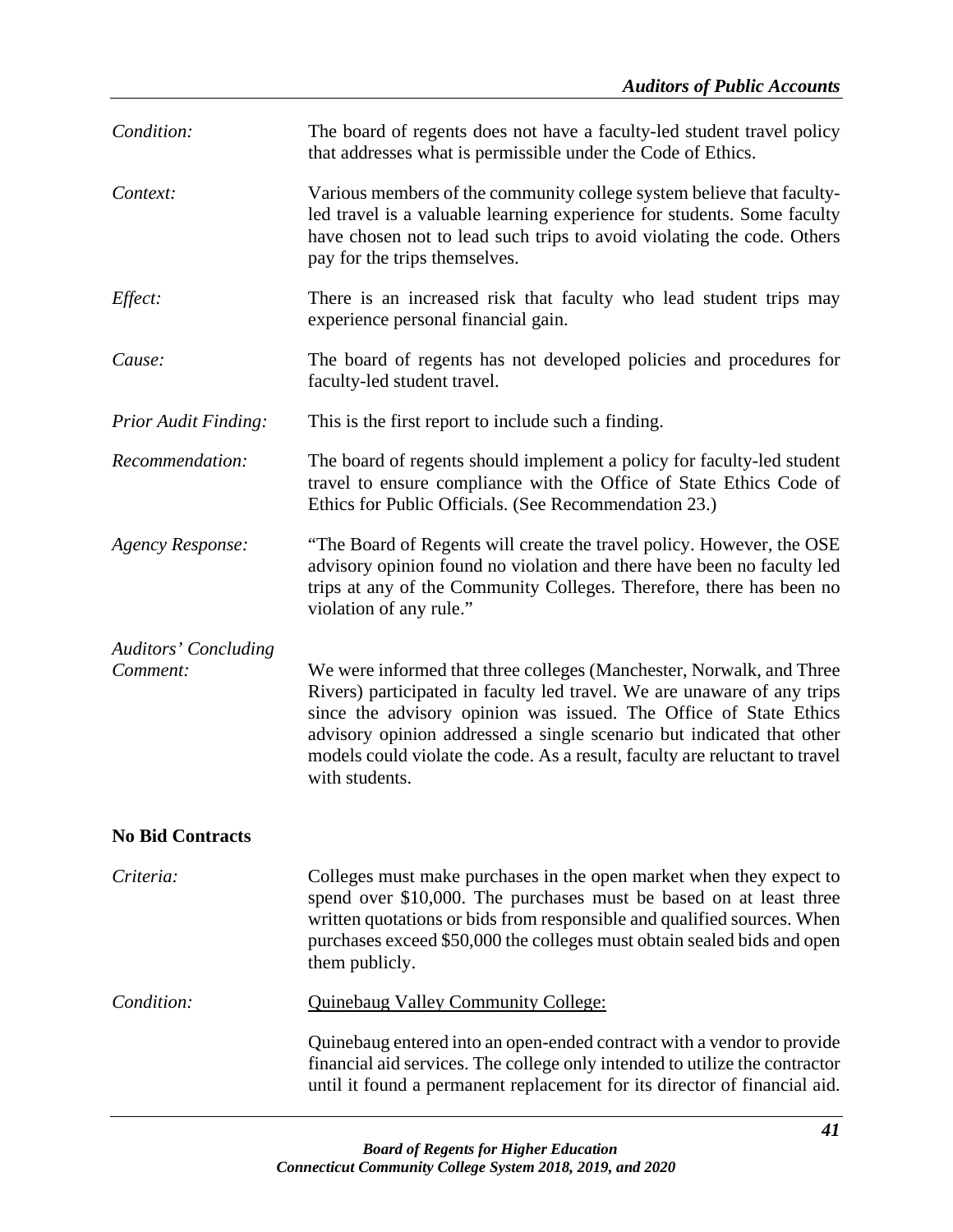|                         | Quinebaug spent more than \$50,000 on the contract without putting it<br>out to bid and soliciting sealed bids from multiple contractors.                                                                                                                                                                                                                                                                                 |
|-------------------------|---------------------------------------------------------------------------------------------------------------------------------------------------------------------------------------------------------------------------------------------------------------------------------------------------------------------------------------------------------------------------------------------------------------------------|
|                         | <b>Middlesex Community College:</b>                                                                                                                                                                                                                                                                                                                                                                                       |
|                         | Middlesex treated an electrical contractor from the Department of<br>Administrative Services contractor list as a sole source vendor.                                                                                                                                                                                                                                                                                     |
| Context:                | <b>Quinebaug Valley Community College:</b>                                                                                                                                                                                                                                                                                                                                                                                |
|                         | Quinebaug paid the contractor over \$150,000 at a rate of \$100 per hour<br>over approximately ten months.                                                                                                                                                                                                                                                                                                                |
|                         | <b>Middlesex Community College:</b>                                                                                                                                                                                                                                                                                                                                                                                       |
|                         | We tested nine payments to Middlesex contractors for compliance with<br>bidding requirements. The college paid the electrical contractor \$44,013<br>during the audited period.                                                                                                                                                                                                                                           |
| <i>Effect:</i>          | The colleges increased the risk that they overpaid for contractual<br>services.                                                                                                                                                                                                                                                                                                                                           |
| Cause:                  | <b>Quinebaug Valley Community College:</b>                                                                                                                                                                                                                                                                                                                                                                                |
|                         | Quinebaug did not solicit bids for over \$150,000 in contractual services.                                                                                                                                                                                                                                                                                                                                                |
|                         | <b>Middlesex Community College:</b>                                                                                                                                                                                                                                                                                                                                                                                       |
|                         | Middlesex did not solicit bids for a \$44,000 electrical services contract.                                                                                                                                                                                                                                                                                                                                               |
| Prior Audit Finding:    | This is the first report to include such a finding at these colleges;<br>however, we presented a similar finding for another college in the report<br>covering the fiscal years ended June 30, 2016 and 2017.                                                                                                                                                                                                             |
| Recommendation:         | The Board of Regents for Higher Education should ensure that colleges<br>comply with the bidding requirements in the Connecticut State Colleges<br>and Universities' Procurement Manual. Quinebaug Valley and<br>Middlesex Community Colleges should solicit bids in accordance with<br>the manual's requirements. (See Recommendation 24.)                                                                               |
| <b>Agency Response:</b> | "Quinebaug and Middlesex have been made aware of these specific<br>purchasing policies and the necessity to have them strictly followed.<br>Going forward, our new Shared Service Purchasing model will help<br>maintain strict controls over all purchasing activities including<br>contracting and purchase order compliance. We have reasonable<br>expectations that compliance to the CSCU Procurement Manual will be |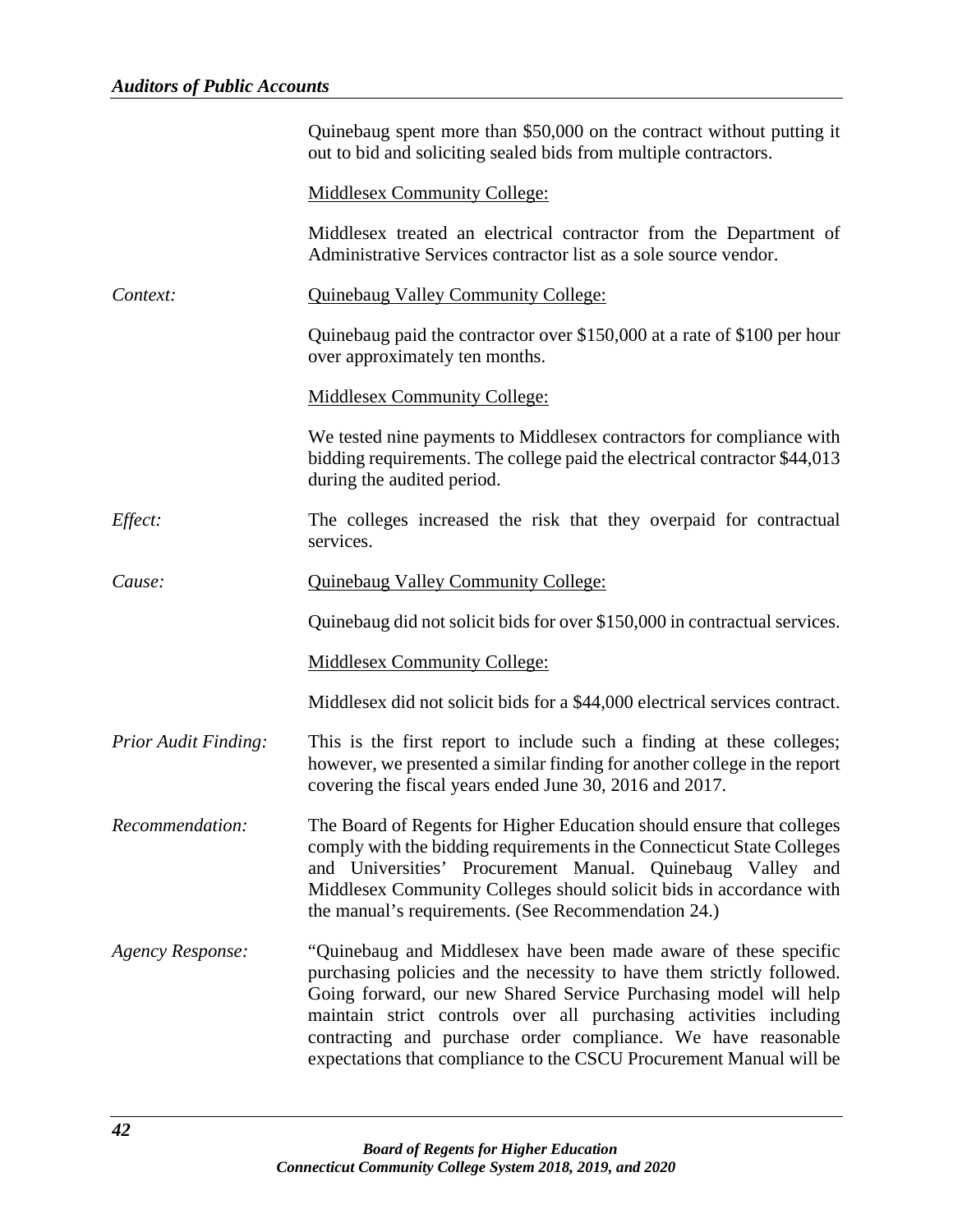closely adhered to and that issues such as these will be eradicated in the implementation of this new model."

#### **Contract Language and Approval**

| Criteria:                   | The Office of Attorney General reviews and approves all contracts over<br>\$25,000, unless the contract is based on a template approved for use by<br>the Office of the Attorney General.                                                                                                                                                                                                             |
|-----------------------------|-------------------------------------------------------------------------------------------------------------------------------------------------------------------------------------------------------------------------------------------------------------------------------------------------------------------------------------------------------------------------------------------------------|
| Condition:                  | <b>Quinebaug Valley Community College:</b>                                                                                                                                                                                                                                                                                                                                                            |
|                             | Quinebaug Valley entered into an agreement with a contractor to serve<br>as its interim director of Financial Aid. The college did not receive the<br>Office of the Attorney General's approval before entering into the<br>agreement. The contract did not have a defined term.                                                                                                                      |
| Context:                    | Quinebaug Valley Community College paid the contractor over<br>\$150,000 to serve as the interim director of Financial Aid.                                                                                                                                                                                                                                                                           |
| Effect:                     | Quinebaug Valley Community College may have entered into an<br>agreement with terms unfavorable to the state.                                                                                                                                                                                                                                                                                         |
| Cause:                      | Quinebaug Valley Community College did not obtain the Office of the<br>Attorney General's approval prior to executing the agreement.                                                                                                                                                                                                                                                                  |
| <b>Prior Audit Finding:</b> | This is the first report to include such a finding.                                                                                                                                                                                                                                                                                                                                                   |
| Recommendation:             | Quinebaug Valley Community College should have the Office of the<br>Attorney General review and approve all contracts that could exceed<br>\$25,000. (See Recommendation 25.)                                                                                                                                                                                                                         |
| <b>Agency Response:</b>     | "The new Shared Services Purchasing and Contracting model will help<br>provide additional oversight to campuses to ensure full compliance with<br>AG contractual policies. The circumstances at Quinebaug Valley were<br>unusual and will not recur. We will continue to enforce a policy of full<br>compliance on this issue and work with the AG's office to facilitate<br>contracts as necessary." |

## **Follet Textbook Scholarships**

*Background:* The bookstore operations contract with the Follett Higher Education Group, Inc. requires Follett to pay the community colleges 1.25% of gross revenue quarterly for textbook scholarships. Follett accounts for the funds, and the colleges award textbook scholarships to students.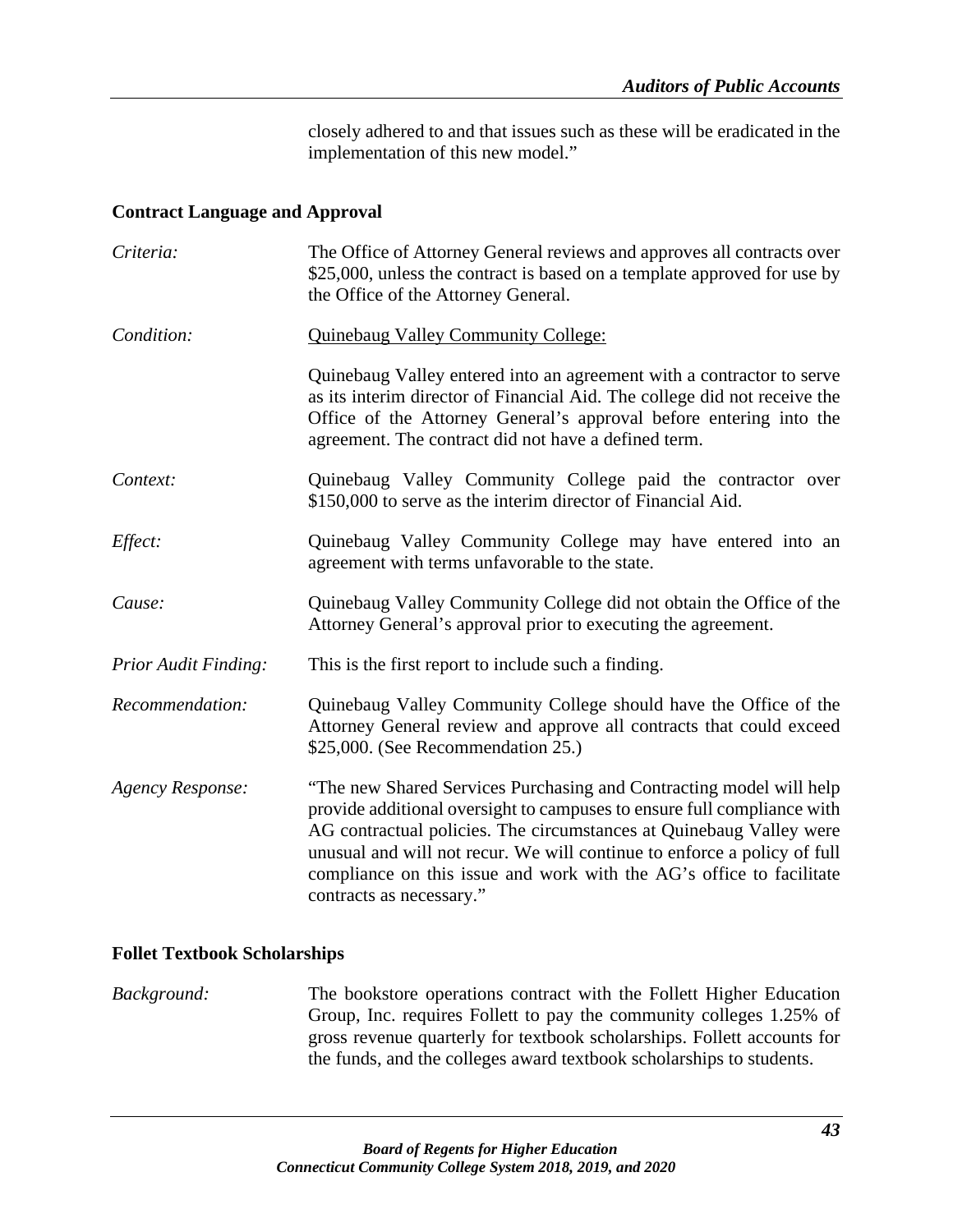| Criteria:  | The board of regents' system office and community colleges should<br>have clear policies and guidelines on appropriate selection criteria for<br>students receiving textbook scholarship funds. The system office should<br>also provide clear direction on the eligible uses of these funds.                                                    |
|------------|--------------------------------------------------------------------------------------------------------------------------------------------------------------------------------------------------------------------------------------------------------------------------------------------------------------------------------------------------|
| Condition: | <b>Board of Regents for Higher Education:</b>                                                                                                                                                                                                                                                                                                    |
|            | The board of regents implemented a textbook scholarship fund policy<br>effective October 15, 2020. However, the policy does not provide<br>guidance to colleges on selecting students to receive these funds.                                                                                                                                    |
|            | Our review of Follett Textbook Scholarship Fund expenditures<br>identified questionable uses of the funds by some of the colleges:                                                                                                                                                                                                               |
|            | <b>Naugatuck Valley Community College:</b>                                                                                                                                                                                                                                                                                                       |
|            | Naugatuck Valley created the NVCC Family Book Award Program,<br>which awarded approximately \$1,100 of Follett textbook scholarship<br>funds to three students who were dependents of full-time employees.<br>Any student who is related to a Naugatuck Valley employee is eligible<br>for the award regardless of financial need or merit.      |
|            | <b>Gateway Community College:</b>                                                                                                                                                                                                                                                                                                                |
|            | Gateway spent over \$2,600 on bookstore gift cards and graphing<br>calculators, which it gave to new students as door prizes at an orientation<br>event. We could not determine whether this was an appropriate use of<br>bookstore scholarship funds because the board of regents' policy does<br>not provide guidance for recipient selection. |
| Context:   | Naugatuck Valley and Gateway Community Colleges awarded \$43,683<br>and \$37,938 of Follett textbook scholarship funds during the audited<br>period. Three out of 127 Naugatuck Valley employees' children were<br>awarded the scholarships during the audited period.                                                                           |
| Effect:    | Naugatuck Valley Community College gave priority to employee<br>dependents regardless of merit or financial need.                                                                                                                                                                                                                                |
|            | Without proper guidance from the Board of Regents for Higher<br>Education, colleges utilize the textbook scholarship funds in different,<br>and sometimes questionable ways.                                                                                                                                                                     |
| Cause:     | The Board of Regents for Higher Education negotiated one bookstore<br>contract for all community colleges but did not provide guidance to the<br>colleges on the proper use of the textbook scholarship funds until<br>October 15, 2020.                                                                                                         |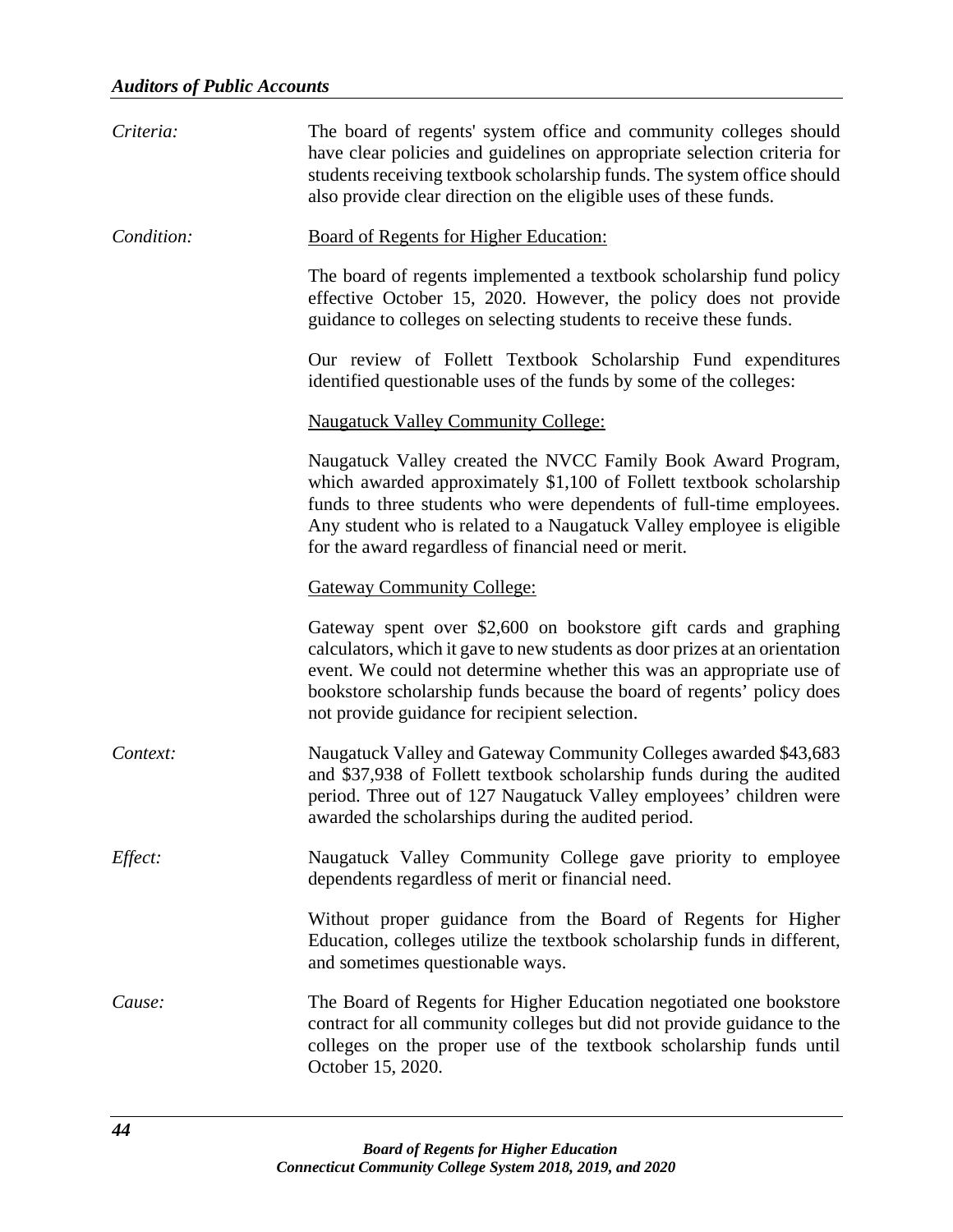Naugatuck Valley Community College did not regard textbook scholarship fund awards to dependents of employees as favoritism.

- *Prior Audit Finding:* We presented the misuse of Follett textbook scholarship funds at Naugatuck Valley Community College in our last two audit reports covering the fiscal years ended 2014 through 2017.
- *Recommendation:* The Board of Regents for Higher Education's system office should take additional steps to provide guidance to the colleges on appropriate selection criteria for students receiving textbook scholarship funds. The system office should also provide clear direction on the eligible uses of these scholarship funds. (See Recommendation 26.)
- *Agency Response:* "CSCU accepts this finding and will request that the Bookstore Committee clarify its policy for these scholarships with respect to student eligibility criteria.

Gateway Community College: In 2018, the college purchased gift cards and calculators that were given out to students as door prizes for students participating in orientation. This was an appropriate use of the funds since they directly supported student learning. The policy that was adopted on 10/15/20 confirmed and further clarified our understanding of allowable expenses. Additionally, since that time, the Dean of Students has instituted a formal process for approving funding requests.

Naugatuck Valley Community College: The college believes it followed the intent and the policy governing this scholarship, which does not have a need-based requirement. The majority of this fund (84%) was spent on purchasing textbooks for the library that are on reserve for student use only. Under the Family Book Scholarship program, a mere 3% of the fund was granted to dependents of classified employees, who are ineligible for tuition and course fee waivers according to their BU contract."

# *Auditors' Concluding*

*Comment:* There is nothing in the board of regents' policy that prohibits using textbook scholarship funds for door prizes at a student event. However, door prizes are not scholarships.

> Regarding Naugatuck Valley, only family members of the college's faculty and staff are eligible for the family book scholarship program. This may exclude other students who do not have similar connections.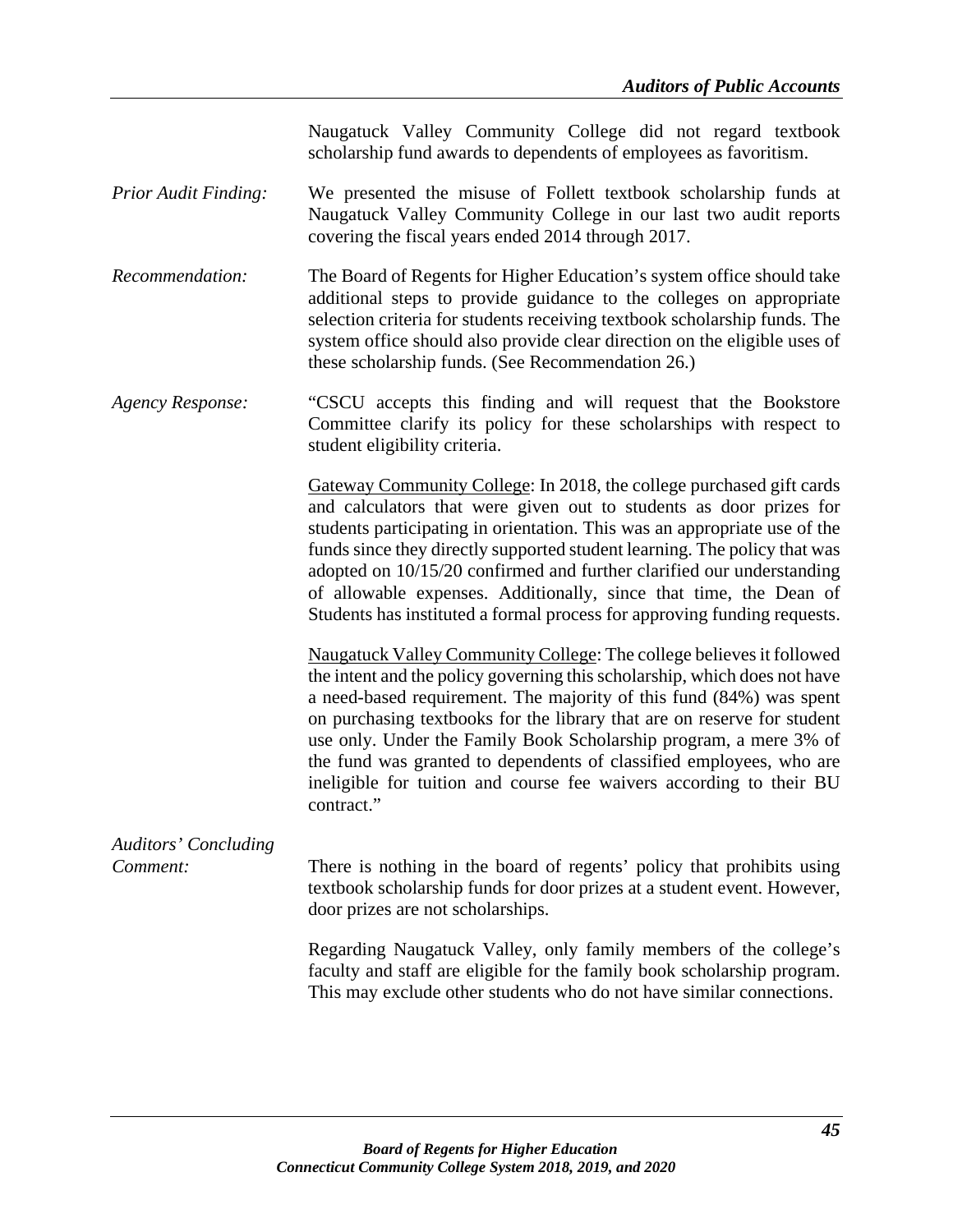# **Federal Grant Drawdowns**

| Criteria:                   | Federal grant awards establish specific deadlines for colleges to seek<br>reimbursement for their federal grant activities. Sound business practice<br>requires colleges to collect those reimbursements shortly after making<br>the expenditures.                                                     |
|-----------------------------|--------------------------------------------------------------------------------------------------------------------------------------------------------------------------------------------------------------------------------------------------------------------------------------------------------|
| Condition:                  | Housatonic Community College:                                                                                                                                                                                                                                                                          |
|                             | Housatonic did not promptly seek reimbursement for three federal<br>awards. This allowed unreimbursed expenses for these awards to<br>accumulate to \$429,690 over three to nine months.                                                                                                               |
|                             | <b>Capital Community College:</b>                                                                                                                                                                                                                                                                      |
|                             | Capital did not seek reimbursement for one federal award for over 28<br>months, during which time reimbursable expenses accumulated to<br>\$64,007.                                                                                                                                                    |
| Context:                    | The community colleges spent approximately \$101 million, \$99<br>million, and \$106 million of federal awards in fiscal years 2018, 2019,<br>and 2020, respectively.                                                                                                                                  |
| Effect:                     | Failure to promptly drawdown federal funds adds further, and<br>unnecessary, financial stress to the colleges' operating funds and<br>forgoes the potential to earn interest on those state funds. There is also<br>an increased risk that the colleges could miss federal reimbursement<br>deadlines. |
| Cause:                      | The lack of a systemwide policy for federal drawdowns and staffing<br>issues in the community colleges' business offices contributed to these<br>delays.                                                                                                                                               |
| <b>Prior Audit Finding:</b> | Our audit report for fiscal years 2016 and 2017 recommended that<br>Housatonic and Three Rivers Community Colleges promptly draw<br>down grant funds.                                                                                                                                                  |
| Recommendation:             | The Board of Regents for Higher Education should develop a standard<br>policy for how frequently the community colleges draw down federal<br>funds. Housatonic and Capital Community Colleges should promptly<br>draw down federal funds. (See Recommendation 27.)                                     |
| <b>Agency Response:</b>     | "System Office's Office of Sponsored Programs' procedures manual<br>outlines a policy for drawing down federal funds. While reviewing this<br>finding we agree that now is an appropriate time to refresh and<br>redistribute the policy. The current policy states that if possible,                  |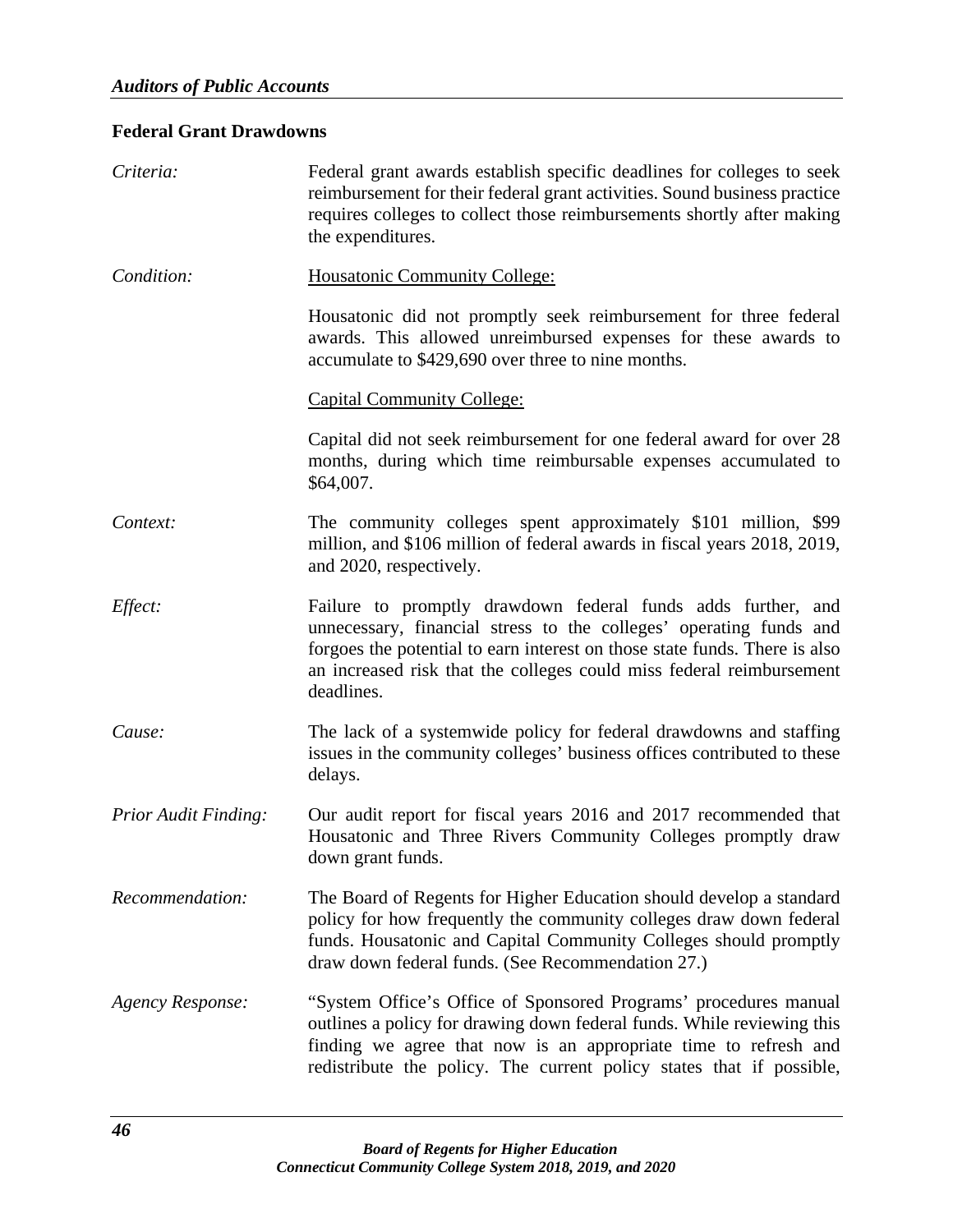drawdown requests should be processed on a monthly basis; however, drawdown requests must be done at least on a quarterly basis based on actual expenses posted to the grant account in Banner."

*Auditors' Concluding Comment:* During the audit, we inquired about policies and procedures for drawing down federal funds, and the system office's controller informed us that there were none.

## **Controllable Assets not Identified or Tagged**

| Criteria:                   | The state's Property Control Manual tasks agency heads with<br>identifying controllable property that is sensitive, portable, and theft<br>prone. These items cost less than \$5,000 and have an expected useful<br>life greater than one year. The agency must take a regular physical<br>inventory of such items. Examples of controllable assets include<br>computer equipment and accessories. |
|-----------------------------|----------------------------------------------------------------------------------------------------------------------------------------------------------------------------------------------------------------------------------------------------------------------------------------------------------------------------------------------------------------------------------------------------|
| Condition:                  | <b>Quinebaug Valley Community College:</b>                                                                                                                                                                                                                                                                                                                                                         |
|                             | Quinebaug Valley does not consider any of their assets costing less than<br>\$5,000 as controllable. The college purchased a laptop from an online<br>vendor and had the item shipped directly to an out-of-state contractor.<br>The college did not record the laptop in any of its inventory records.                                                                                            |
| Context:                    | The laptop cost \$650.                                                                                                                                                                                                                                                                                                                                                                             |
| Effect:                     | Colleges could fail to identify the theft or loss of sensitive, portable, and<br>theft-prone items costing less than \$5,000.                                                                                                                                                                                                                                                                      |
| Cause:                      | Quinebaug Valley Community College does not consider assets costing<br>less than \$5,000 as having a higher risk for theft or loss.                                                                                                                                                                                                                                                                |
| <b>Prior Audit Finding:</b> | This is the first report to include such a finding.                                                                                                                                                                                                                                                                                                                                                |
| Recommendation:             | The Board of Regents for Higher Education should establish policies<br>and procedures to identify controllable assets. Quinebaug Valley<br>Community College should consider assets costing less than \$5,000 as<br>controllable<br>and<br>should<br>conduct<br>regular inventories.<br>(See<br>Recommendation 28.)                                                                                |
| <b>Agency Response:</b>     | "The CSCU Capital & Controllable Asset Manual states that property<br>less than \$5,000 with an expected useful life greater than 1 year should<br>be considered when evaluating for controllable property at the<br>discretion of the Institution. While laptops have been traditionally<br>tracked internally by the college's IT Departments when disbursed to an                               |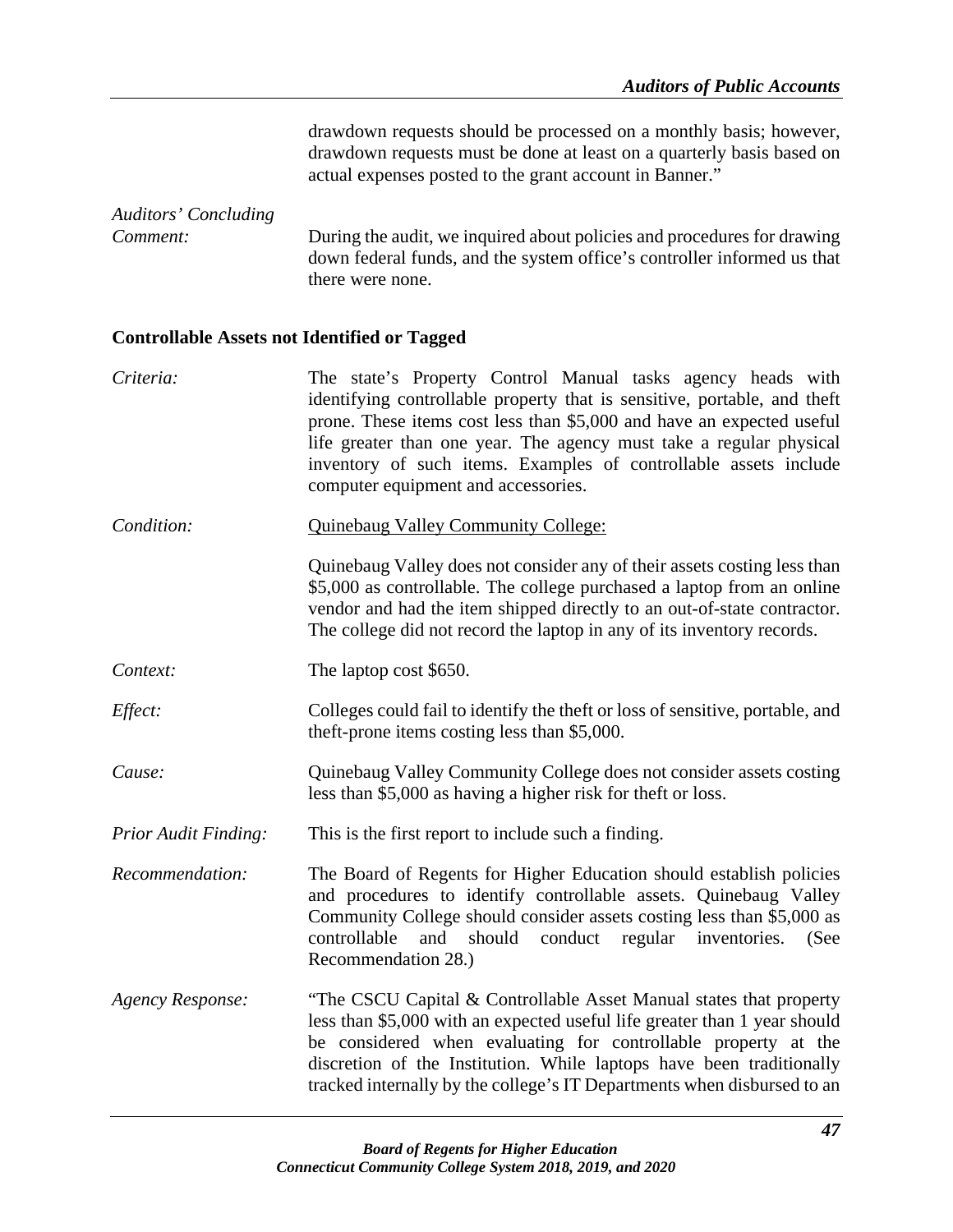employee, we agree that the current policy should be updated to ensure consistent tracking of controllable property across the system as fixed assets moves into a Shared Service."

## **Payroll Errors**

| Criteria:                   | Community colleges should properly compensate employees for their<br>services.                                                                                                                                                                                                                                                                                                             |
|-----------------------------|--------------------------------------------------------------------------------------------------------------------------------------------------------------------------------------------------------------------------------------------------------------------------------------------------------------------------------------------------------------------------------------------|
| Condition:                  | Our testing of retroactive payments and review of faculty course loads<br>revealed inaccurate payroll transactions.                                                                                                                                                                                                                                                                        |
|                             | Housatonic, Three Rivers, Gateway and Middlesex Community<br>Colleges:                                                                                                                                                                                                                                                                                                                     |
|                             | We tested 19 larger retroactive payments, totaling \$72,471, and found<br>that eight were made to correct prior period errors. In addition,<br>Housatonic Community College overpaid an employee \$122 for four<br>hours in a retroactive payment.                                                                                                                                         |
|                             | <b>Housatonic Community College:</b>                                                                                                                                                                                                                                                                                                                                                       |
|                             | Faculty payroll processing at Housatonic is complex because schedules<br>and workloads could vary each semester. As a result, the college did not<br>compensate a professor for three credit hours during the fall 2017<br>semester. We believe that the college underpaid the faculty member by<br>\$5,000. We did not assess whether the college continues to underpay<br>this employee. |
| Context:                    | The community college system's payroll expenses totaled \$253, \$244<br>and \$252 million during the fiscal years ended June 30, 2018, 2019, and<br>2020, respectively.                                                                                                                                                                                                                    |
| Effect:                     | Colleges did not accurately pay certain employees.                                                                                                                                                                                                                                                                                                                                         |
| Cause:                      | There is a lack of oversight at the community colleges.                                                                                                                                                                                                                                                                                                                                    |
| <b>Prior Audit Finding:</b> | This is the first report to include such a finding.                                                                                                                                                                                                                                                                                                                                        |
| Recommendation:             | The Board of Regents for Higher Education should improve policies and<br>procedures to reduce payroll errors. Housatonic Community College<br>should investigate its underpayment to a faculty member and reimburse<br>the employee as appropriate. (See Recommendation 29.)                                                                                                               |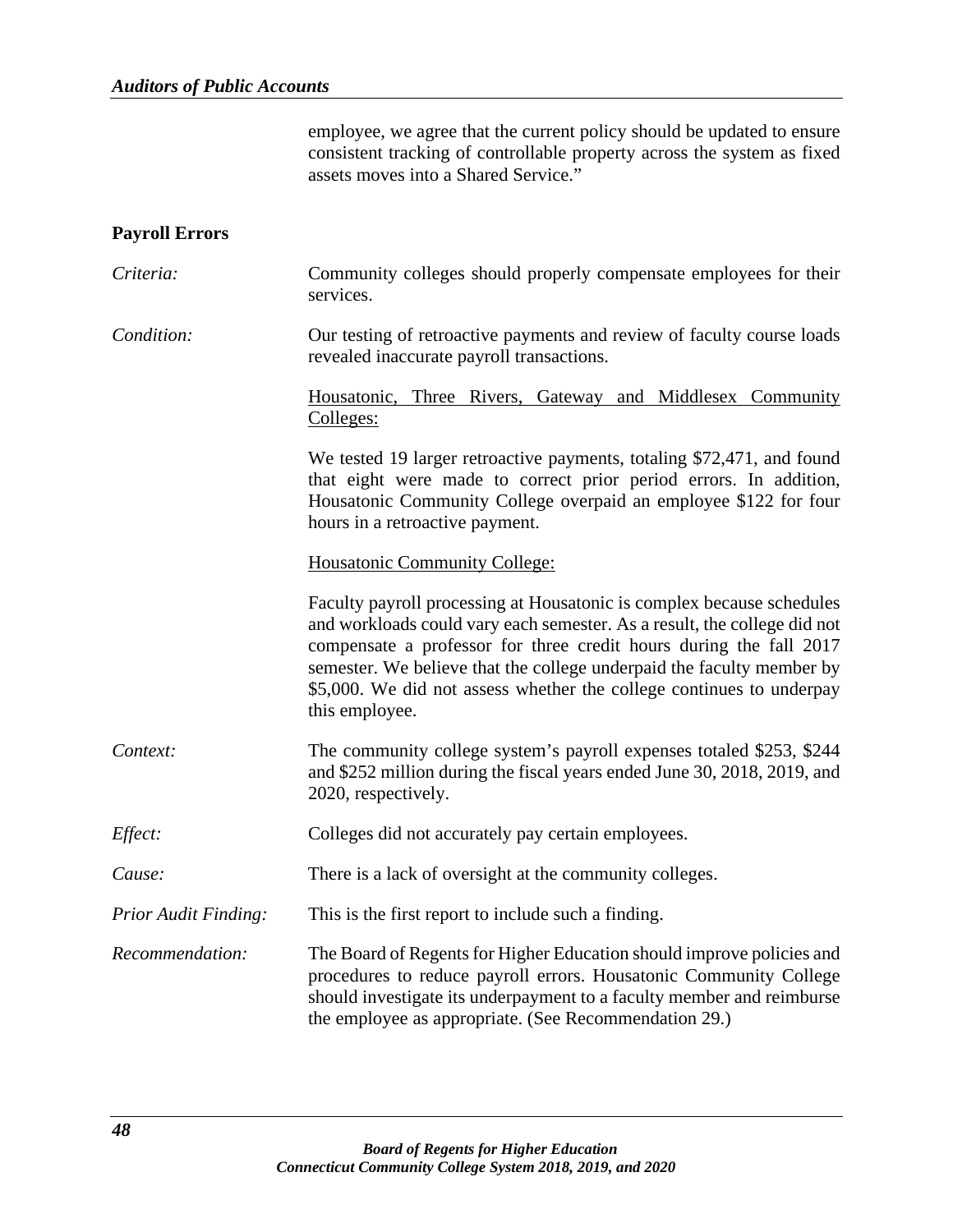*Agency Response:* "Starting in 2020, CSCU established shared services in the area of Payroll. This new model will help to improve our procedures and compliance in the area of Payroll."

## **Internal Control Questionnaire**

| Criteria:                   | The Office of the State Comptroller requires all executive branch<br>agencies to complete an annual internal control questionnaire by June<br>30th and to keep that assessment on file. The question aire contains six<br>sections that are applicable to all state agencies. |
|-----------------------------|-------------------------------------------------------------------------------------------------------------------------------------------------------------------------------------------------------------------------------------------------------------------------------|
| Condition:                  | Three Rivers Community College did not respond to our request for the<br>State Comptroller's internal control questionnaire for the fiscal years<br>ended June 30, 2019 and 2020.                                                                                             |
| Effect:                     | The college may not have completely evaluated its internal controls.                                                                                                                                                                                                          |
| Cause:                      | The college's controls over completion of the questionnaire were<br>insufficient.                                                                                                                                                                                             |
| <b>Prior Audit Finding:</b> | Our prior report included a similar finding.                                                                                                                                                                                                                                  |
| Recommendation:             | Three Rivers Community College should formally evaluate and<br>document its internal controls every year as required by the Office of<br>the State Comptroller. (See Recommendation 30.)                                                                                      |
| <b>Agency Response:</b>     | "Three Rivers: TRCC will formally evaluate and document internal<br>controls annually."                                                                                                                                                                                       |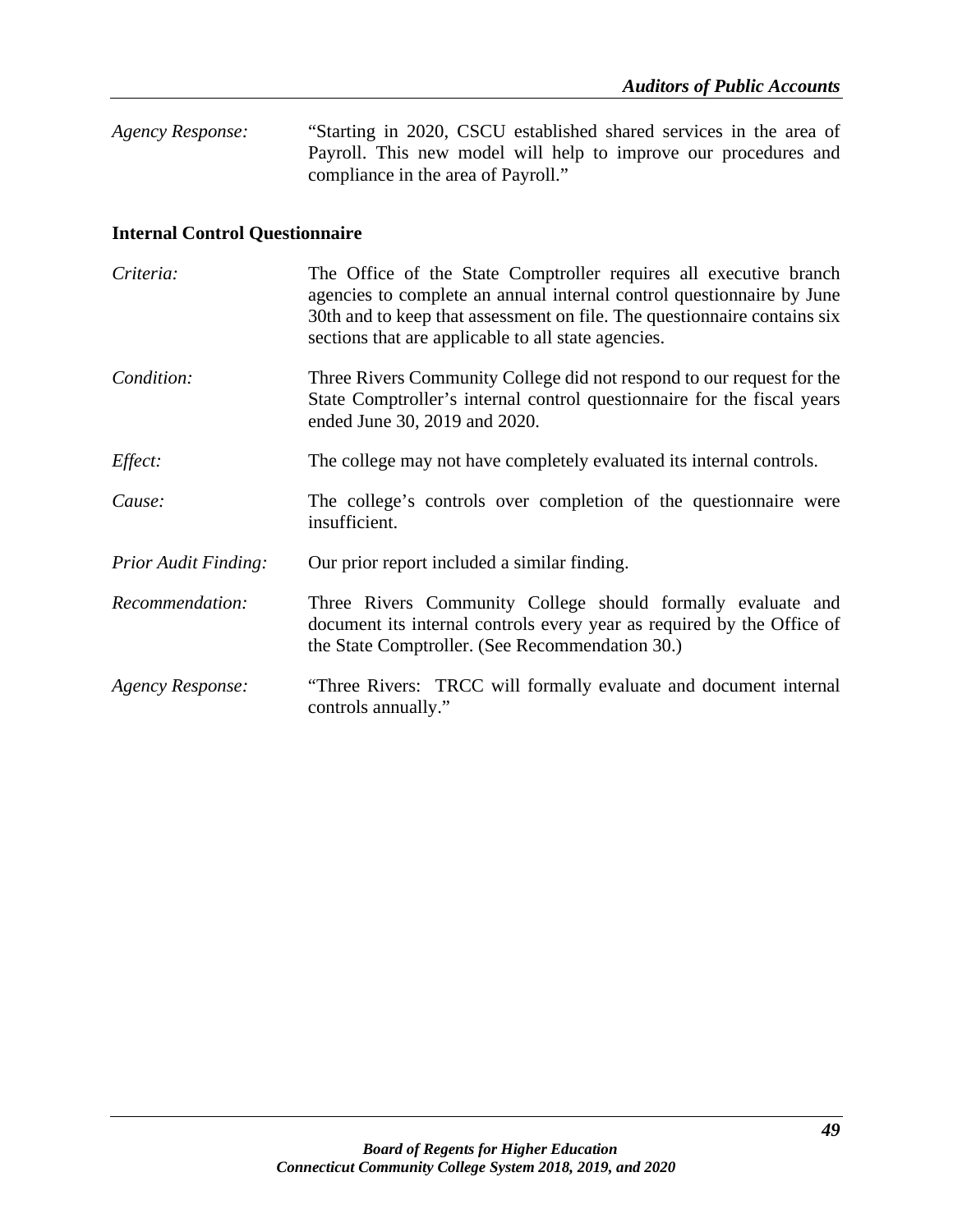## **RECOMMENDATIONS**

#### **Status of Prior Audit Recommendations:**

As noted previously, our audit approach for the Connecticut Community College System involves treating the system as a single entity and performing audit site visits at a sample of colleges within the system. We disclose the results of our audit in one report covering the entire system. The following summarizes the recommendations presented in our most recent audit reports covering the sampled community colleges and the status of those recommendations. Our prior audit report on the Connecticut Community College System contained 32 recommendations. Fifteen have been implemented or otherwise resolved and 17 have been repeated or restated with modifications during the current audit.

- The Board of Regents for Higher Education should develop a clear organizational structure at its system office and colleges to ensure the most efficient use of resources. The board of regents should identify and monitor college employees released from their assigned duties to perform other functions. The system's colleges should maintain current human resources records and organizational charts to properly manage their operations. The Board of Regents for Higher Education should manage the College of Technology to ensure it is efficiently achieving its goals. **The board of regents and community colleges provided updated organization charts. We will not repeat this finding.**
- The Board of Regents for Higher Education should fulfill its statutory purpose and mission to nurture student learning and achievement by minimizing obstacles to student success. The system office should expedite the curriculum standardization process across the community colleges to allow students to simultaneously attend multiple colleges. **The board of regents continued to make progress toward standardizing community college curriculums during the audited period and approved a new policy to align general education core standards. We will not repeat this recommendation.**
- The Board of Regents for Higher Education should ensure that community colleges implement security assessment recommendations. In addition, the board of regents should monitor each college's campus security to ensure student and faculty safety. **The board of regents has taken measures that address this recommendation. We will not repeat this recommendation.**
- Norwalk Community College and the Board of Regents for Higher Education should sufficiently address workplace violence risks. Norwalk Community College should follow the Department of Administrative Services Violence in the Workplace Policy and Procedures Manual and convene its threat assessment team when appropriate. **We will not repeat this recommendation for Norwalk Community College. However, a finding relating to board of regents' policies and Capital Community College's response to a risk of workplace violence will be addressed. (See Recommendation 7.)**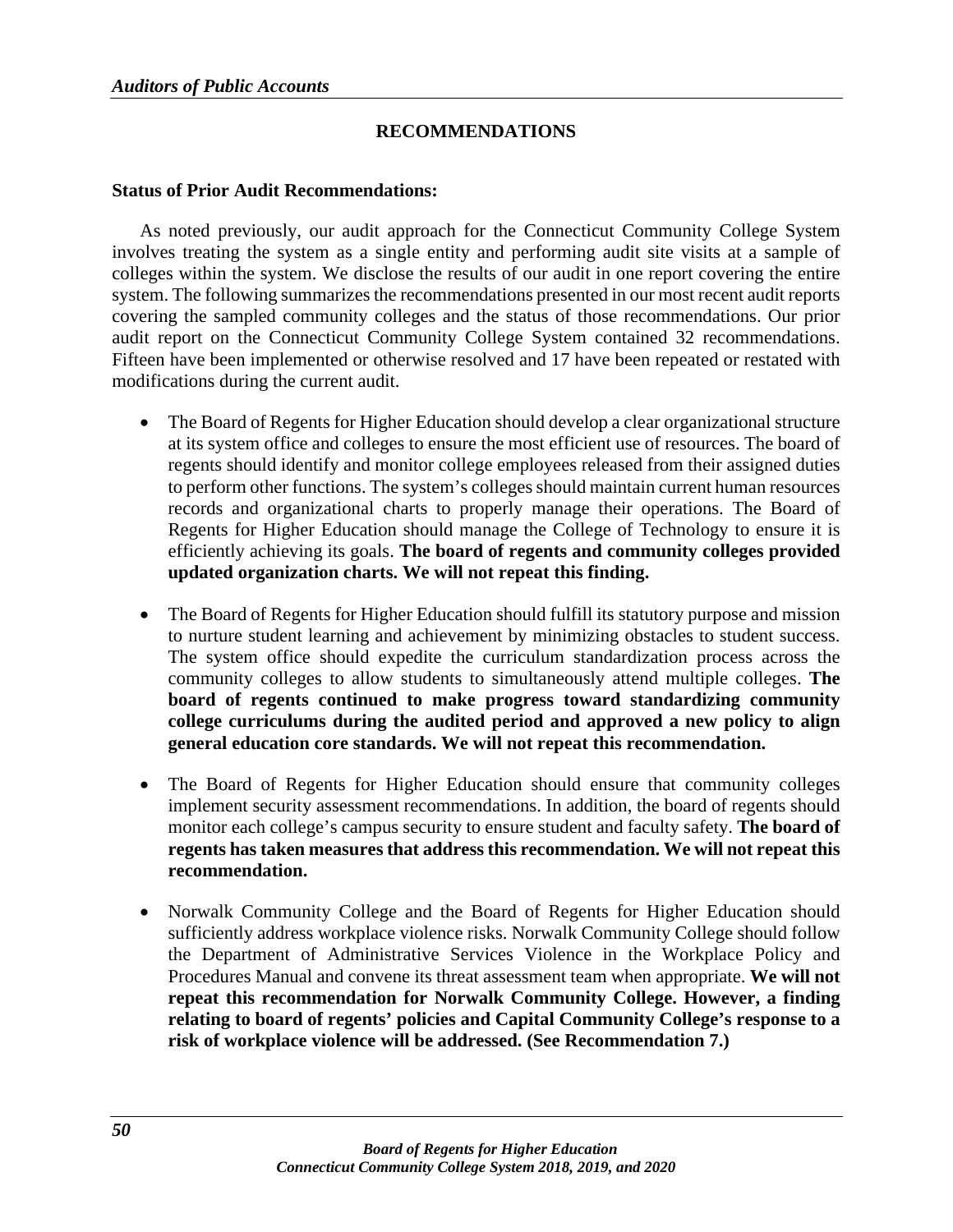- The Board of Regents for Higher Education system office should reduce the complexity of its set aside allocation process specified in each bargaining unit contract. **The board of regents was unable to address this recommendation during the audited period, as the classified bargaining unit contracts are not up for renegotiation until 2021. We will not repeat this recommendation at this time.**
- The Board of Regents for Higher Education should not provide employees with unwarranted payments and benefits. The board of regents bargaining unit agreements should comply with SEBAC agreements. **We did not identify similar payments during the current audited period and will not repeat the finding.**
- Tunxis Community College should comply with the Board of Regents for Higher Education's employee travel policies and procedures to ensure that all employee travel is necessary and cost-effective. **We will repeat this finding along with similar findings at various additional colleges. (See Recommendation 16.)**
- Tunxis Community College should comply with state, Board of Regents for Higher Education, and federal conflicts of interest requirements. The college should promptly identify conflicts of interest and manage those conflicts to reduce the risks for misuse, abuse, and fraud. **We did not identify any similar conflicts of interest. This finding will not be repeated.**
- Tunxis Community College should reevaluate the College of Technology's executive director position to ensure compliance with collective bargaining agreements and state and federal laws and regulations. **We will repeat this finding along with other payroll findings. (See Recommendation 15.)**
- The Board of Regents for Higher Education and Tunxis, Asnuntuck, and Norwalk Community Colleges should comply with the records retention requirements of the Connecticut State Library's Public Records Administrator. The board of regents should develop a system-wide documentation policy related to workplace violence incidents. **We continued to identify concerns regarding records retention. (See Recommendation 21.)**
- The Board of Regents for Higher Education should require community colleges to maintain disciplinary records for students on active dean's discretion holds. The Board of Regents for Higher Education should establish policies and procedures to inform community colleges and state universities of students with violations of the student code of conduct at other colleges or state universities. This notification is critical when the misconduct involved campus safety. **The board of regents plans to implement a tracking system during fiscal year 2021 in response to this recommendation. We will not repeat this recommendation at this time and will verify implementation during our next review.**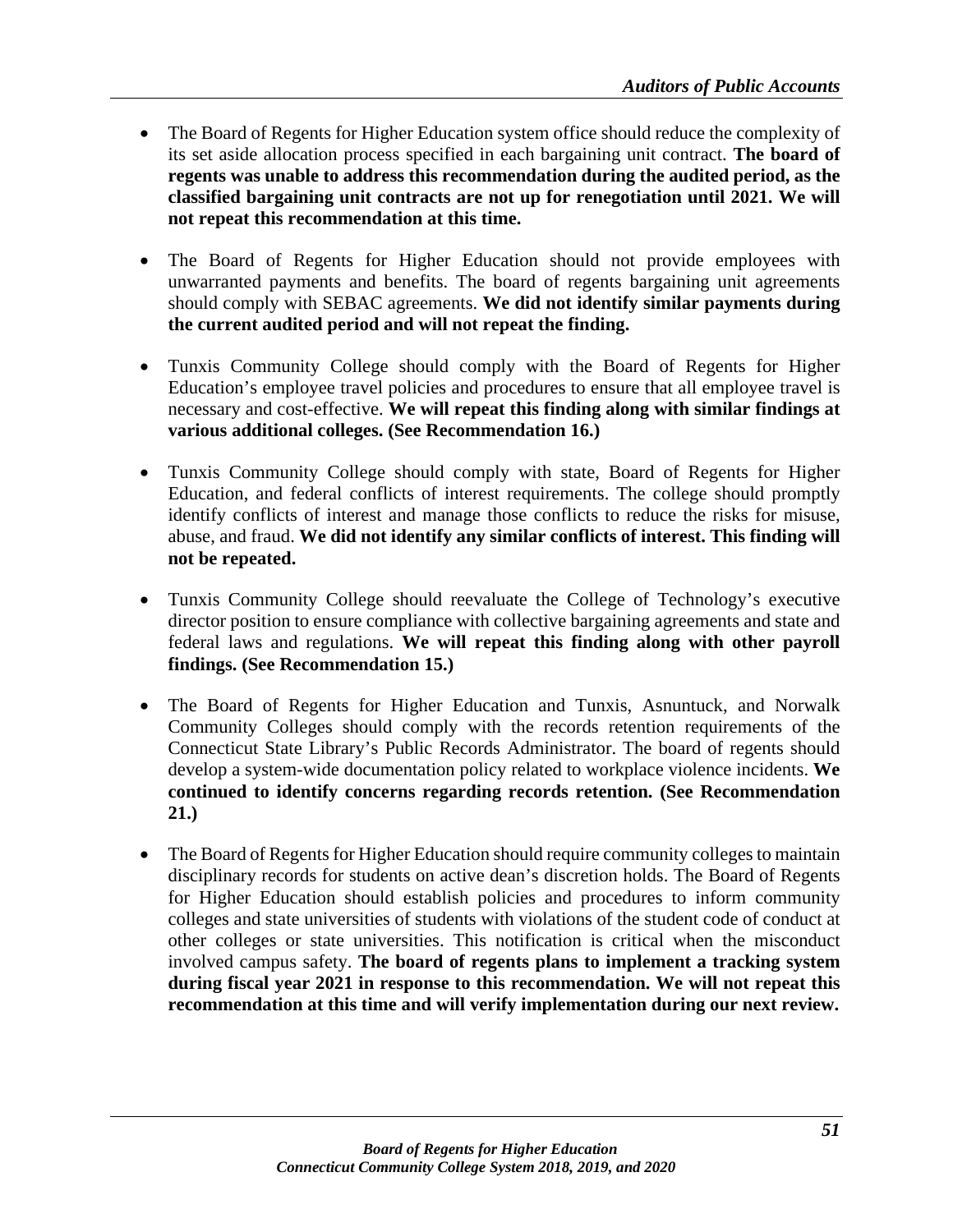- The Board of Regents for Higher Education's system office should assess overrides of student accounts receivable and develop better policies and procedures to ensure consistency in the override process. Community colleges should only override student accounts receivable holds in accordance with the Connecticut Community College System's Accounts Receivable Manual. **Board of regents changes, both implemented and planned, have mitigated our concerns in this area. We will not repeat this recommendation.**
- The Board of Regents for Higher Education's system office should consider requiring Follett to obtain Service Organization Controls reports prepared in accordance with Statement on Standards for Attestation Engagements No. 18. The Board of Regents for Higher Education's system office or the community colleges should verify that Follett provided the correct amount of commissions and textbook scholarships. **The board of regents obtained the necessary reports and certified scholarship calculations. This recommendation has been resolved.**
- The Board of Regents for Higher Education's system office should provide guidance to the community colleges on the proper use of Follett textbook scholarship funds. **We are repeating this finding in modified form. (See Recommendation 26.)**
- Housatonic Community College should improve policies and procedures related to course enrollment changes to minimize negative student impact. **We did not identify any concerns regarding the college's enrollment policies and procedures during the audited period. This finding will not be repeated.**
- The Board of Regents for Higher Education's system office should limit the duration of employee paid administrative leave. The board of regents should promptly investigate personnel matters to avoid excess paid administrative leave costs. **We are repeating this finding. (See Recommendation 5.)**
- The Board of Regents for Higher Education's system office and community colleges should improve compliance with dual employment requirements, and policies and procedures. The colleges should properly approve dual employment agreements before the start of the dual employment arrangement. **We are repeating this finding. (See Recommendation 13.)**
- Capital, Housatonic, and Naugatuck Valley Community Colleges should strengthen their payroll and human resources internal controls to ensure all parties sign employment contracts prior to the start of the contract period. **We will repeat this finding for Housatonic and Naugatuck Valley Community Colleges. (See Recommendation 9.)**
- The board of regents and community colleges should implement policies and procedures to ensure they compensate adjunct faculty only after they fulfill their contractual obligations. **We will repeat this finding in a modified form. (See Recommendation 8.)**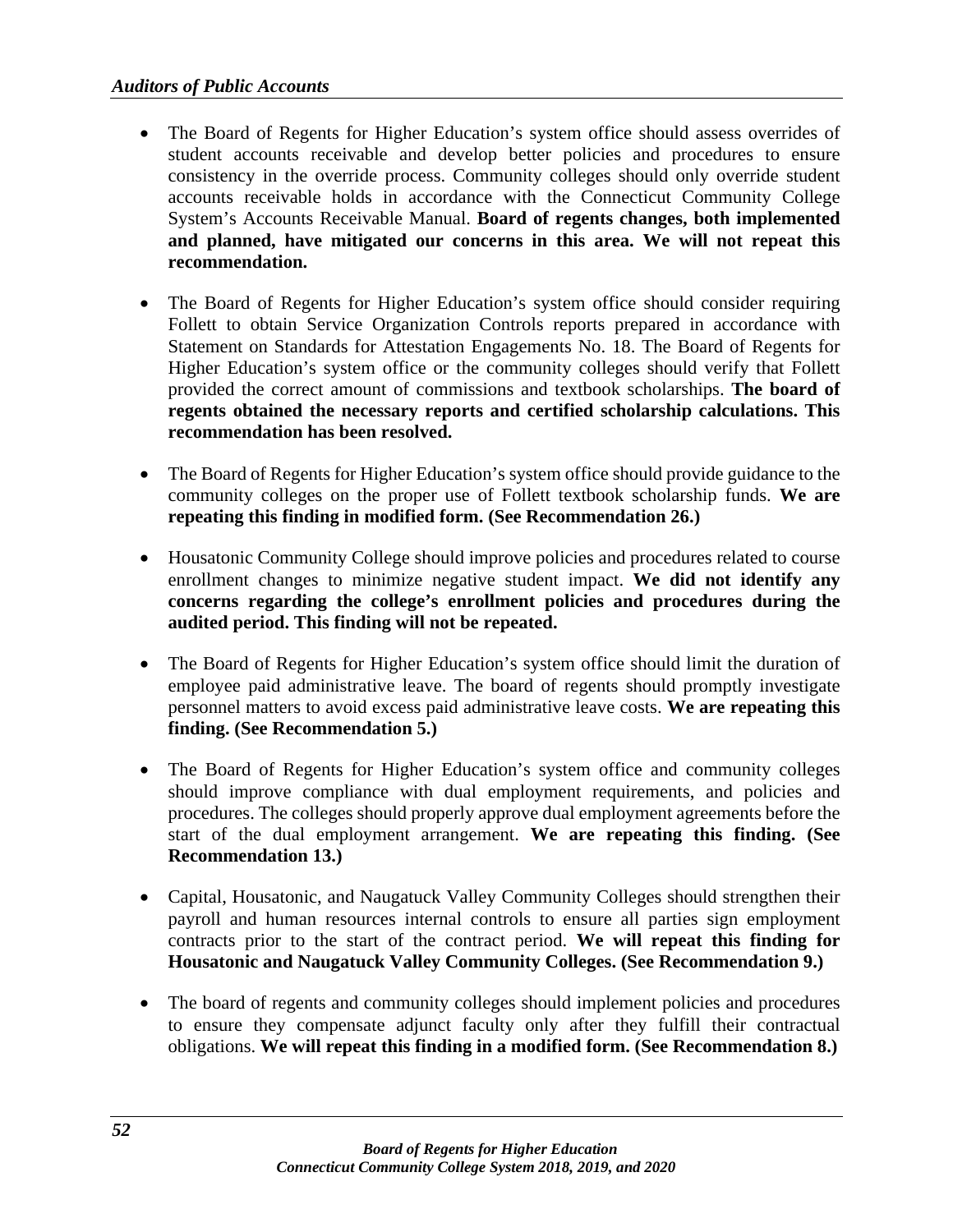- Norwalk Community College and the Board of Regents for Higher Education should expand their criteria for evaluating part-time lecturers. **We will repeat this finding in modified a form. (See Recommendation 2.)**
- The Board of Regents for Higher Education should develop policies regarding the granting of compensatory time for employees splitting their time between community colleges. The board of regents should train employees on the proper use of Core-CT so the colleges accurately record employee information and payroll transactions. The board of regents also should establish employee sharing policies. **We will repeat this finding. (See Recommendation 14.)**
- The Board of Regents for Higher Education should align its rehiring retiree policy with executive orders and Office of Policy and Management policy. In addition, the board of regents should train employees on the proper use of Core-CT so colleges accurately record payroll and employment information. **We will repeat this finding. (See Recommendation 18.)**
- The Board of Regents for Higher Education should train employees to properly use Core-CT so the colleges accurately record employee information and payroll transactions. **We will repeat this finding. (See Recommendation 15.)**
- The Board of Regents for Higher Education should ensure the community colleges comply with the federal Family Educational Rights and Privacy Act by establishing specific policies, procedures, and standardized forms. **The board of regents is taking reasonable measures to address this recommendation since the prior audited period. We will not repeat this recommendation at this time and will verify implementation during our next review.**
- The Board of Regents for Higher Education and community colleges should ensure they complete the steps required to terminate employee leave balances in Core-CT and pay the correct amount to terminating employees. **Our current audit identified additional conditions. We will repeat this finding. (See Recommendation 19.)**
- Housatonic and Three Rivers Community Colleges should promptly draw down grant funds to avoid unreimbursed grant expenses. **We will repeat this finding for the board of regents, and Housatonic and Capital Community Colleges. (See Recommendation 27.)**
- Housatonic Community College should follow all purchasing rules and obtain competitive quotations and bids. **We will not be repeating this recommendation for Housatonic Community College. However, a finding regarding bidding will be presented for two other colleges. (See Recommendation 24.)**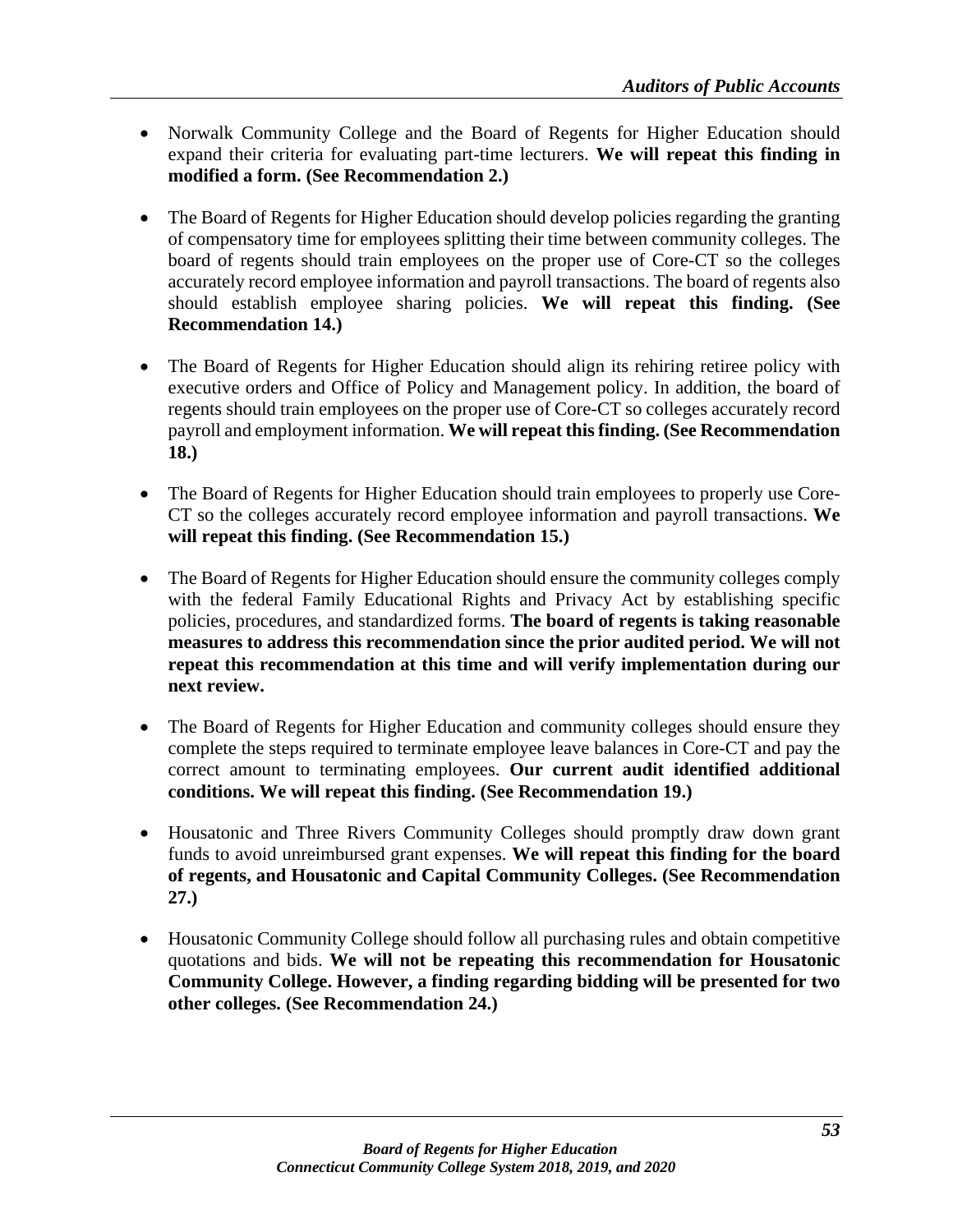- Middlesex Community College should improve internal controls over personal services agreements. The college should ensure that all personal services agreements are fully executed prior to the commencement of services. **This recommendation will not be repeated.**
- Norwalk Community College should improve internal controls over the commitment of funds. The college should promptly approve purchase orders to encumber funds to ensure they are available. **This recommendation will not be repeated.**
- Housatonic and Three Rivers Community Colleges should formally evaluate and document their internal controls every year. **This recommendation will be repeated for Three Rivers Community College. (See Recommendation 30.)**
- Housatonic Community College should comply with the requirements of Section  $4-37g(b)$ of the General Statutes. The college should ensure that its independent auditors opine on its conformance with sections 4-37e to 4-37i. **This recommendation has been resolved.**
- Middlesex Community College should promptly notify the Auditors of Public Accounts and the State Comptroller of lost, stolen, or missing assets. The college should also improve internal controls over fixed assets. **This recommendation has been resolved.**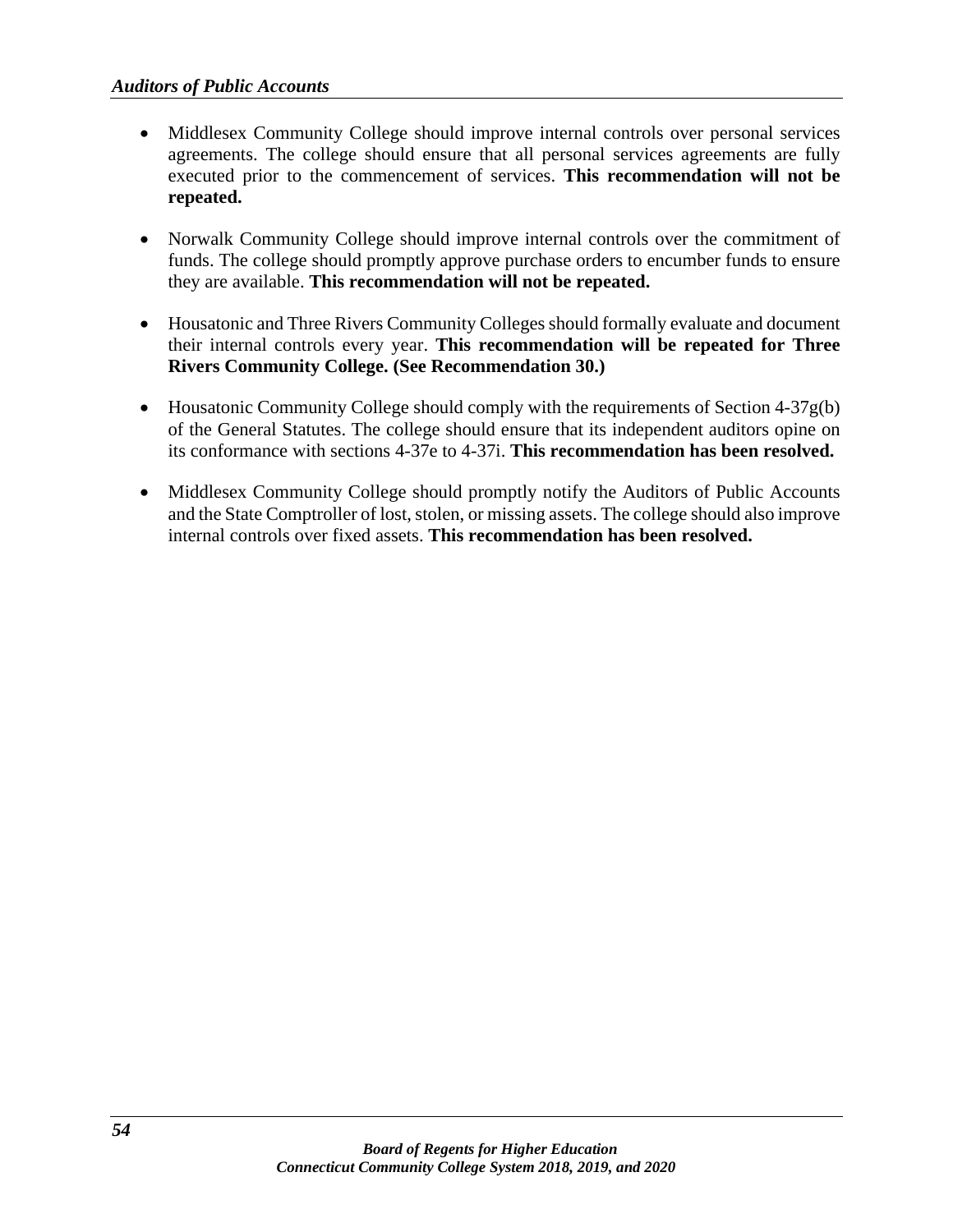**Current Audit Recommendations:**

**1. Asnuntuck Community College should ensure it can trace system activity to a specific individual. Asnuntuck should consider reviewing how employees created the identified generic domain administrative accounts and what systems the employees may have accessed.** 

**The Board of Regents for Higher Education information technology security investigations should review which systems and files employees accessed and determine whether employees compromised confidential or sensitive information.** 

Comment:

On two occasions, Asnuntuck Community College information technology employees abused their domain administrative account access. These employees may have gained anonymous access to the college's information systems, including confidential student information and financial data. The college's and Board of Regents for Higher Education's investigations did not determine whether the employees compromised confidential or sensitive information.

**2. The Board of Regents for Higher Education should ensure that all community colleges are performing evaluations of adjunct faculty that take into consideration all aspects of in-class and out-of-class performance and clarify the terms for these evaluations in the collective bargaining agreement.** 

Comment:

Community colleges limit adjunct faculty evaluations to self-appraisal, instructional observation, and student ratings, but do not include performance outside of class.

**3. Manchester Community College should review its electricity invoices before paying them to ensure its vendor charged for accurate services and billed at the negotiated energy supply rate.** 

Comment:

Manchester Community College did not sufficiently review electricity bills and overpaid them by \$74,943. The college did not notice that the utility company charged more than the negotiated energy supply rate for two of its meters. The college also did not notice the utility billed for two disconnected meters and an erroneous meter. As a result of our inquiries, the utility company refunded the \$74,943.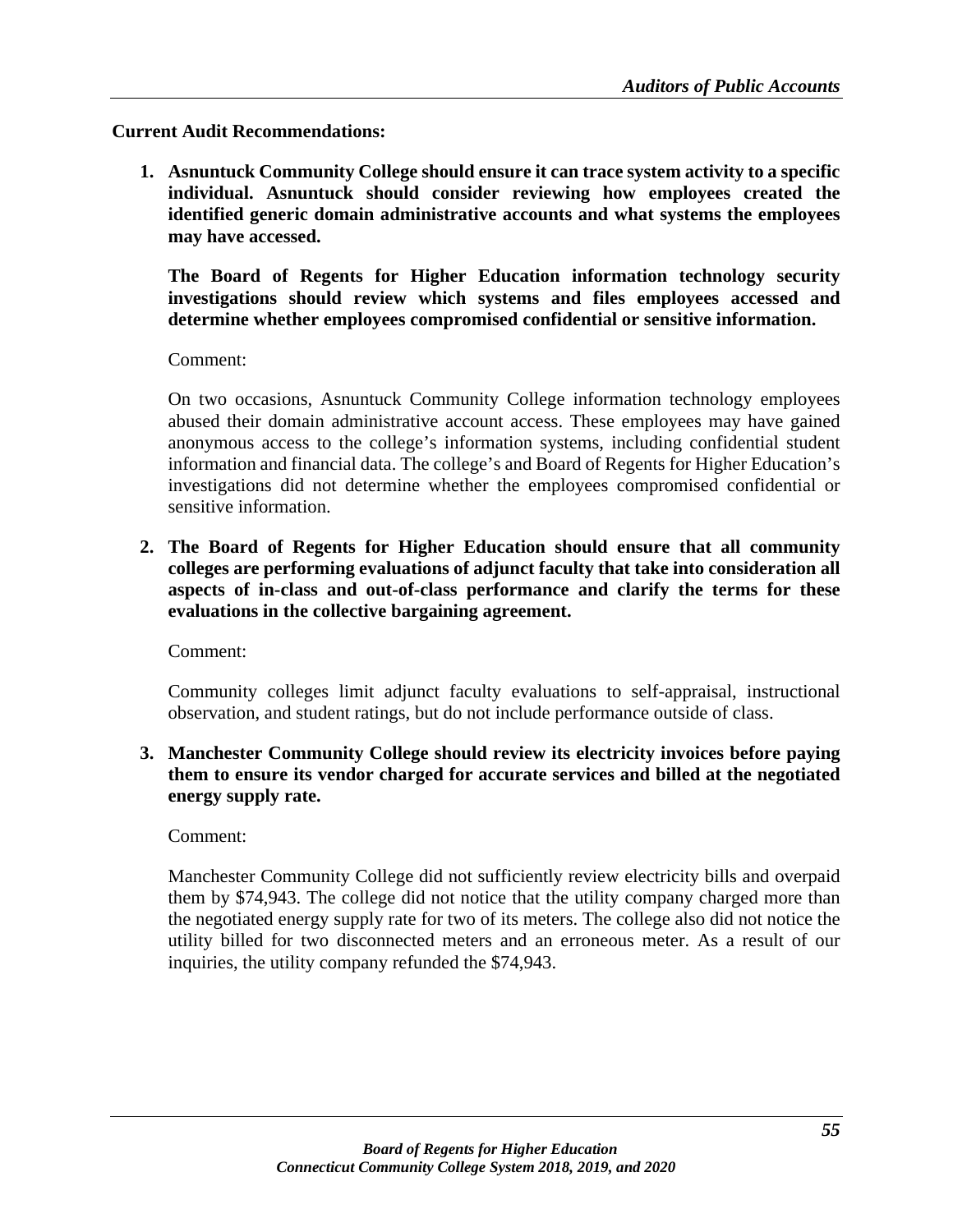**4. The Board of Regents for Higher Education should develop a policy for students working or volunteering at their professors' businesses.** 

**Capital Community College should address the conflict of interest that exists from students working or volunteering at a professor's business.** 

Comment:

We identified an unaddressed conflict of interest in which a Capital Community College student took the child development associate coordinator's course while working at the coordinator's private daycare provider business. Additionally, other students completed their mandatory volunteer hours at the same daycare provider.

**5. The Board of Regents for Higher Education's system office should limit the duration paid administrative leaves and promptly investigate personnel matters to avoid excessive paid administrative leave costs. The board of regents should obtain Attorney General approval of employee settlement agreements of \$50,000 or more as required by Section 4-40b of the General Statutes.**

Comment:

The Board of Regents for Higher Education bargaining unit agreements do not limit the time an employee can be placed on paid administrative leave. The board of regents paid the 17 employees in our sample \$538,133 during their leaves, which ranged from 79 to 311 days, and subsequently terminated nine of them. Two of the terminated employees we reviewed entered stipulated agreements that kept them on active payroll for six and seven months. During that time, the employees received an additional \$64,000 and \$57,500, plus benefits, respectively.

**6. The Board of Regents for Higher Education should only advance the leave in lieu of accrual time for appropriate purposes and adjust leave balances in accordance with Core-CT procedures. The board of regents should recover unearned leave time when appropriate.**

Comment:

The system office used the leave in lieu of accrual code to advance paid vacation leave to three newly hired employees. In these instances, the system office advanced leave time that the employees had not yet earned and did not promptly recover the advances.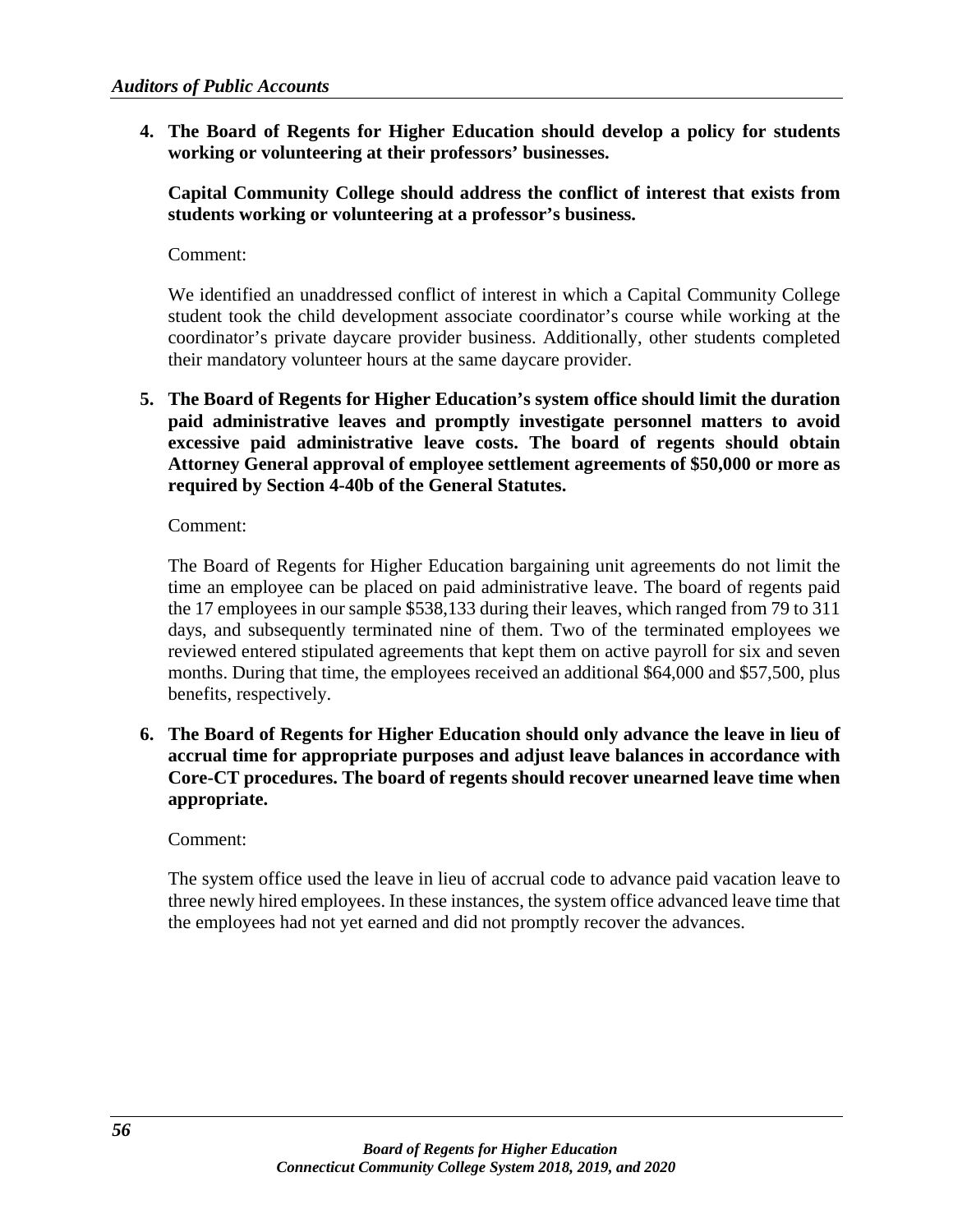**7. Capital Community College should comply with the Department of Administrative Services Violence in the Workplace Policy and Procedures Manual. The college should convene its threat assessment team when required.**

Comment:

Capital Community College did not sufficiently address a potential security risk by assembling its threat assessment team after an employee expressed concerns. Instead, they instructed security officers to take positive action to protect both parties. The college convened the team six months after the initial complaint after the complainant's spouse sent college-wide emails the college considered inappropriate.

**8. The Board of Regents for Higher Education and community colleges should implement policies and procedures to ensure they compensate adjunct faculty only after they fulfill their contractual obligations.** 

Comment:

The board of regents did not take reasonable steps to ensure that the colleges only compensate part-time lecturers who completed their contractual obligations throughout the semester. During the audited period, the community colleges paid \$159 million to 5,238 part-time lecturers. We tested the certifications for the spring 2020 semester payments to 3,150 part-time lecturers, totaling \$25 million. We found that colleges paid adjunct faculty without first verifying they received the services. As a result, they overpaid three employees.

**9. Three Rivers, Gateway, Housatonic, Middlesex, Naugatuck Valley, and Tunxis Community Colleges should strengthen their payroll and human resources internal controls to ensure all parties sign employment agreements prior to the contractual period.** 

Comment:

During the audited period, the community colleges paid \$159 million to 5,238 part-time lecturers. Three Rivers Community College allowed two part-time lecturers to teach courses during the spring 2020 semester without a signed agreement. The college did not pay them until they signed the agreements after the semester. Gateway Community College allowed three part-time lecturers to teach and paid them without a signed agreement. Housatonic Community college could not provide a copy of the contract for one lecturer. Middlesex, Naugatuck Valley, and Tunxis Community Colleges allowed five instructors to teach before signing their contracts one to three weeks late.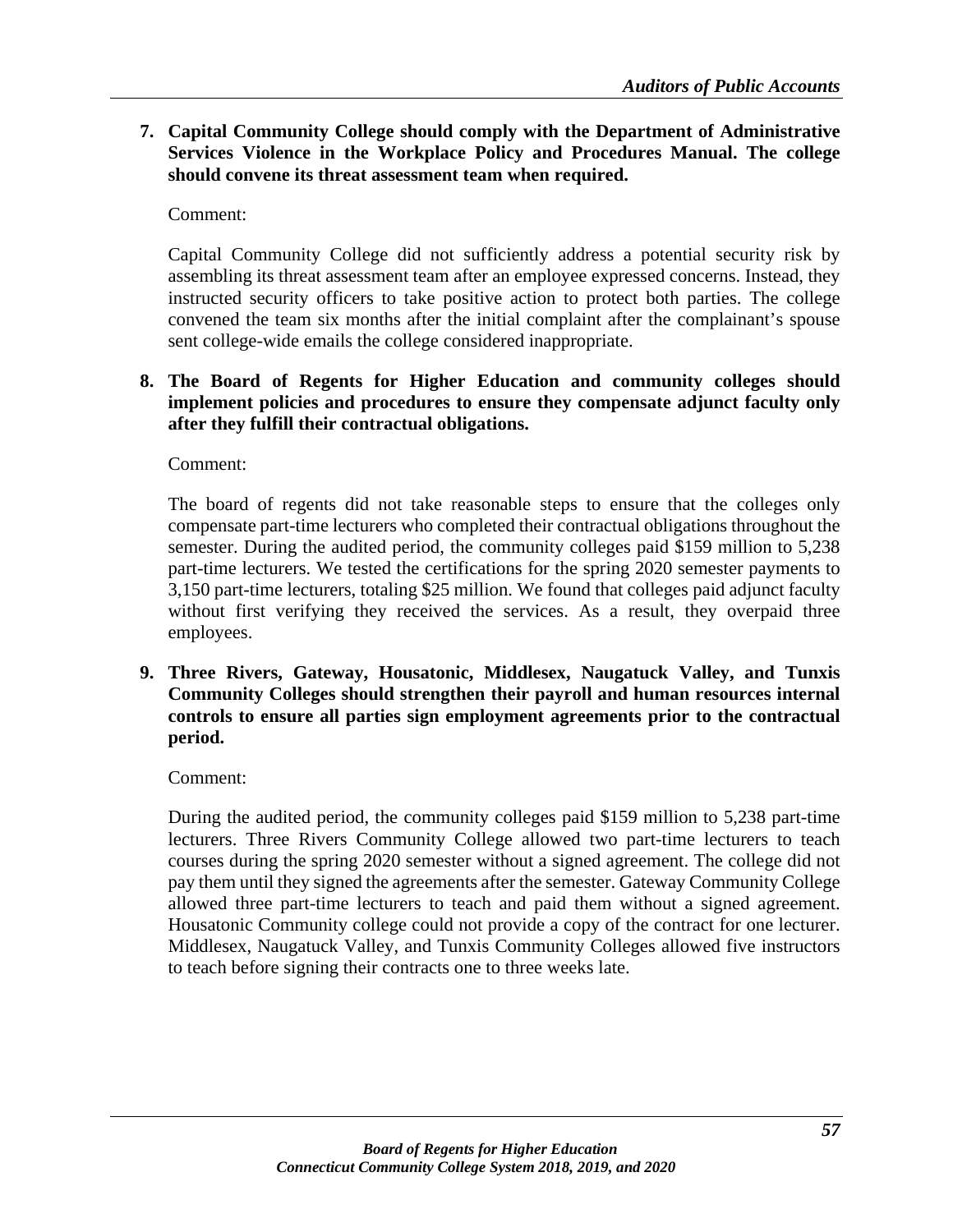## **10. The Board of Regents for Higher Education should ensure that community colleges schedule faculty course loads in compliance with the agreement between the board of regents and the Congress of Connecticut Community Colleges.**

Comment:

The 4C bargaining unit agreement limits faculty workloads to 18 credit hours per semester. During the audited period, community colleges scheduled faculty for more than 18 credit hours in a semester on 1,069 occasions. This included 17 instances in which a faculty member taught at least 28 credit hours in a semester.

## **11. The Board of Regents for Higher Education should require community colleges to properly evaluate dual employment arrangements and document that evaluation using approved dual employment forms. Colleges should only pay employees for additional duties based on approved documentation of their hours.**

Comment:

The board of regents does not require managers to prepare timesheets for the increased pay associated with formally assigned additional duties. It also does not record the additional duties in the human resources management system or require dual employment forms to consider potential conflicts and prevent duplicate payments.

Asnuntuck Community College executed four consecutive contracts with a manager who worked 80 hours biweekly to perform additional duties at another college. The college paid the employee over \$66,000 for the additional duties during the audited period but did not require the employee to submit timesheets or dual employment forms.

**12. The Board of Regents for Higher Education's system office and community colleges should improve compliance with dual employment requirements, policies, and procedures. The colleges should approve dual employment agreements before the start of dual employment.** 

Comment:

The colleges approved five of 15 dual employment forms we reviewed 18 days to six months after the start date, including one after the contract period ended. Gateway Community College did not require dual employment forms for two Judicial employees and could not locate forms for a full-time employee who simultaneously worked in two part-time positions.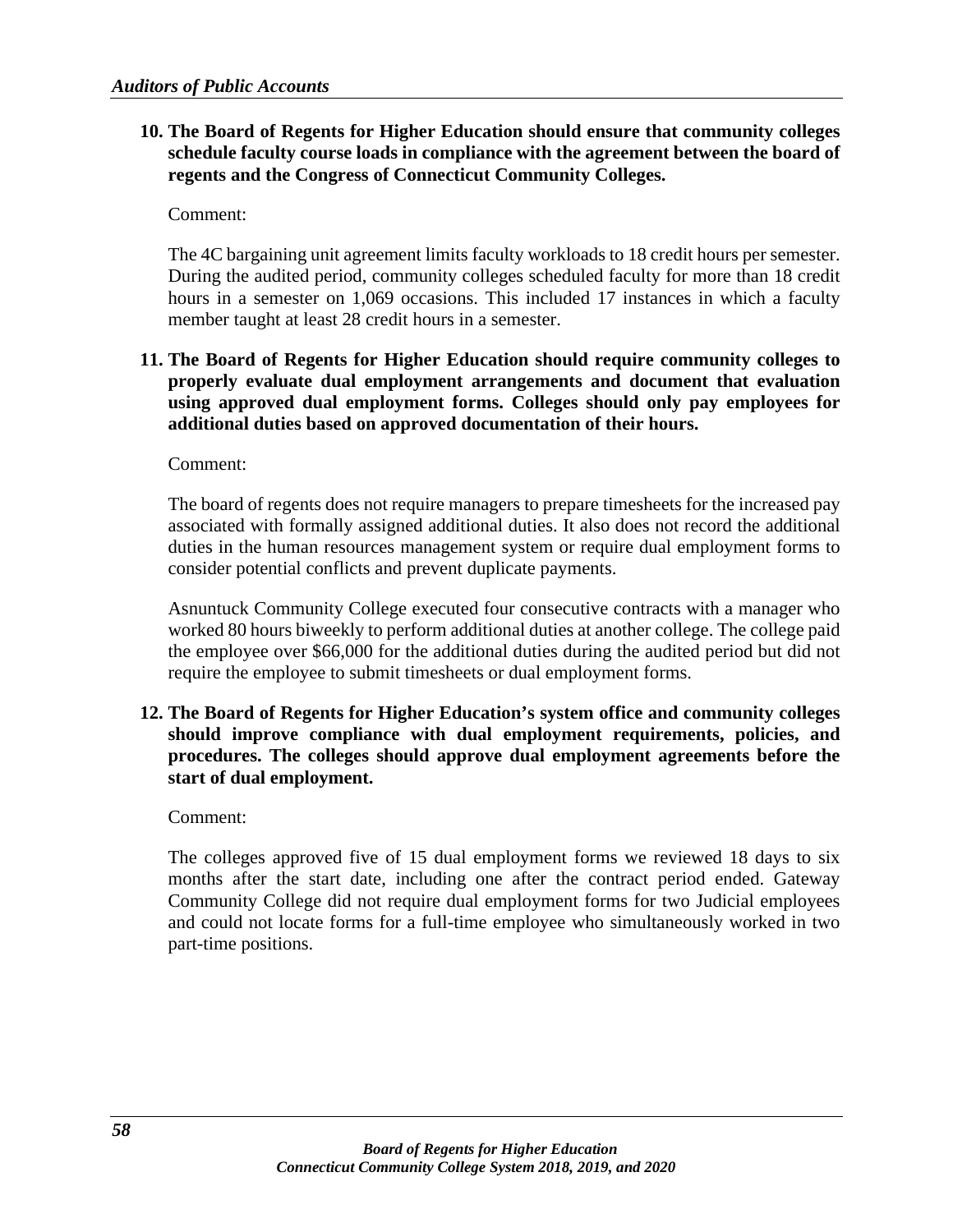**13 Gateway Community College should ensure that dual employment arrangements comply with the terms of the bargaining agreement between the Congress of Connecticut Community Colleges and the Board of Regents for Higher Education.**

Comment:

A Gateway Community College nonteaching professional employee took on two additional part-time positions at the college. As a result of this arrangement, the employee worked between 88 and 91 hours per pay period for most of 2020. The 4Cs agreement does not permit this workload.

**14. The Board of Regents for Higher Education should develop policies regarding the granting of compensatory time for employees splitting their time between community colleges. The board of regents should train employees on the proper use of Core-CT so the colleges accurately record employee information and payroll transactions. The board also should establish employee sharing policies.** 

Comment:

The Board of Regents for Higher Education does not have a compensatory time policy for employees who work for more than one college. Asnuntuck and Tunxis Community Colleges did not properly use Core-CT to track their employees' time when they worked at another college. Instead, the colleges had the employees record compensatory time for any time worked at the second college. We reviewed three of these shared employees and noted that they received 3,777 hours of compensatory time during the audited period.

## **15. The Board of Regents for Higher Education should train employees to properly use Core-CT so the colleges accurately record employee information and payroll transactions.**

Comment:

Capital and Housatonic Community Colleges did not record a two-year temporary transfer of an employee in the Core-CT human resources management system. Northwestern Connecticut and Norwalk Community Colleges did not properly record employees' sabbatical leaves. Naugatuck Valley and Tunxis Community Colleges improperly used educational assistant job codes for three managerial level positions.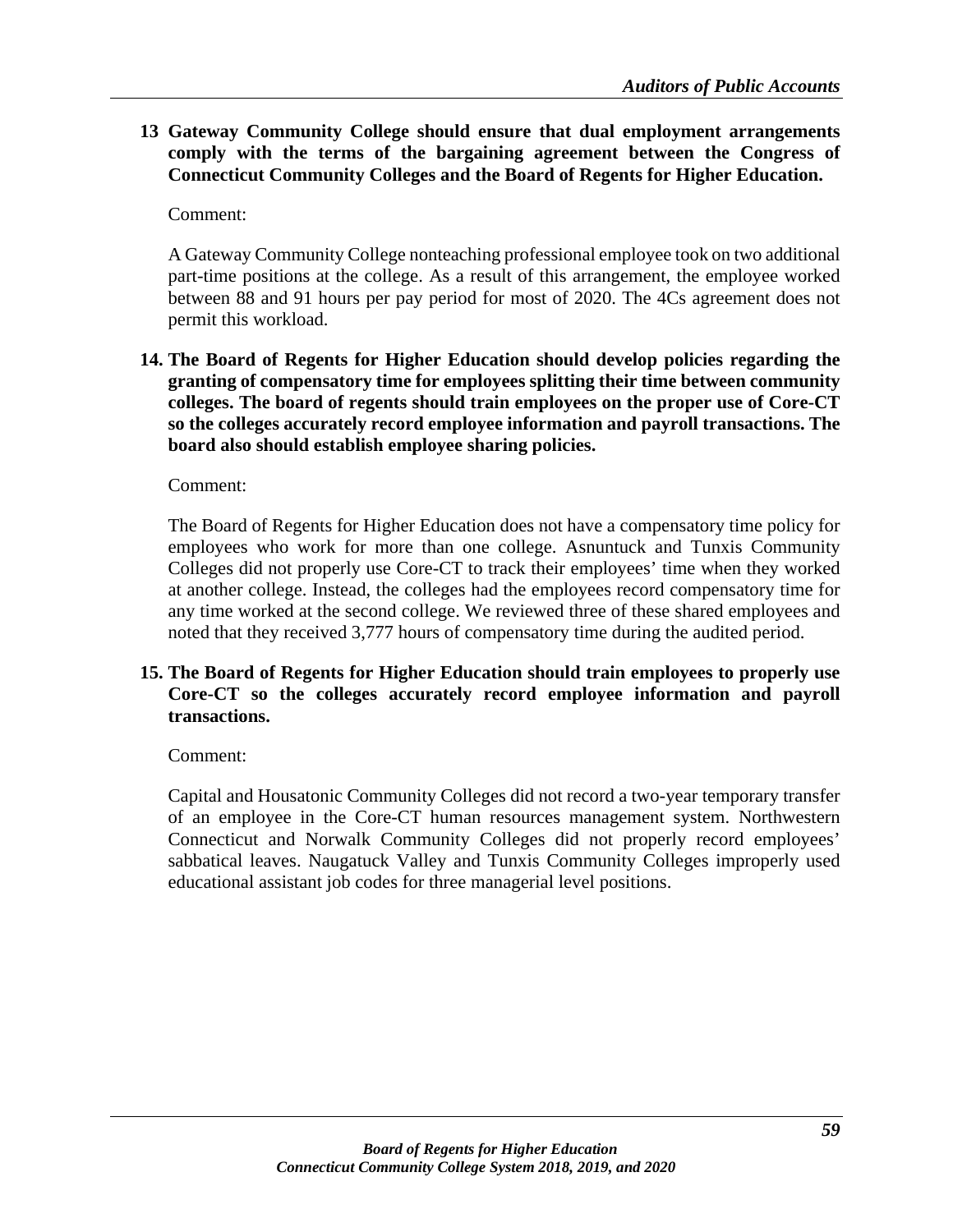**16. The Board of Regents for Higher Education should expand its employee travel policies and procedures to ensure the lowest costs to the state. Community colleges should comply with the board of regents' employee travel policies and procedures to ensure that employee travel is necessary and cost-effective.** 

#### Comment:

Policies and procedures at six of the 12 community colleges and the Board of Regents for Higher Education do not ensure the lowest reasonable cost for employee travel. On seven occasions, a Tunxis Community College employee stayed in hotel rooms that did not appear to have been the lowest rate. Two colleges retroactively approved two employees' travel. We also found that employees did not promptly submit requests for travel reimbursements, with delays ranging from 30 days to ten months.

#### **17. Gateway Community College should implement an open and fair hiring process when filling educational assistant positions.**

Comment:

Gateway Community College hired two part-time educational assistants without publicizing the vacancies. The college hired a current employee and her sister for these positions.

**18. The Board of Regents for Higher Education should align its rehiring retiree policy with executive orders and Office of Policy and Management policy. The board should comply with Section 5-164a(c) by requiring certain employees who work longer than 120 days to reimburse the state pension fund for amounts earned above the limit. In addition, the board of regents should train employees on the proper use of Core-CT so colleges accurately record payroll and employment information.** 

#### Comment:

The board of regents' rehired retiree policy for educational assistants does not align with the state's limitations, because it does not restrict their length of service.

The community college system paid five rehired retirees a rate higher than allowed. The system also reemployed two retirees in non-teaching positions for more than two 120-day periods, ranging between two and four years as of February 2020.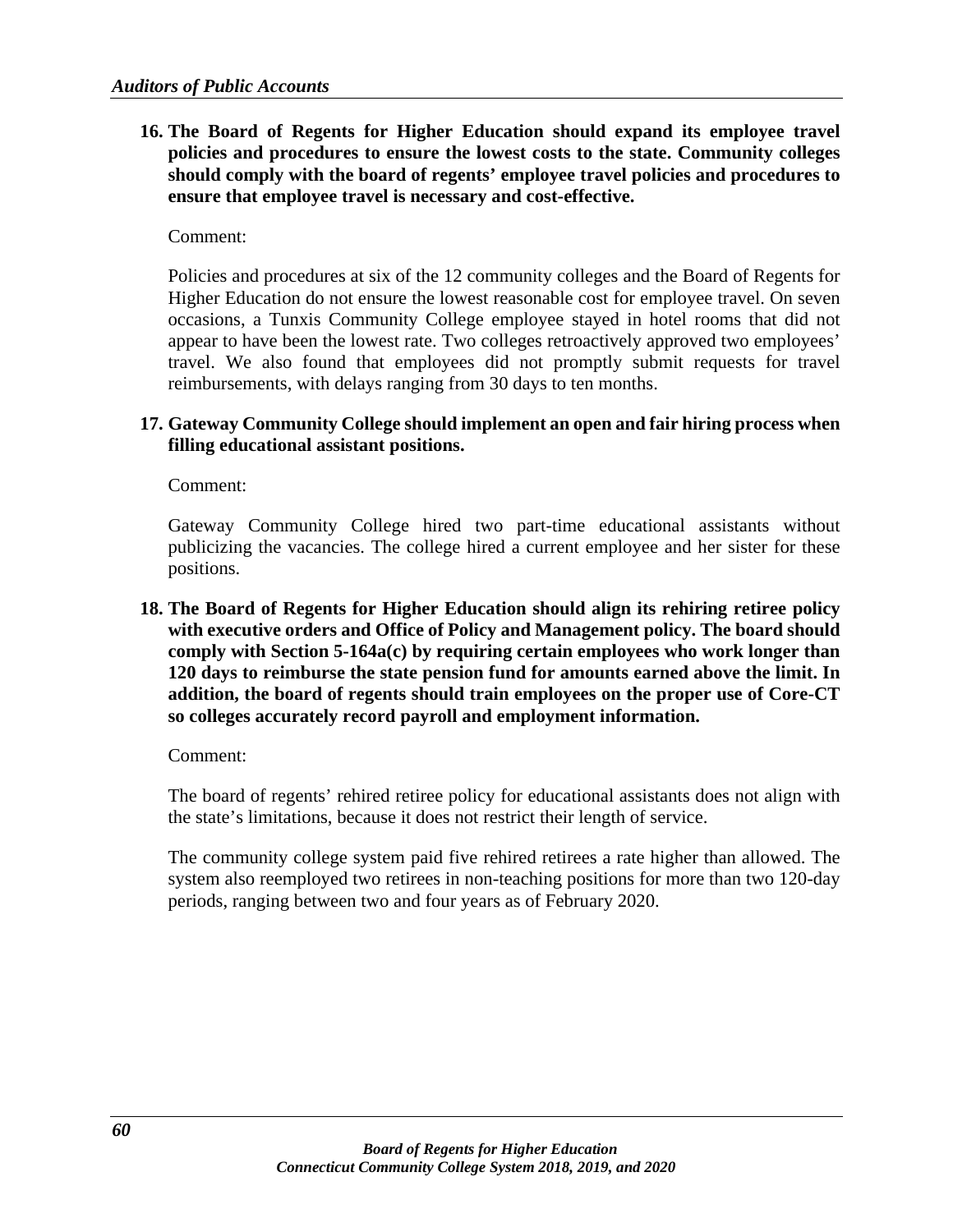## **19. The Board of Regents for Higher Education and community colleges should ensure they complete the steps required to terminate employee leave balances in Core-CT and pay the correct amount to terminating employees.**

Comment:

Sixteen former employees improperly accrued leave time after their termination. The colleges did not eliminate leave balances for 51 out of 59 employees in our sample. Quinebaug Valley Community College overpaid \$7,890 for accrued sick leave greater than 240 days upon an employee's retirement.

## **20. The Board of Regents for Higher Education should properly hire, document, and pay student workers.**

Comment:

The maximum hourly rate for student workers was \$17 during the audited period. Capital Community College paid two student workers \$17 during fiscal year 2018-2019. The board of regents established this rate for the most qualified individuals. The college could not find the student workers' personnel files. Therefore, we could not verify the colleges properly hired the employees or paid them the correct rate based on their qualifications.

Furthermore, Manchester Community College paid a student worker an hourly rate of \$20 in fiscal year 2017-2018.

## **21. The Board of Regents for Higher Education, and Gateway and Norwalk Community Colleges should comply with the records retention requirements of the Connecticut State Library's public records administrator.**

Comment:

For three of the 28 employees in our sample, Gateway and Norwalk Community Colleges could not provide documentation of their calculations and approvals for seven nonrecurring payments, totaling \$17,593, for merit bonuses, a faculty chair, and other miscellaneous expenses.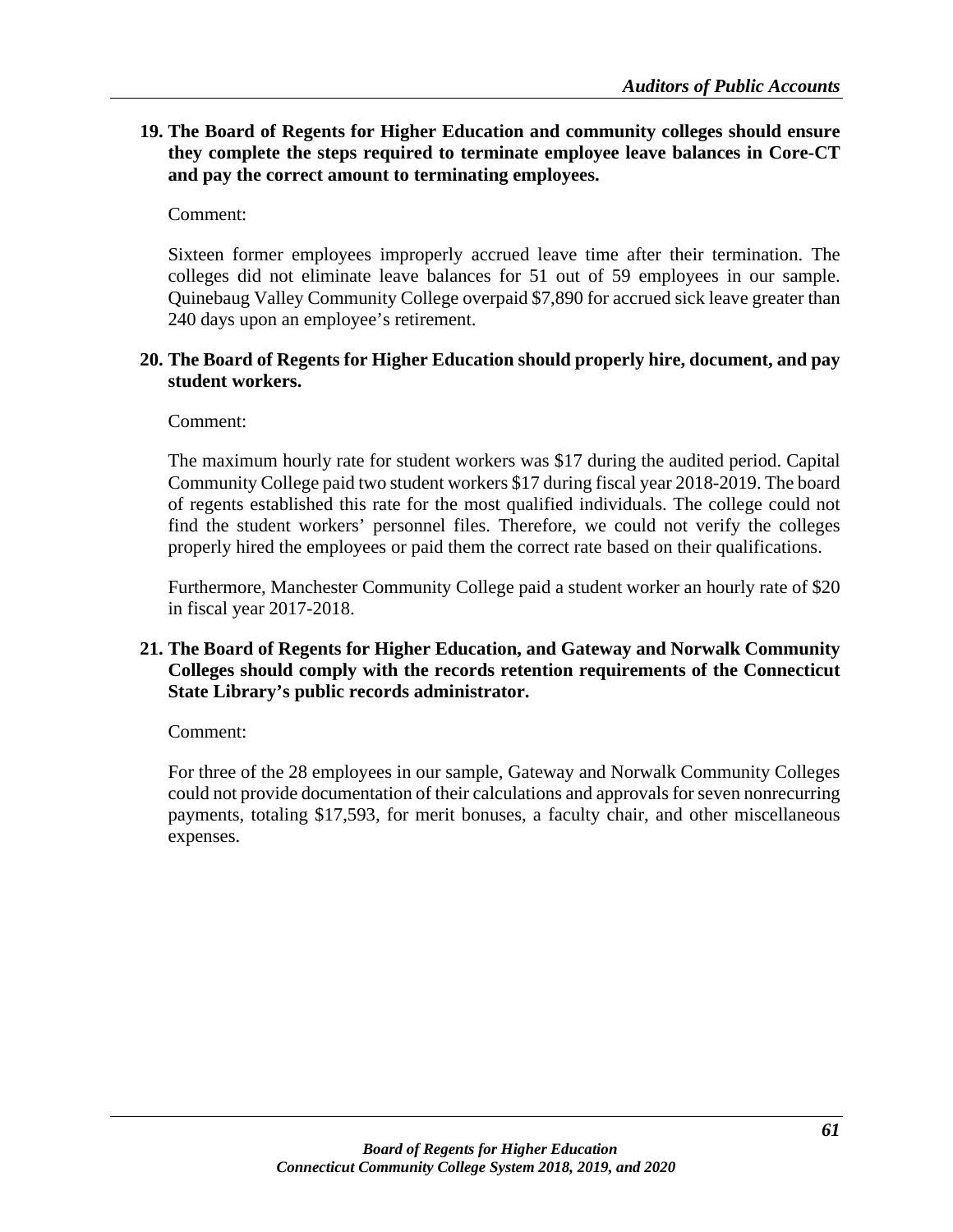## **22. The Board of Regents for Higher Education should establish policies and procedures for colleges to evaluate the work their employees perform for their foundations and provide guidance on when foundations are required to reimburse the colleges.**

#### Comment:

It is likely that community colleges are providing staffing to their foundations that would require reimbursement by the foundation in accordance with state statute. Colleges have not sought reimbursement of these salary and fringe benefit costs. Based on Housatonic Community Colleges evaluations, we were able to determine that unreimbursed costs for Housatonic employees performing foundation work were nearly \$620,000 during the audited period.

## **23. The board of regents should implement a policy for faculty-led student travel to ensure compliance with the Office of State Ethics Code of Ethics for Public Officials.**

Comment:

The board of regents does not have a faculty-led student travel policy that addresses what is permissible under the Code of Ethics.

## **24. The Board of Regents for Higher Education should ensure that colleges comply with the bidding requirements in the Connecticut State Colleges and Universities' Procurement Manual. Quinebaug Valley and Middlesex Community Colleges should solicit bids in accordance with the manual's requirements.**

Comment:

Quinebaug entered into an open-ended contract with a vendor to provide financial aid services. The college only intended to utilize the contractor until it found a permanent replacement for its director of financial aid. Quinebaug spent more than \$50,000 on the contract without putting it out to bid and soliciting sealed bids from multiple contractors.

Middlesex treated an electrical contractor from the Department of Administrative Services contractor list as a sole source vendor.

## **25. Quinebaug Valley Community College should have the Office of the Attorney General review and approve all contracts that could exceed \$25,000.**

Comment:

Quinebaug entered into an agreement with a contractor to serve as its interim director of Financial Aid. The college did not receive the Office of the Attorney General's approval before entering into the agreement. The contract did not have a defined term.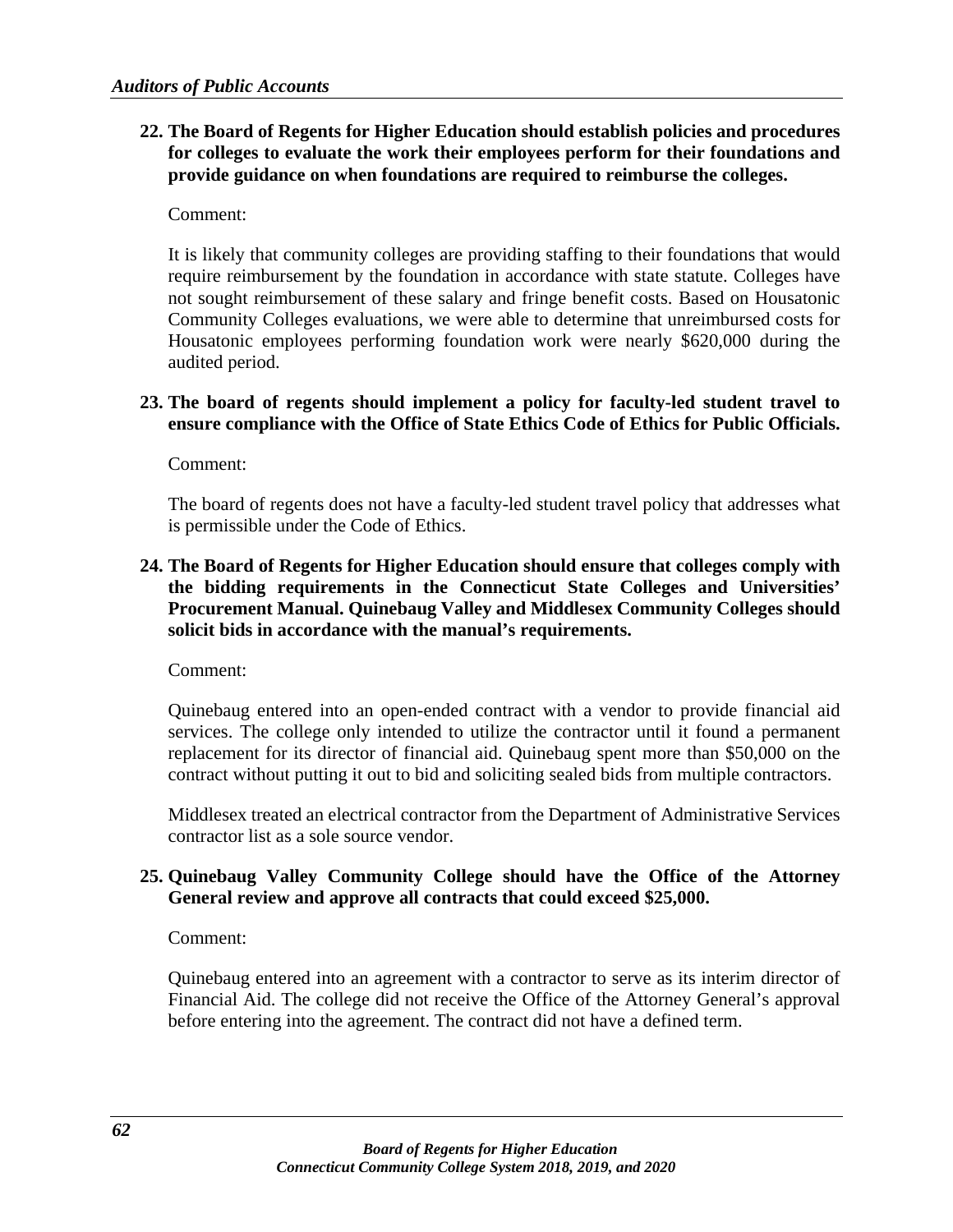**26. The Board of Regents for Higher Education's system office should take additional steps to provide guidance to the colleges on appropriate selection criteria for students receiving textbook scholarship funds. The system office should also provide clear direction on the eligible uses of these scholarship funds.**

## Comment:

The Board of Regents for Higher Education has not provided colleges specific guidance for the use of textbook scholarship funds. Naugatuck Valley created the NVCC Family Book Award Program, which awarded approximately \$1,100 of Follett textbook scholarship funds to three students who were dependents of full-time employees. Gateway Community College spent over \$2,600 on bookstore gift cards and graphing calculators, which it gave to students as door prizes at a new student orientation event.

## **27. The Board of Regents for Higher Education should develop a standard policy for how frequently the community colleges draw down federal funds. Housatonic and Capital Community Colleges should promptly draw down federal funds.**

Comment:

The community colleges spent over \$300 million of federal awards during the audited period. The Board of Regents for Higher Education has not established policies and procedures for how often the community colleges draw down federal funds. Housatonic Community College did not promptly seek reimbursement for three federal awards. This allowed unreimbursed expenses for these awards to accumulate to \$429,690 over three to nine months. Capital Community College did not seek reimbursement for one federal award for over 28 months, during which time reimbursable expenses accumulated to \$64,007.

**28. The Board of Regents for Higher Education should establish policies and procedures to identify controllable assets. Quinebaug Valley Community College should consider assets costing less than \$5,000 as controllable and should conduct regular inventories.**

#### Comment:

The college does not consider any of their assets costing less than \$5,000 as controllable. The college purchased a laptop from an online vendor and had the item shipped directly to an out-of-state contractor. The college did not record the laptop in any of its inventory records.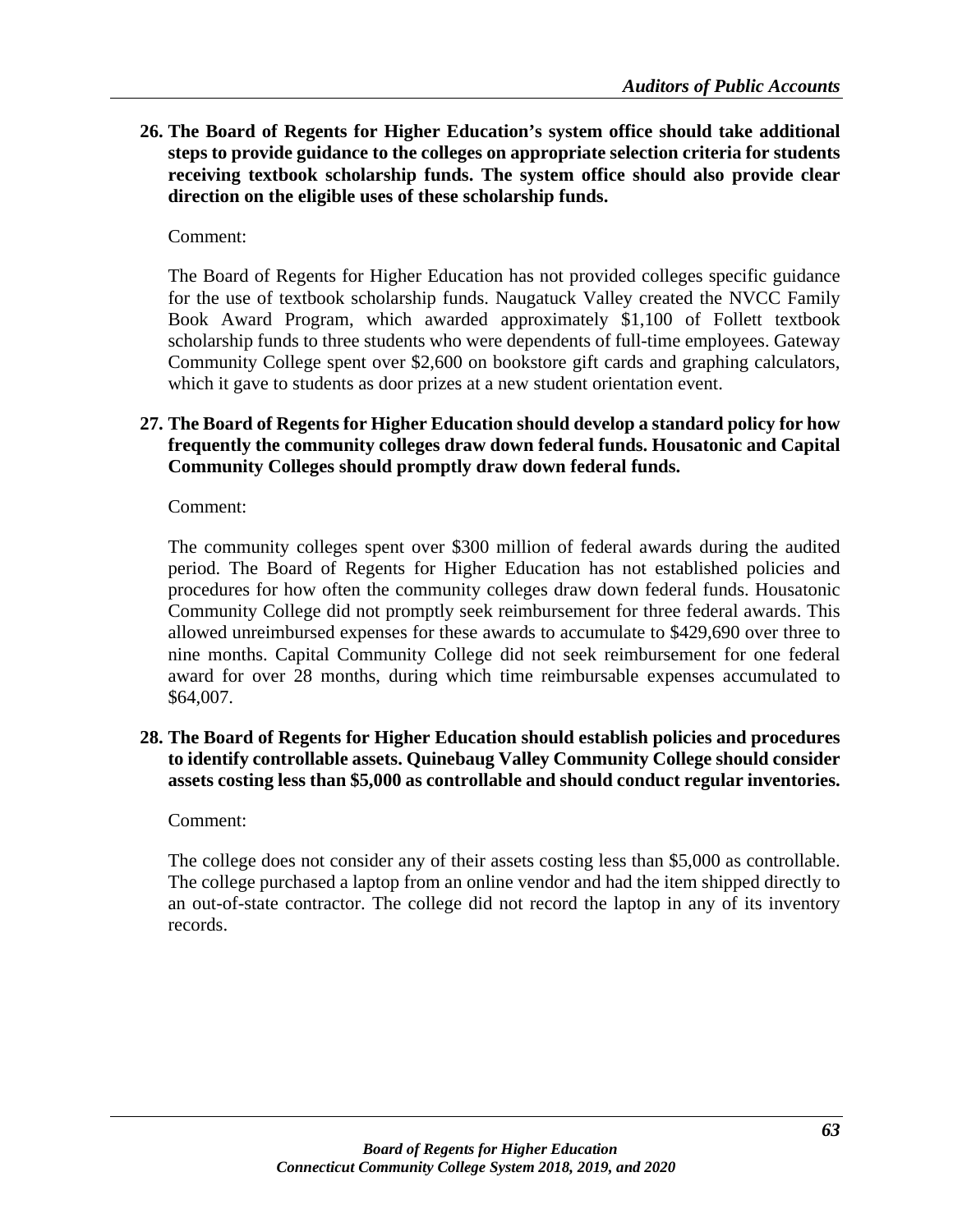## **29. The Board of Regents for Higher Education should improve policies and procedures to reduce payroll errors. Housatonic Community College should investigate its underpayment to a faculty member and reimburse the employee as appropriate.**

Comment:

We tested 19 larger retroactive payments, totaling \$72,471, and found that eight were made to correct prior period errors. In addition, Housatonic Community College overpaid an employee \$122 for four hours in a retroactive payment.

Faculty payroll processing at Housatonic is complex because schedules and workloads could vary each semester. As a result, the college did not compensate a professor for three credit hours during the fall 2017 semester. We believe that the college underpaid the faculty member by \$5,000. We did not assess whether the college continues to underpay this employee.

## **30. Three Rivers Community College should formally evaluate and document its internal controls every year as required by the Office of the State Comptroller.**

Comment:

Three Rivers Community College did not respond to our request for the State Comptroller's internal control questionnaire for the fiscal years ended June 30, 2019 and 2020.